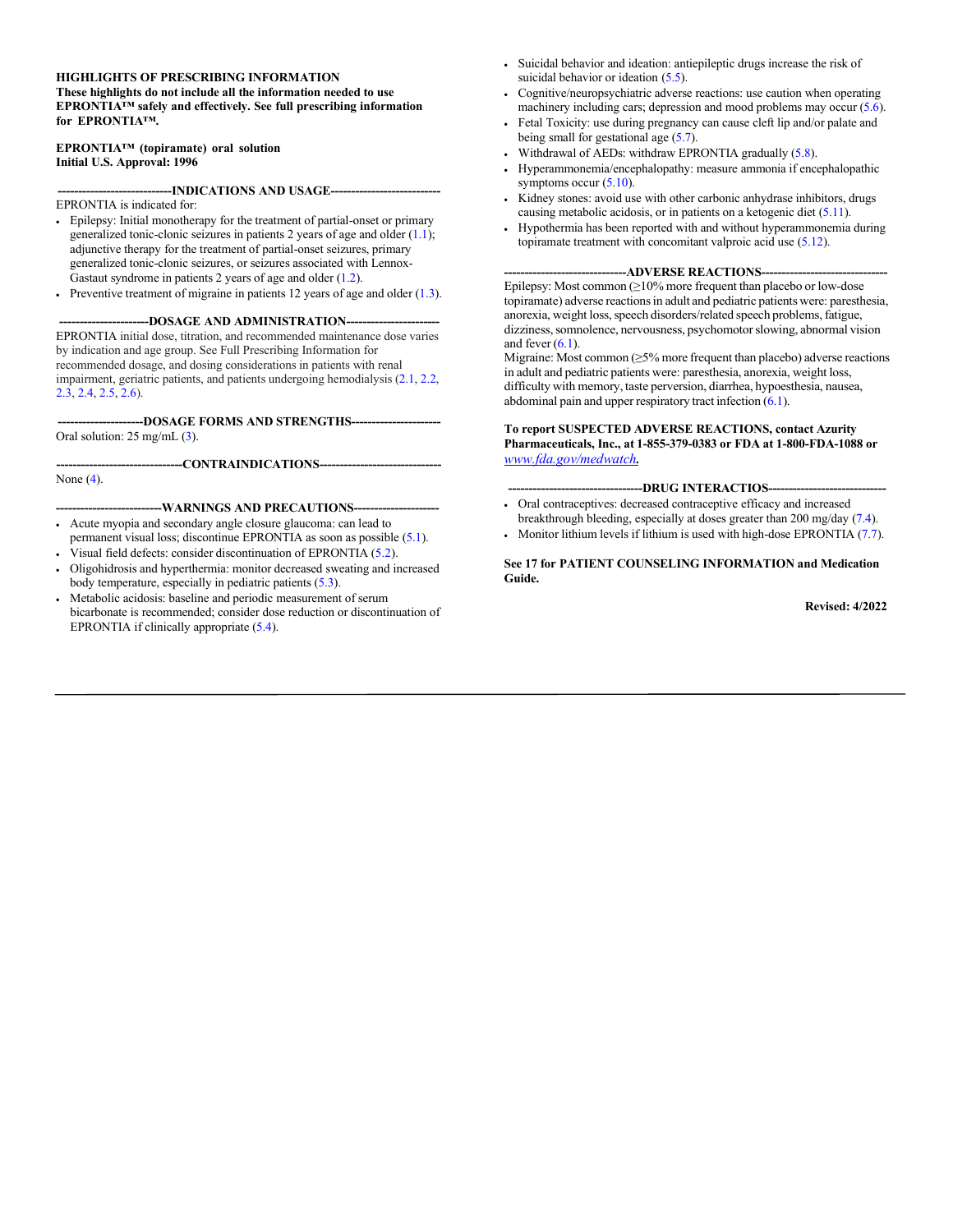#### **FULL PRESCRIBING INFORMATION: CONTENTS\***

#### **1 [INDICATIONS](#page-2-4) AND USAGE**

- 1.1 [Monotherapy](#page-2-0) Epilepsy
- 1.2 [Adjunctive](#page-2-1) Therapy Epilepsy
- 1.3 [Migraine](#page-2-2)

#### **2 DOSAGE [AND ADMINISTRATION](#page-2-5)**

- 2.1 [Dosing in Monotherapy Epilepsy](#page-2-3)
- 2.2 Dosing in [Adjunctive Therapy Epilepsy](#page-3-0)
- 2.3 Dosing for the [Preventive Treatment](#page-3-1) of Migraine
- 2.4 [Administration Information](#page-4-0)
- 2.5 Dosing in Patients with Renal [Impairment](#page-4-1)
- 2.6 Dosing in Patients Undergoing [Hemodialysis](#page-4-2)

#### **3 DOSAGE FORMS [AND STRENGTHS](#page-4-3)**

#### **4 [CONTRAINDICATIONS](#page-4-4)**

- **5 WARNINGS [AND PRECAUTIONS](#page-4-6)**
	- 5.1 Acute Myopia and Secondary [Angle Closure](#page-4-5) Glaucoma Syndrome
	- 5.2 Visual [Field Defects](#page-5-0)
	- 5.3 Oligohidrosis and [Hyperthermia](#page-5-1)
	- 5.4 [Metabolic](#page-5-2) Acidosis
	- 5.5 [Suicidal Behavior](#page-6-0) and Ideation 5.6 [Cognitive/Neuropsychiatric Adverse Reactions](#page-7-0)
	-
	- 5.7 Fetal [Toxicity](#page-8-0)
	- 5.8 [Withdrawal of Antiepileptic Drugs](#page-9-0)
	- 5.9 Serious [Skin Reactions](#page-9-2)
	- 5.10 [Hyperammonemia and Encephalopathy](#page-9-1) (Without and With [Concomitant](#page-9-1) Valproic Acid Use)
	- 5.11 [Kidney](#page-10-0) Stones
	- 5.12 Hypothermia with Concomitant Valproic Acid Use

#### **6 ADVERSE [REACTIONS](#page-10-1)**

- 6.1 [Clinical Trials](#page-11-0) Experience
- 6.2 [Postmarketing](#page-21-0) Experience

#### **7 DRUG [INTERACTIONS](#page-22-1)**

- 7.1 [Antiepileptic](#page-22-2) Drugs
- 7.2 Other Carbonic [Anhydrase](#page-22-3) Inhibitors
- 7.3 CNS [Depressants](#page-22-4)
- 7.4 Oral [Contraceptives](#page-22-0)
- 7.5 [Hydrochlorothiazide \(HCTZ\)](#page-22-5)
- 7.6 [Pioglitazone](#page-22-6)
- 7.7 [Lithium](#page-23-0)
- 7.8 Amitriptyline

#### **8 USE IN SPECIFIC [POPULATIONS](#page-23-1)**

- 8.1 [Pregnancy](#page-23-2)
- 8.2 [Lactation](#page-25-0)
- 8.3 Females and Males of [Reproductive Potential](#page-26-0)
- 8.4 [Pediatric](#page-26-1) Use
- 8.5 [Geriatric](#page-28-0) Use
- 8.6 [Renal Impairment](#page-28-1)
- 8.7 Patients Undergoing [Hemodialysis](#page-29-0)
- **10 [OVERDOSAGE](#page-29-1)**
- **11 [DESCRIPTION](#page-29-2)**

#### **12 CLINICAL [PHARMACOLOGY](#page-30-0)**

- 12.1 [Mechanism](#page-30-1) of Action
- 12.2 [Pharmacodynamics](#page-30-2)
- 12.3 [Pharmacokinetics](#page-30-3)

#### **13 [NON-CLINICAL](#page-36-0) TOXICOLOGY**

13.1 [Carcinogenesis, Mutagenesis,](#page-36-1) Impairment of Fertility

#### **14 [CLINICAL](#page-36-2) STUDIES**

- 14.1 [Monotherapy](#page-36-3) Epilepsy
	- 14.2 [Adjunctive](#page-38-0) Therapy Epilepsy
	- 14.3 Preventive [Treatment of](#page-41-0) Migraine

#### **16 HOW [SUPPLIED/STORAGE](#page-44-0) AND HANDLING**

- 16.1 How [Supplied](#page-44-1)
- 16.2 [Storage and Handling](#page-44-2)

#### **17 PATIENT COUNSELING [INFORMATION](#page-44-3)**

\*Sections or subsections omitted from the full prescribing information are not listed.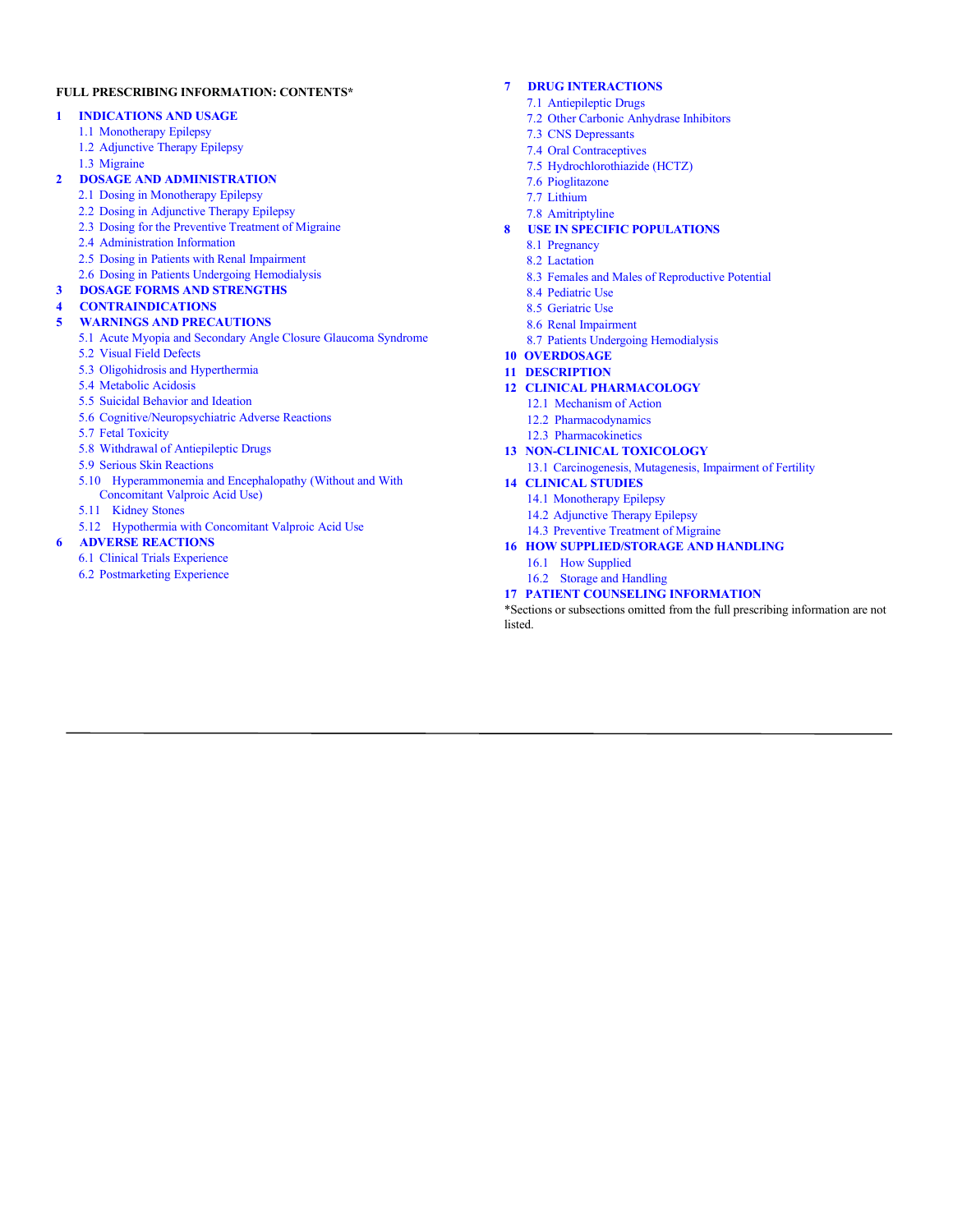### **FULL PRESCRIBING INFORMATION**

# <span id="page-2-4"></span>**1 INDICATIONS AND USAGE**

## <span id="page-2-0"></span>**1.1 MonotherapyEpilepsy**

EPRONTIA is indicated as initial monotherapy for the treatment of partial-onset or primary generalized tonic-clonic seizures in patients 2 years of age and older.

## <span id="page-2-1"></span>**1.2 Adjunctive Therapy Epilepsy**

EPRONTIA is indicated as adjunctive therapy for the treatment of partial-onset seizures, primary generalized tonic-clonic seizures, and seizures associated with Lennox-Gastaut syndrome in patients 2 years of age and older.

### <span id="page-2-2"></span>**1.3 Migraine**

EPRONTIA is indicated for the preventive treatment of migraine in patients 12 years and older.

# <span id="page-2-5"></span>**2 DOSAGE AND ADMINISTRATION**

### <span id="page-2-3"></span>**2.1 Dosing in Monotherapy Epilepsy**

Adults and Pediatric Patients 10 Years of Age and Older

The recommended dose for EPRONTIA monotherapy in adults and pediatric patients 10 years of age and older is 400 mg/day in two divided doses. The dose should be achieved by titration according to the following schedule (Table 1):

|        | <b>Morning Dose</b> | <b>Evening Dose</b> |
|--------|---------------------|---------------------|
| Week 1 | $25 \text{ mg}$     | $25 \text{ mg}$     |
| Week 2 | 50 mg               | $50 \text{ mg}$     |
| Week 3 | $75 \text{ mg}$     | 75 mg               |
| Week 4 | $100$ mg            | $100$ mg            |
| Week 5 | $150 \text{ mg}$    | $150$ mg            |
| Week 6 | $200$ mg            | $200$ mg            |

### **Table 1: Monotherapy Titration Schedule for Adults and Pediatric Patients 10 years and older**

Pediatric Patients 2 to 9 Years of Age

Dosing in patients 2 to 9 years of age is based on weight. During the titration period, the initial dose of EPRONTIA is 25 mg/day nightly for the first week. Based upon tolerability, the dosage can be increased to 50 mg/day (25 mg twice daily) in the second week. Dosage can be increased by 25–50 mg/day each subsequent week as tolerated. Titration to the minimum maintenance dose should be attempted over 5–7 weeks of the total titration period. Based upon tolerability and clinical response, additional titration to a higher dose (up to the maximum maintenance dose) can be attempted at 25–50 mg/day weekly increments. The total daily dose should not exceed the maximum maintenance dose for each range of body weight (Table 2).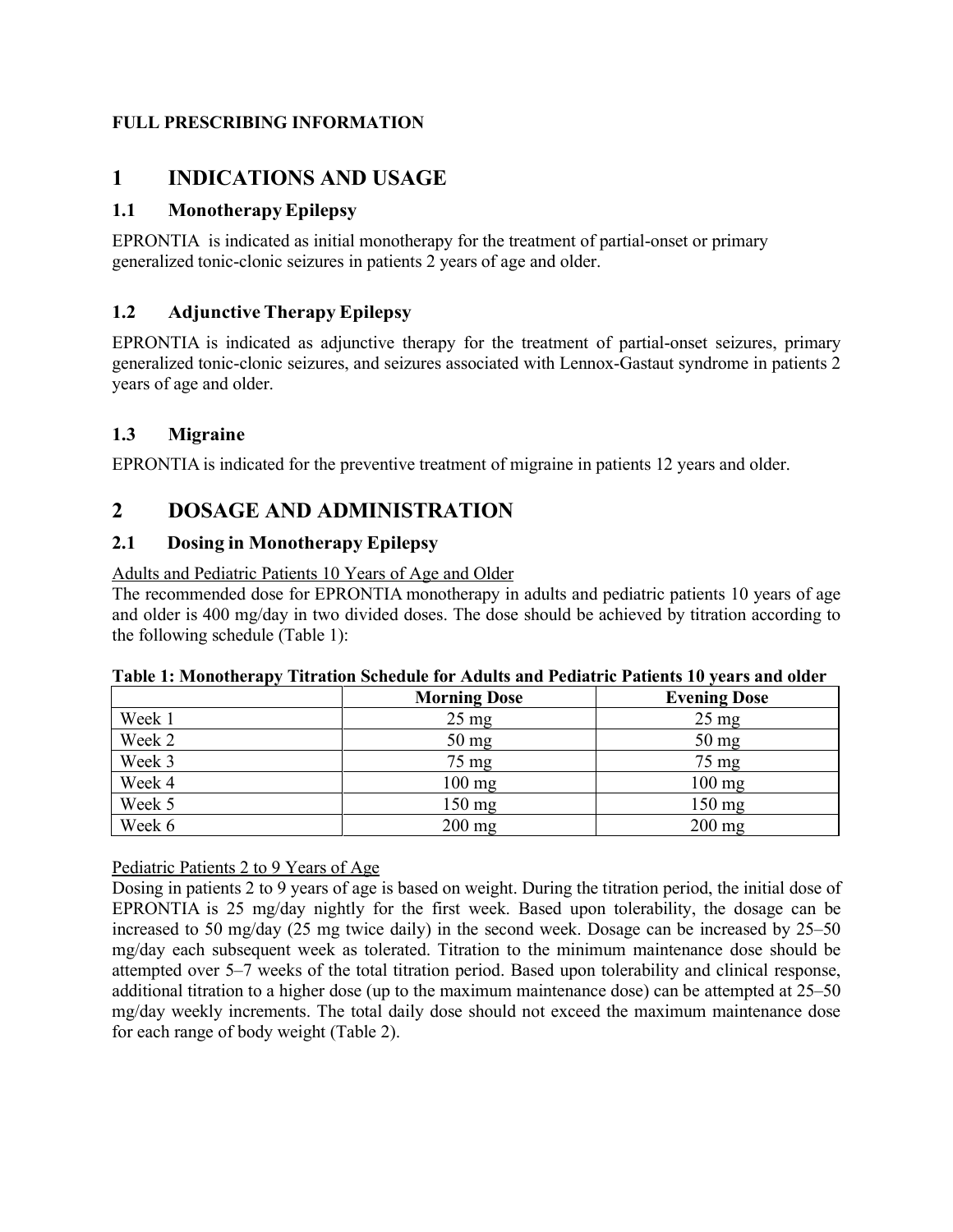| Weight (kg)                                 | Total Daily Dose (mg/day)*<br><b>Minimum Maintenance Dose</b> | Total Daily Dose (mg/day)*<br><b>Maximum Maintenance Dose</b> |  |  |  |  |
|---------------------------------------------|---------------------------------------------------------------|---------------------------------------------------------------|--|--|--|--|
| Up to $11$                                  | 150                                                           | 250                                                           |  |  |  |  |
| $12 - 22$                                   | 200                                                           | 300                                                           |  |  |  |  |
| 23-31                                       | 200                                                           | 350                                                           |  |  |  |  |
| 32-38                                       | 250                                                           | 350                                                           |  |  |  |  |
| Greater than 38                             | 250                                                           | 400                                                           |  |  |  |  |
| * Administered in two equally divided doses |                                                               |                                                               |  |  |  |  |

**Table 2: Monotherapy Target Total Maintenance Dosing for Patients 2 to 9 Years of Age**

## <span id="page-3-0"></span>**2.2 Dosing in Adjunctive Therapy Epilepsy**

### Adults (17 Years of Age and Older)

The recommended total daily dose of EPRONTIA as adjunctive therapy in adults with partial onset seizures or Lennox-Gastaut Syndrome is 200 to 400 mg/day in two divided doses, and 400 mg/day in two divided doses as adjunctive treatment in adults with primary generalized tonic-clonic seizures. EPRONTIA should be initiated at 25 to 50 mg/day, followed by titration to an effective dose in increments of 25 to 50 mg/day every week. Titrating in increments of 25 mg/day every week may delay the time to reach an effective dose. Doses above 400 mg/day have not been shown to improve responses in adults with partial-onset seizures.

### Pediatric Patients 2 to 16 Years of Age

The recommended total daily dose of EPRONTIA as adjunctive therapy for pediatric patients 2 to 16 years of age with partial-onset seizures, primary generalized tonic-clonic seizures, or seizures associated with Lennox-Gastaut syndrome is approximately 5 to 9 mg/kg/day in two divided doses. Titration should begin at 25 mg/day (or less, based on a range of 1 to 3 mg/kg/day) nightly for the first week. The dosage should then be increased at 1- or 2-week intervals by increments of 1 to 3 mg/kg/day (administered in two divided doses), to achieve optimal clinical response. Dose titration should be guided by clinical outcome. The total daily dose should not exceed 400 mg/day.

### <span id="page-3-1"></span>**2.3 Dosing for the Preventive Treatment of Migraine**

The recommended total daily dose of EPRONTIA as treatment for patients 12 years of age and older for the preventive treatment of migraine is 100 mg/day administered in two divided doses (Table 3). The recommended titration rate for EPRONTIA for the preventive treatment of migraine is as follows:

|        | <b>Morning Dose</b> | <b>Evening Dose</b> |
|--------|---------------------|---------------------|
| Week 1 | None                | $25 \text{ mg}$     |
| Week 2 | $25 \text{ mg}$     | $25 \text{ mg}$     |
| Week 3 | $25 \text{ mg}$     | $50 \text{ mg}$     |
| Week 4 | $50 \text{ mg}$     | $50 \,\mathrm{mg}$  |

**Table 3: Preventive Treatment of Migraine Titration Schedule for Patients 12 years and older**

Dose and titration rate should be guided by clinical outcome. If required, longer intervals between dose adjustments can be used.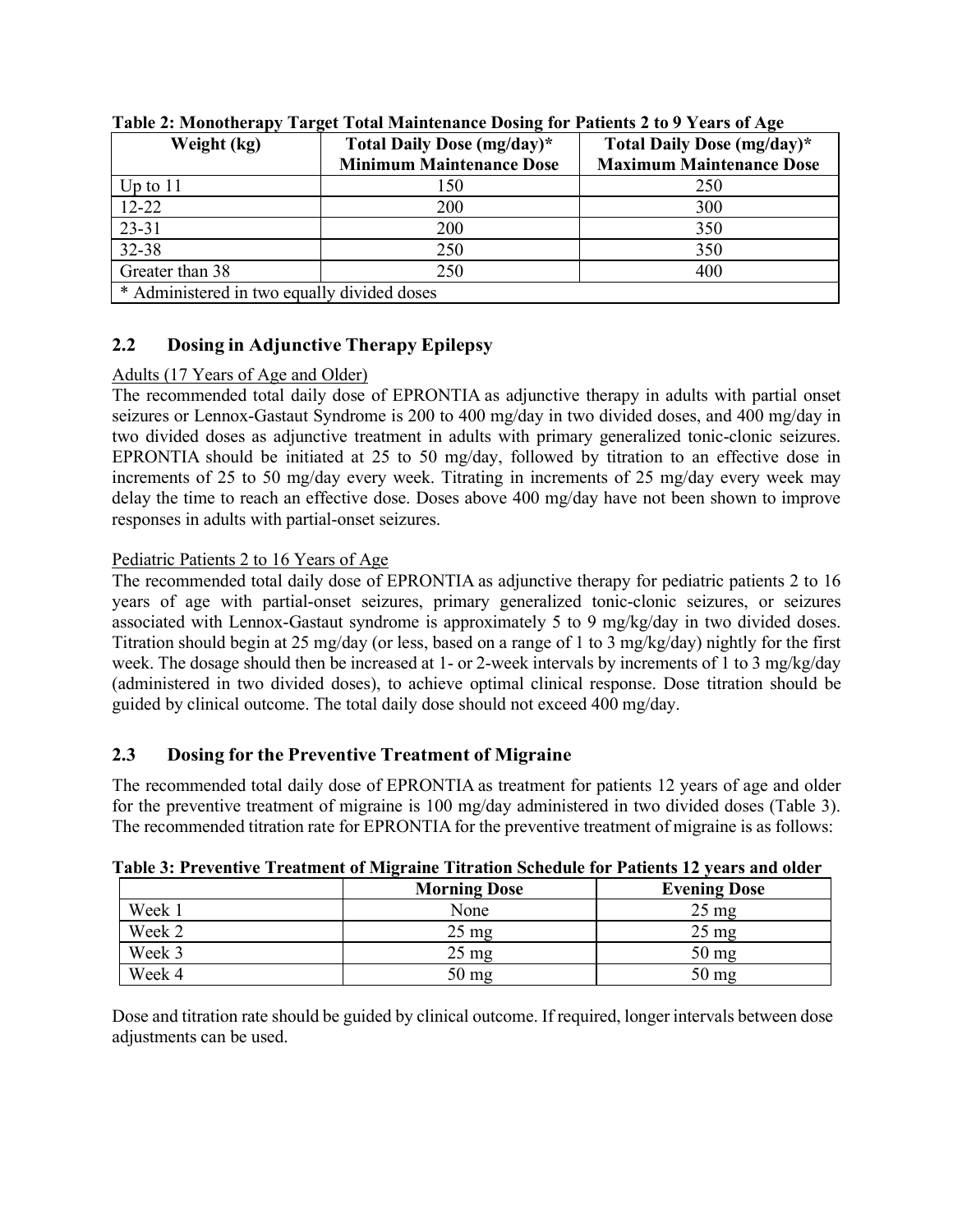## <span id="page-4-0"></span>**2.4 Administration Information**

EPRONTIA can be taken without regard to meals.

A calibrated measuring device is recommended to measure and deliver the prescribed dose accurately. A household teaspoon or tablespoon is not an adequate measuring device.

Discard the unused portion after 60 days *[see How Supplied/Storage and Handling [\(16.2\)](#page-44-2)]*.

### <span id="page-4-1"></span>**2.5 Dosing in Patients with Renal Impairment**

In patients with renal impairment (creatinine clearance less than 70 mL/min/1.73 m<sup>2</sup>), one-half of the usual adult dose of EPRONTIA is recommended *[see Use in Specific Populations [\(8.5,](#page-28-0) [8.6\)](#page-28-1), Clinical Pharmacology [\(12.3\)](#page-30-3)]*.

## <span id="page-4-2"></span>**2.6 Dosing in Patients Undergoing Hemodialysis**

To avoid rapid drops in topiramate plasma concentration during hemodialysis, a supplemental dose of EPRONTIAmay be required. The actual adjustment should take into account 1) the duration of dialysis period, 2) the clearance rate of the dialysis system being used, and 3) the effective renal clearance of topiramate in the patient being dialyzed *[see Use in Specific Populations [\(8.7\)](#page-29-0), Clinical Pharmacology [\(12.3\)](#page-30-3)]*.

# <span id="page-4-3"></span>**3 DOSAGE FORMS AND STRENGTHS**

EPRONTIA oral solution 25 mg/mL is supplied as a colorless to slightly yellow colored clear viscous liquid in 473 mL white HDPE bottles.

# <span id="page-4-4"></span>**4 CONTRAINDICATIONS**

None.

# <span id="page-4-6"></span>**5 WARNINGS AND PRECAUTIONS**

### <span id="page-4-5"></span>**5.1 Acute Myopia and Secondary Angle Closure Glaucoma Syndrome**

A syndrome consisting of acute myopia associated with secondary angle closure glaucoma has been reported in patients receiving EPRONTIA (topiramate). Symptoms include acute onset of decreased visual acuity and/or ocular pain. Ophthalmologic findings can include some or all of the following: myopia, mydriasis, anterior chamber shallowing, ocular hyperemia (redness), choroidal detachments, retinal pigment epithelial detachments, macular striae, and increased intraocular pressure. This syndrome may be associated with supraciliary effusion resulting in anterior displacement of the lens and iris, with secondary angle closure glaucoma. Symptoms typically occur within 1 month of initiating EPRONTIA therapy. In contrast to primary narrow angle glaucoma, which is rare under 40 years of age, secondary angle closure glaucoma associated with topiramate has been reported in pediatric patients as well as adults. The primary treatment to reverse symptoms is discontinuation of EPRONTIA as rapidly as possible, according to the judgment of the treating physician. Other measures, in conjunction with discontinuation of EPRONTIA, may be helpful.

Elevated intraocular pressure of any etiology, if left untreated, can lead to serious sequelae including permanent vision loss.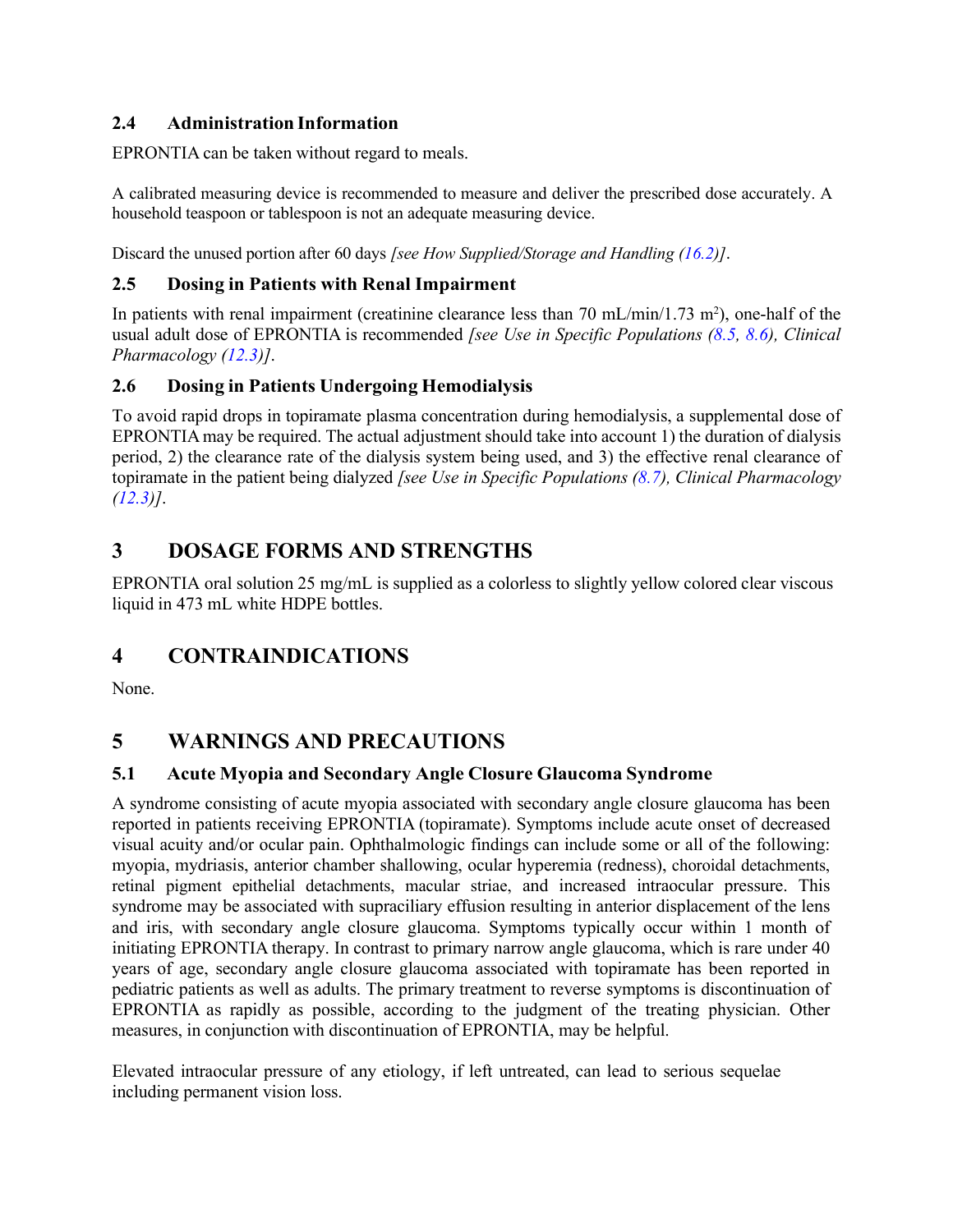### <span id="page-5-0"></span>**5.2 Visual Field Defects**

Visual field defects (independent of elevated intraocular pressure) have been reported in clinical trials and in post-marketing experience in patients receiving topiramate. In clinical trials, most of these events were reversible after topiramate discontinuation. If visual problems occur at any time during topiramate treatment, consideration should be given to discontinuing the drug.

## <span id="page-5-1"></span>**5.3 Oligohidrosis and Hyperthermia**

Oligohidrosis (decreased sweating), infrequently resulting in hospitalization, has been reported in association with EPRONTIA use. Decreased sweating and an elevation in body temperature above normal characterized these cases. Some of the cases were reported after exposure to elevated environmental temperatures.

The majority of the reports have been in pediatric patients. Patients, especially pediatric patients, treated with EPRONTIA should be monitored closely for evidence of decreased sweating and increased body temperature, especially in hot weather. Caution should be used when EPRONTIA is prescribed with other drugs that predispose patients to heat-related disorders; these drugs include, but are not limited to, other carbonic anhydrase inhibitors and drugs with anticholinergic activity.

## <span id="page-5-2"></span>**5.4 Metabolic Acidosis**

EPRONTIA can cause hyperchloremic, non-anion gap, metabolic acidosis (i.e., decreased serum bicarbonate below the normal reference range in the absence of chronic respiratory alkalosis). This metabolic acidosis is caused by renal bicarbonate loss due to carbonic anhydrase inhibition by EPRONTIA. EPRONTIA induced metabolic acidosis can occur at any time during treatment. Bicarbonate decrements are usually mild-moderate (average decrease of 4 mEq/L at daily doses of 400 mg in adults and at approximately 6 mg/kg/day in pediatric patients); rarely, patients can experience severe decrements to values below 10 mEq/L. Conditions or therapies that predispose patients to acidosis (such as renal disease, severe respiratory disorders, status epilepticus, diarrhea, ketogenic diet, or specific drugs) may be additive to the bicarbonate lowering effects of EPRONTIA.

Metabolic acidosis was commonly observed in adult and pediatric patients treated with topiramate in clinical trials. The incidence of decreased serum bicarbonate in pediatric trials, for adjunctive treatment of Lennox-Gastaut syndrome or refractory partial-onset seizures was as high as 67% for topiramate (at approximately 6 mg/kg/day), and 10% for placebo. The incidence of a markedly abnormally low serum bicarbonate (i.e., absolute value < 17 mEq/L and >5 mEq/L decrease from pretreatment) in these trials was up to 11%, compared to  $\leq 2\%$  for placebo.

Manifestations of acute or chronic metabolic acidosis may include hyperventilation, nonspecific symptoms such as fatigue and anorexia, or more severe sequelae including cardiac arrhythmias or stupor. Chronic, untreated metabolic acidosis may increase the risk for nephrolithiasis or nephrocalcinosis, and may also result in osteomalacia (referred to as rickets in pediatric patients) and/or osteoporosis with an increased risk for fractures *[see Warnings and Precautions [\(5.11\)](#page-10-0)]*. Chronic metabolic acidosisin pediatric patients may also reduce growth rates, which may decrease the maximal height achieved. The effect of topiramate on growth and bone-related sequelae has not been systematically investigated in long-term, placebo-controlled trials. Long-term, open-label treatment of pediatric patients 1 to 24 months old with intractable partial epilepsy, for up to 1 year, showed reductions from baseline in length, weight, and head circumference compared to age and sex-matched normative data, although these patients with epilepsy are likely to have different growth rates than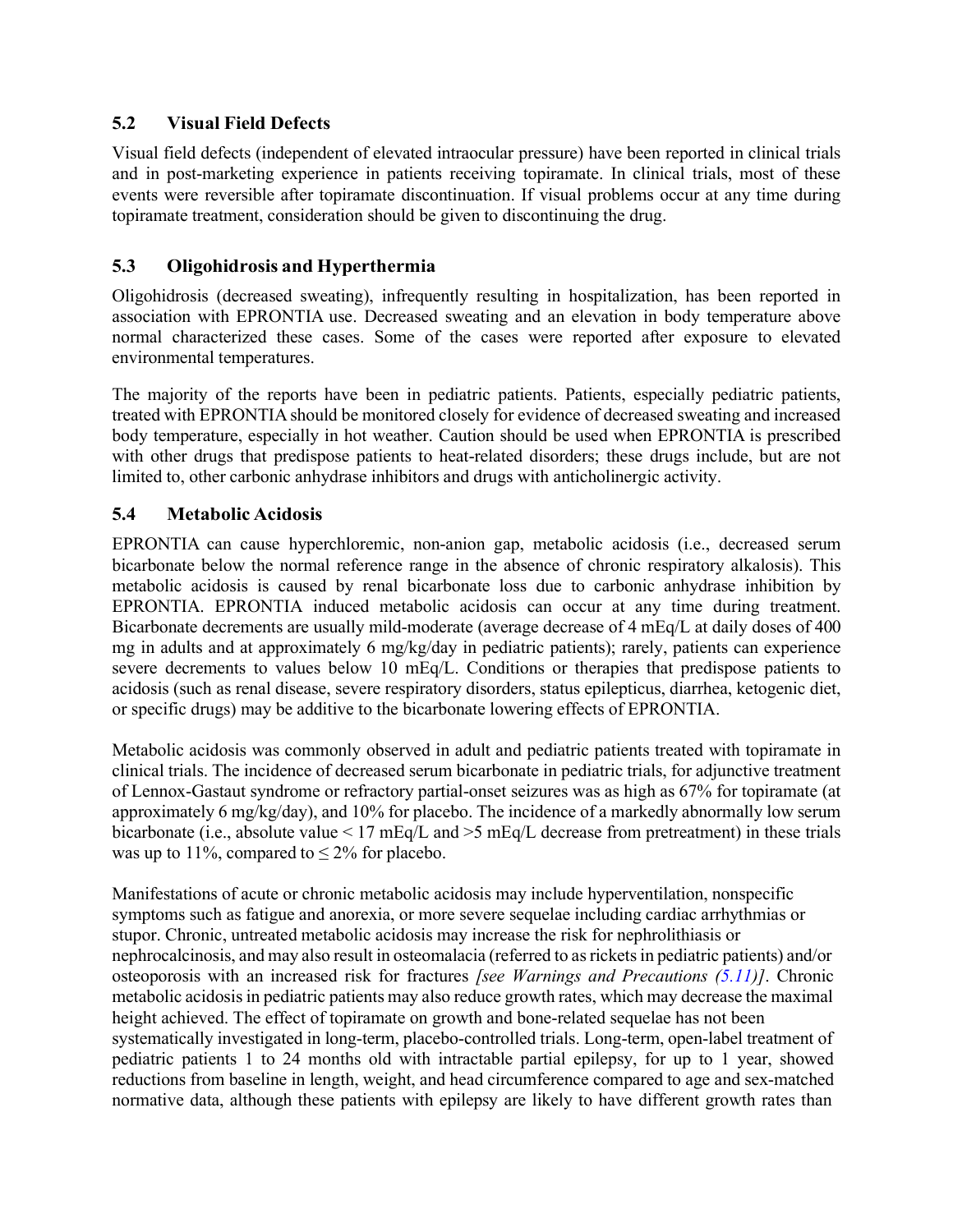normal 1 to 24 month old pediatrics. Reductions in length and weight were correlated to the degree of acidosis *[see Use in Specific Populations [\(8.4\)](#page-26-1)]*. Topiramate treatment that causes metabolic acidosis during pregnancy can possibly produce adverse effects on the fetus and might also cause metabolic acidosis in the neonate from possible transfer of topiramate to the fetus *[see Warnings and Precautions [\(5.7\)](#page-8-0), Use in Specific Populations [\(8.1\)](#page-23-2)]*.

### Measurement of Serum Bicarbonate in Epilepsy and Migraine Patients

Measurement of baseline and periodic serum bicarbonate during topiramate treatment is recommended. If metabolic acidosis develops and persists, consideration should be given to reducing the dose or discontinuing EPRONTIA (using dose tapering). If the decision is made to continue patients on EPRONTIA in the face of persistent acidosis, alkali treatment should be considered.

## <span id="page-6-0"></span>**5.5 Suicidal Behavior and Ideation**

Antiepileptic drugs (AEDs), including EPRONTIA, increase the risk of suicidal thoughts or behavior in patients taking these drugs for any indication. Patients treated with any AED for any indication should be monitored for the emergence or worsening of depression, suicidal thoughts or behavior, and/or any unusual changes in mood or behavior.

Pooled analyses of 199 placebo-controlled clinical trials (mono- and adjunctive therapy) of 11 different AEDs showed that patients randomized to one of the AEDs had approximately twice the risk (adjusted Relative Risk 1.8, 95% CI:1.2, 2.7) of suicidal thinking or behavior compared to patients randomized to placebo. In these trials, which had a median treatment duration of 12 weeks, the estimated incidence rate of suicidal behavior or ideation among 27,863 AED-treated patients was 0.43%, compared to 0.24% among 16,029 placebo-treated patients, representing an increase of approximately one case of suicidal thinking or behavior for every 530 patients treated. There were four suicides in drug-treated patients in the trials and none in placebo-treated patients, but the number is too small to allow any conclusion about drug effect on suicide.

The increased risk of suicidal thoughts or behavior with AEDs was observed as early as one week after starting drug treatment with AEDs and persisted for the duration of treatment assessed. Because most trials included in the analysis did not extend beyond 24 weeks, the risk of suicidal thoughts or behavior beyond 24 weeks could not be assessed.

The risk of suicidal thoughts or behavior was generally consistent among drugs in the data analyzed. The finding of increased risk with AEDs of varying mechanisms of action and across a range of indications suggests that the risk applies to all AEDs used for any indication. The risk did not vary substantially by age (5 to 100 years) in the clinical trials analyzed.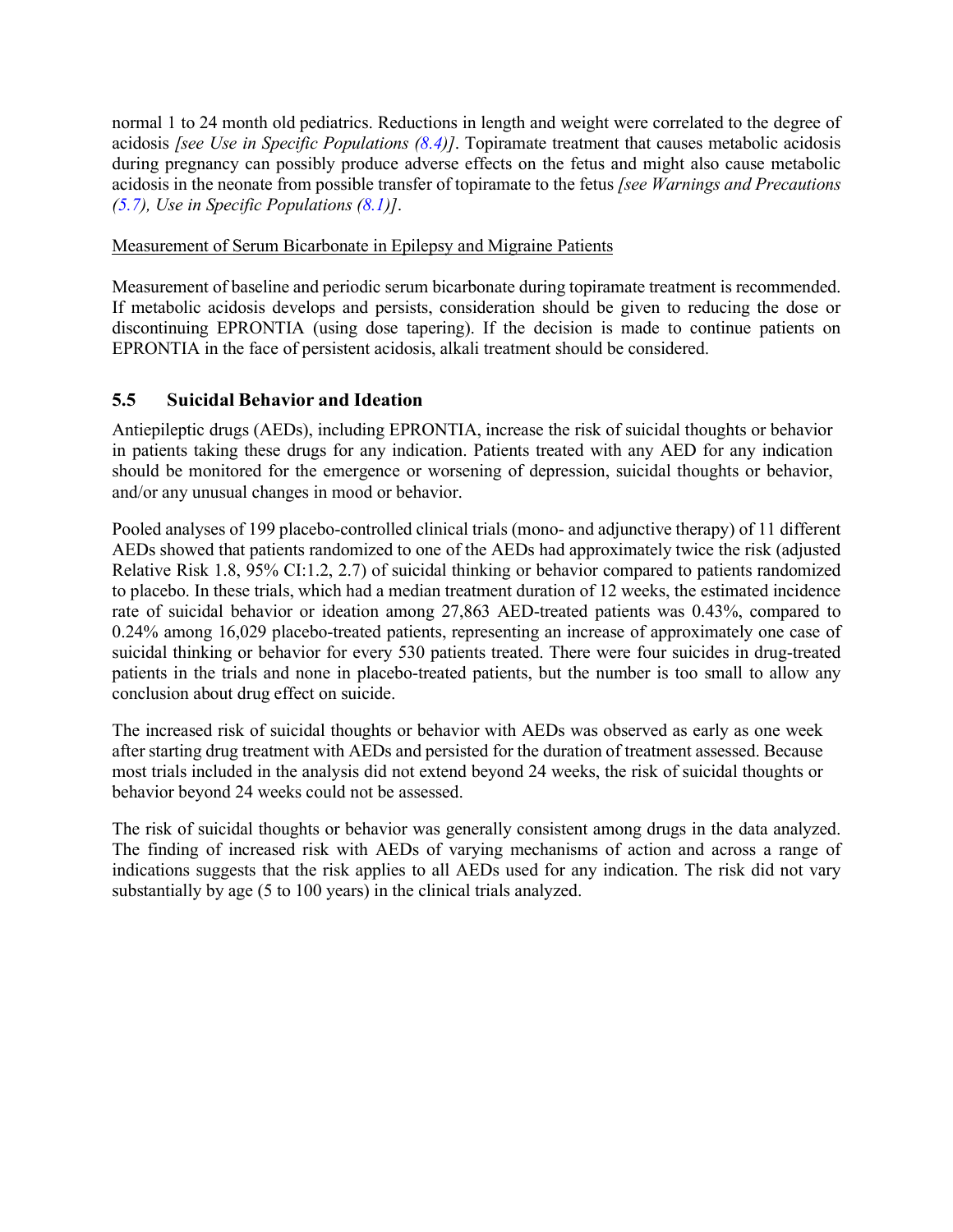Table 4 shows absolute and relative risk by indication for all evaluated AEDs.

| <b>Indication</b> | <b>Placebo</b><br><b>Patients</b><br>with Events<br>per 1000<br><b>Patients</b> | -<br><b>Drug Patients</b><br>with Events per<br><b>1000 Patients</b> | <b>Relative Risk:</b><br><b>Incidence of Events</b><br>in Drug<br><b>Patients/Incidence</b><br>in Placebo Patients | <b>Risk Difference:</b><br><b>Additional Drug</b><br><b>Patients with</b><br><b>Events per 1000</b><br><b>Patients</b> |
|-------------------|---------------------------------------------------------------------------------|----------------------------------------------------------------------|--------------------------------------------------------------------------------------------------------------------|------------------------------------------------------------------------------------------------------------------------|
| Epilepsy          | 1.0                                                                             | 3.4                                                                  | 3.5                                                                                                                | 2.4                                                                                                                    |
| Psychiatric       | 5.7                                                                             | 8.5                                                                  | 1.5                                                                                                                | 2.9                                                                                                                    |
| Other             | 1.0                                                                             | 1.8                                                                  | 1.9                                                                                                                | 0.9                                                                                                                    |
| Total             | 2.4                                                                             | 4.3                                                                  | 1.8                                                                                                                | 1.9                                                                                                                    |

**Table 4: Risk by Indication for Antiepileptic Drugs in the Pooled Analysis**

The relative risk for suicidal thoughts or behavior was higher in clinical trials for epilepsy than in clinical trials for psychiatric or other conditions, but the absolute risk differences were similar for the epilepsy and psychiatric indications.

Anyone considering prescribing EPRONTIA or any other AED must balance the risk of suicidal thoughts or behavior with the risk of untreated illness. Epilepsy and many other illnesses for which AEDs are prescribed are themselves associated with morbidity and mortality and an increased risk of suicidal thoughts and behavior. Should suicidal thoughts and behavior emerge during treatment, the prescriber needs to consider whether the emergence of these symptoms in any given patient may be related to the illness being treated.

### <span id="page-7-0"></span>**5.6 Cognitive/Neuropsychiatric Adverse Reactions**

EPRONTIA can cause cognitive/neuropsychiatric adverse reactions. The most frequent of these can be classified into three general categories: 1) Cognitive-related dysfunction (e.g., confusion, psychomotor slowing, difficulty with concentration/attention, difficulty with memory, speech or language problems, particularly word-finding difficulties); 2) Psychiatric/behavioral disturbances (e.g., depression or mood problems); and 3) Somnolence or fatigue.

### Adult Patients

### *Cognitive-Related Dysfunction*

Rapid titration rate and higher initial dose were associated with higher incidences of cognitive-related dysfunction.

In adult epilepsy adjunctive controlled trials, which used rapid titration (100–200 mg/day weekly increments), and target EPRONTIA doses of 200 mg – 1000 mg/day, 56% of patients in the 800 mg/day and 1000 mg/day dose groups experienced cognitive-related dysfunction compared to approximately 42% of patients in the 200–400 mg/day groups and 14% for placebo. In this rapid titration regimen, these dose-related adverse reactions began in the titration or in the maintenance phase, and in some patients these events began during titration and persisted into the maintenance phase.

In the monotherapy epilepsy controlled trial, the proportion of patients who experienced one or more cognitive-related adverse reactions was 19% for topiramate 50 mg/day and 26% for 400 mg/day.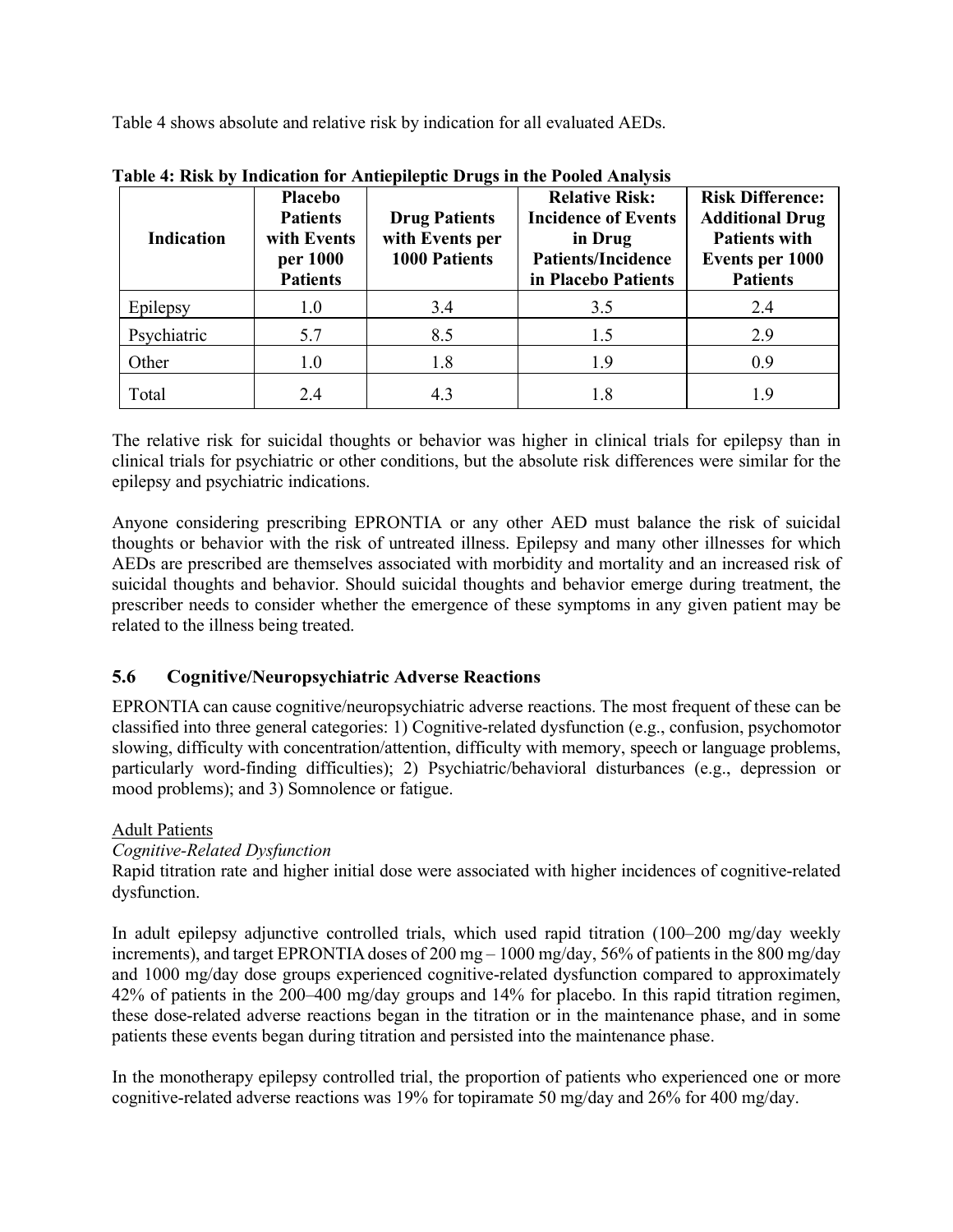In the 6-month controlled trials for the preventive treatment of migraine, which used a slower titration regimen (25 mg/day weekly increments), the proportion of patients who experienced one or more cognitive-related adverse reactions was 19% for topiramate 50 mg/day, 22% for 100 mg/day (the recommended dose), 28% for 200 mg/day, and 10% for placebo. Cognitive adverse reactions most commonly developed during titration and sometimes persisted after completion of titration.

#### *Psychiatric/Behavioral Disturbances*

Psychiatric/behavioral disturbances (e.g., depression, mood) were dose-related for both the adjunctive epilepsy and migraine populations *[see Warnings and Precautions [\(5.5\)](#page-6-0)].*

#### *Somnolence/Fatigue*

Somnolence and fatigue were the adverse reactions most frequently reported during clinical trials of EPRONTIA for adjunctive epilepsy. For the adjunctive epilepsy population, the incidence of fatigue, appeared dose related. For the monotherapy epilepsy population, the incidence of somnolence was dose-related. For the migraine population, the incidences of both fatigue and somnolence were dose related and more common in the titration phase.

#### Pediatric Patients

In pediatric epilepsy trials (adjunctive and monotherapy), the incidence of cognitive/neuropsychiatric adverse reactions was generally lower than that observed in adults. These reactions included psychomotor slowing, difficulty with concentration/attention, speech disorders/related speech problems, and language problems. The most frequently reported cognitive/neuropsychiatric reactions in pediatric epilepsy patients during adjunctive therapy double-blind studies were somnolence and fatigue. The most frequently reported cognitive/neuropsychiatric reactions in pediatric epilepsy patients in the 50 mg/day and 400 mg/day groups during the monotherapy double-blind study were headache, dizziness, anorexia, and somnolence.

In pediatric migraine patients, the incidence of cognitive/neuropsychiatric adverse reactions was increased in topiramate treated patients compared to placebo.

The risk for cognitive/neuropsychiatric adverse reactions was dose-dependent, and was greatest at the highest dose (200 mg). This risk for cognitive/neuropsychiatric adverse reactions was also greater in younger patients (6 to 11 years of age) than in older patients (12 to 17 years of age). The most common cognitive/neuropsychiatric adverse reaction in these trials was difficulty with concentration/attention. Cognitive adverse reactions most commonly developed during titration and sometimes persisted for various durations after completion of titration.

The Cambridge Neuropsychological Test Automated Battery (CANTAB) was administered to adolescents (12 to 17 years) to assess the effects of topiramate on cognitive function at baseline and at the end of the Study 13 *[see Clinical Studies [\(14.3\)](#page-41-0)]*. Mean change from baseline in certain CANTAB tests suggests that topiramate treatment may result in psychomotor slowing and decreased verbal fluency.

### <span id="page-8-0"></span>**5.7 Fetal Toxicity**

EPRONTIA can cause fetal harm when administered to a pregnant woman. Data from pregnancy registries indicate that infants exposed to topiramate *in utero* have an increased risk for cleft lip and/or cleft palate (oral clefts) and for being small for gestational age (SGA). When multiple species of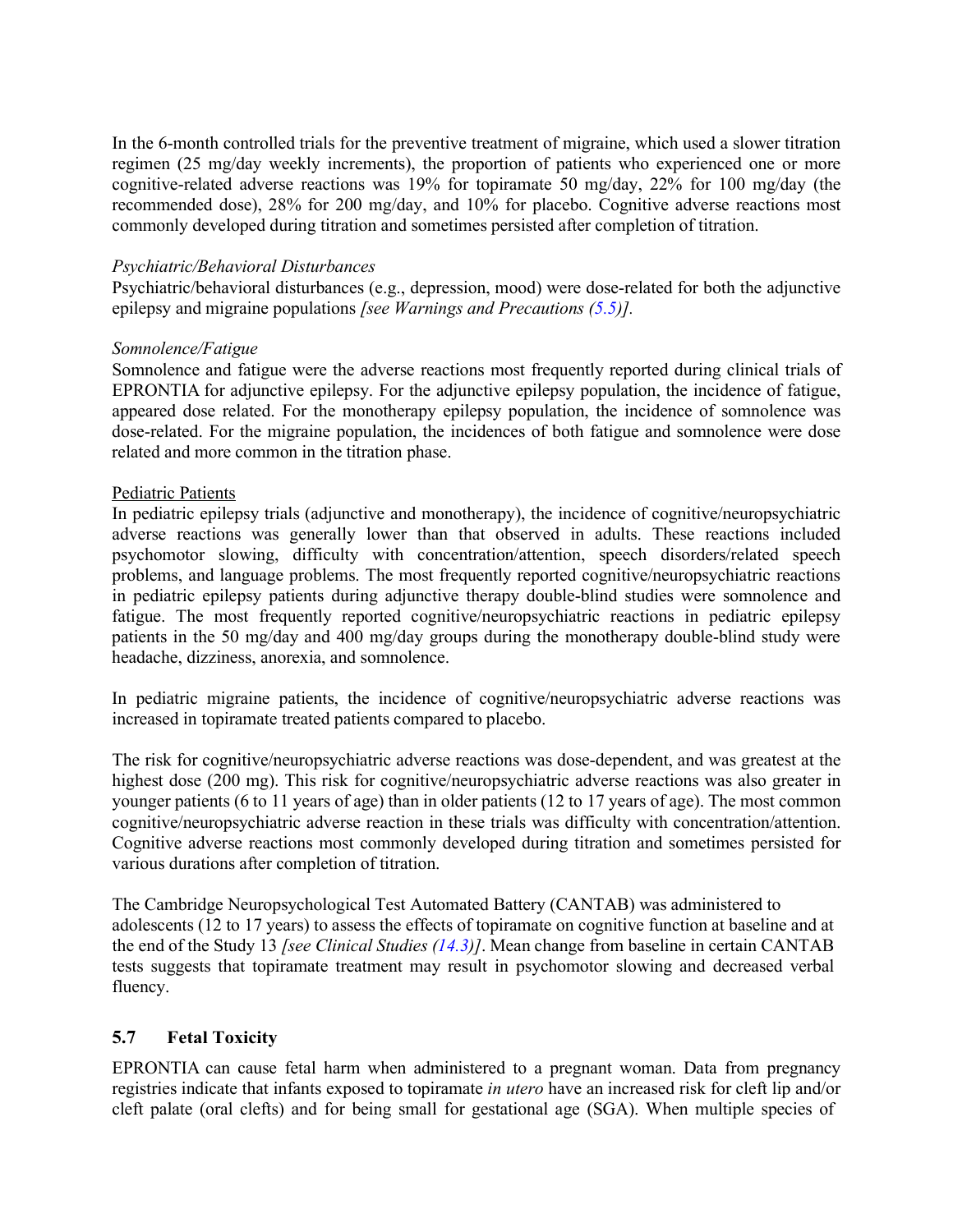pregnant animals received topiramate at clinically relevant doses, structural malformations, including craniofacial defects, and reduced fetal weights occurred in offspring *[see Use in Specific Populations [\(8.1\)](#page-23-2)]*.

Consider the benefits and the risks of EPRONTIA when administering this drug in women of childbearing potential, particularly when EPRONTIA is considered for a condition not usually associated with permanent injury or death *[see Use in Specific Populations [\(8.1\)](#page-23-2), Patient Counseling Information [\(17\)](#page-44-3)]*. EPRONTIA should be used during pregnancy only if the potential benefit outweighs the potential risk. If this drug is used during pregnancy, or if the patient becomes pregnant while taking this drug, the patient should be apprised of the potential hazard to a fetus *[see Use in Specific Populations [\(8.1\)](#page-23-2)]*.

## <span id="page-9-0"></span>**5.8 Withdrawal of Antiepileptic Drugs**

In patients with or without a history of seizures or epilepsy, antiepileptic drugs, including EPRONTIA, should be gradually withdrawn to minimize the potential for seizures or increased seizure frequency *[see Clinical Studies[\(14\)](#page-36-2)]*. In situations where rapid withdrawal of EPRONTIAis medically required, appropriate monitoring is recommended.

## <span id="page-9-2"></span>**5.9 Serious Skin Reactions**

Serious skin reactions (Stevens-Johnson Syndrome [SJS] and Toxic Epidermal Necrolysis [TEN]) have been reported in patients receiving topiramate. EPRONTIA should be discontinued at the first sign of a rash, unless the rash is clearly not drug-related. If signs or symptoms suggest SJS/TEN, use of this drug should not be resumed and alternative therapy should be considered. Inform patients about the signs of serious skin reactions.

### <span id="page-9-1"></span>**5.10 Hyperammonemia and Encephalopathy (Without and With Concomitant Valproic Acid Use)**

EPRONTIA treatment can cause hyperammonemia with or without encephalopathy *[see Adverse Reactions [\(6.2\)](#page-21-0)]*. The risk for hyperammonemia with topiramate appears dose-related. Hyperammonemia has been reported more frequently when topiramate is used concomitantly with valproic acid. Post-marketing cases of hyperammonemia with or without encephalopathy have been reported with topiramate and valproic acid in patients who previously tolerated either drug alone *[see Drug Interactions [\(7.1\)](#page-22-2)]*.

Clinical symptoms of hyperammonemic encephalopathy often include acute alterations in level of consciousness and/or cognitive function with lethargy and/or vomiting. In most cases, hyperammonemic encephalopathy abated with discontinuation of treatment.

The incidence of hyperammonemia in pediatric patients 12 to 17 years of age in the preventive treatment of migraine trials was 26% in patients taking topiramate monotherapy at 100 mg/day, and 14% in patients taking topiramate at 50 mg/day, compared to 9% in patients taking placebo. There was also an increased incidence of markedly increased hyperammonemia at the 100 mg dose.

Dose-related hyperammonemia was also seen in pediatric patients 1 to 24 months of age treated with topiramate and concomitant valproic acid for partial-onset epilepsy and this was not due to a pharmacokinetic interaction.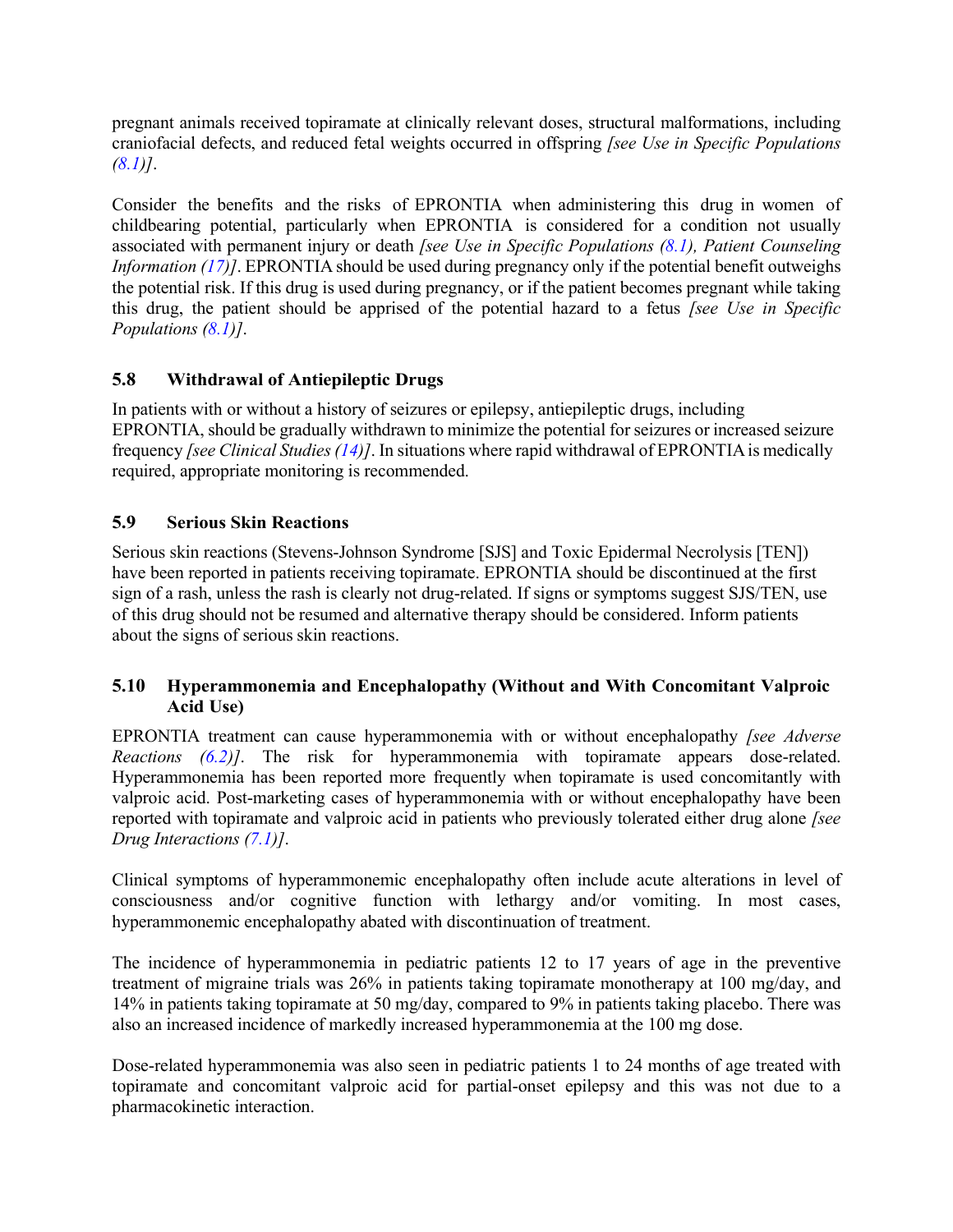In some patients, hyperammonemia can be asymptomatic.

### Monitoring for Hyperammonemia

Patients with inborn errors of metabolism or reduced hepatic mitochondrial activity may be at an increased risk for hyperammonemia with or without encephalopathy. Although not studied, topiramate treatment or an interaction of concomitant topiramate and valproic acid treatment may exacerbate existing defects or unmask deficiencies in susceptible persons.

In patients who develop unexplained lethargy, vomiting or changes in mental status associated with any topiramate treatment, hyperammonemic encephalopathy should be considered and an ammonia level should be measured.

### <span id="page-10-0"></span>**5.11 Kidney Stones**

EPRONTIA can cause an increased risk of kidney stones. During adjunctive epilepsy trials, the risk for kidney stones in topiramate -treated adults was 1.5%, an incidence about 2 to 4 times greater than expected in a similar, untreated population. As in the general population, the incidence of stone formation among topiramate -treated patients was higher in men. Kidney stones have also been reported in pediatric patients taking topiramate for epilepsy or migraine. During long-term (up to 1 year) topiramate treatment in an open-label extension study of 284 pediatric patients 1–24 months old with epilepsy, 7% developed kidney or bladder stones. Topiramate is not approved for treatment of epilepsy in pediatric patients less than 2 years old *[see Use in Specific Populations [\(8.4\)](#page-26-1)].*

Topiramate is a carbonic anhydrase inhibitor. Carbonic anhydrase inhibitors can promote stone formation by reducing urinary citrate excretion and by increasing urinary pH *[see Warnings and Precautions [\(5.4\)](#page-5-2)]*. The concomitant use of topiramate with any other drug producing metabolic acidosis, or potentially in patients on a ketogenic diet, may create a physiological environment that increases the risk of kidney stone formation, and should therefore be avoided.

Increased fluid intake increases the urinary output, lowering the concentration of substances involved in stone formation. Hydration is recommended to reduce new stone formation.

## **5.12 Hypothermia with Concomitant Valproic Acid Use**

Hypothermia, defined as a drop in body core temperature to  $\leq 35^{\circ}$ C (95°F), has been reported in association with topiramate use with concomitant valproic acid both in conjunction with hyperammonemia and in the absence of hyperammonemia. This adverse reaction in patients using concomitant topiramate and valproate can occur after starting topiramate treatment or after increasing the daily dose of topiramate *[see Drug Interactions [\(7.1\)](#page-22-2)]*. Consideration should be given to stopping topiramate or valproate in patients who develop hypothermia, which may be manifested by a variety of clinical abnormalities including lethargy, confusion, coma, and significant alterations in other major organ systems such as the cardiovascular and respiratory systems. Clinical management and assessment should include examination of blood ammonia levels.

# <span id="page-10-1"></span>**6 ADVERSE REACTIONS**

The following serious adverse reactions are discussed in more detail in other sections of the labeling:

• Acute Myopia and Secondary Angle Closure Glaucoma Syndrome *[see Warnings and Precautions [\(5.1\)](#page-4-5)]*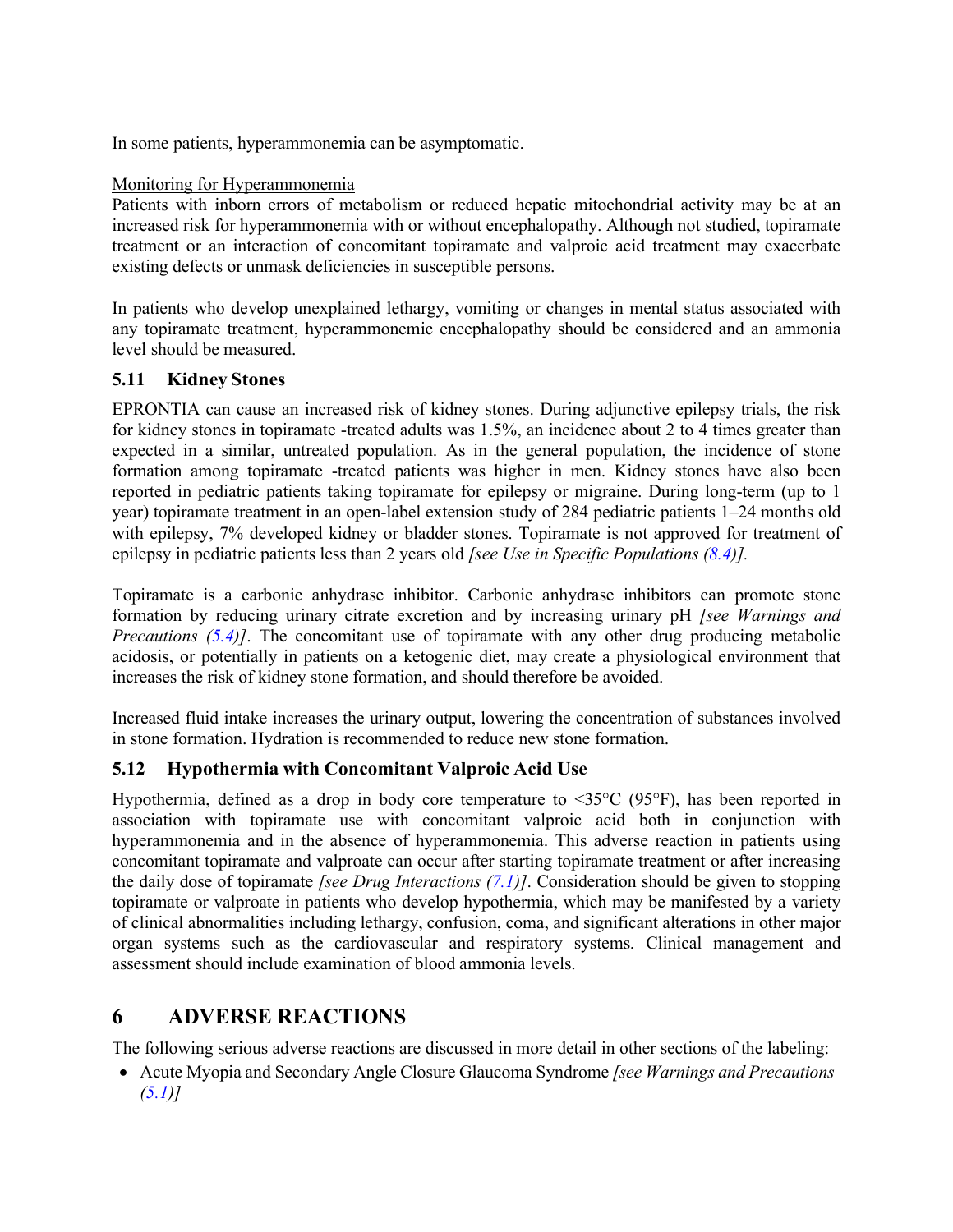- Visual Field Defects *[see Warnings and Precautions [\(5.2\)](#page-5-0)]*
- Oligohidrosis and Hyperthermia *[see Warnings and Precautions [\(5.3\)](#page-5-1)]*
- Metabolic Acidosis *[see Warnings and Precautions [\(5.4\)](#page-5-2)]*
- Suicidal Behavior and Ideation *[see Warnings and Precautions [\(5.5\)](#page-6-0)]*
- Cognitive/Neuropsychiatric Adverse Reactions *[see Warnings and Precautions [\(5.6\)](#page-7-0)]*
- Serious Skin Reactions *[see Warnings and Precautions [\(5.9\)](#page-9-2)]*
- Hyperammonemia and Encephalopathy (Without and With Concomitant Valproic Acid [VPA] Use) *[see Warnings and Precautions [\(5.10\)](#page-9-1)]*
- Kidney Stones *[see Warnings and Precautions [\(5.11\)](#page-10-0)]*
- Hypothermia with Concomitant Valproic Acid (VPA) Use *[see Warnings and Precautions (5.12)]*

### <span id="page-11-0"></span>**6.1 Clinical Trials Experience**

Because clinical trials are conducted under widely varying conditions, the incidence of adverse reactions observed in the clinical trials of a drug cannot be directly compared to the incidence of adverse reactions in the clinical trials of another drug, and may not reflect the incidence of adverse reactions observed in practice.

The safety data described below were obtained from clinical trials of patients treated with topiramate tablets or sprinkle capsules *[see Clinical Studies [\(14\)](#page-36-2)]*.

#### Monotherapy Epilepsy

#### *Adults 16 Years of Age and Older*

The most common adverse reactions in the controlled clinical trial (Study 1) that occurred in adults in the 400 mg/day topiramate group and at an incidence higher ( $\geq 10\%$ ) than in the 50 mg/day group were: paresthesia, weight loss and anorexia (see Table 5).

Approximately 21% of the 159 adult patients in the 400 mg/day group who received topiramate as monotherapy in Study 1 discontinued therapy due to adverse reactions. The most common  $(≥ 2%$  more frequent than low-dose 50 mg/day topiramate) adverse reactions causing discontinuation were difficulty with memory, fatigue, asthenia, insomnia, somnolence, and paresthesia.

#### *Pediatric Patients 6 to 15 Years of Age*

The most common adverse reactions in the controlled clinical trial (Study 1) that occurred in pediatric patients in the 400 mg/day topiramate group and at an incidence higher ( $\geq$ 10%) than in the 50 mg/day group were fever and weight loss (see Table 5).

Approximately 14% of the 77 pediatric patients in the 400 mg/day group who received topiramate as monotherapy in the controlled clinical trial discontinued therapy due to adverse reactions. The most common (≥2% more frequent than low-dose 50 mg/day topiramate) adverse reactions resulting in discontinuation were difficulty with concentration/attention, fever, flushing, and confusion.

Table 5 presents the incidence of adverse reactions occurring in at least 3% of adult and pediatric patients treated with 400 mg/day topiramate and occurring with greater incidence than 50 mg/day topiramate.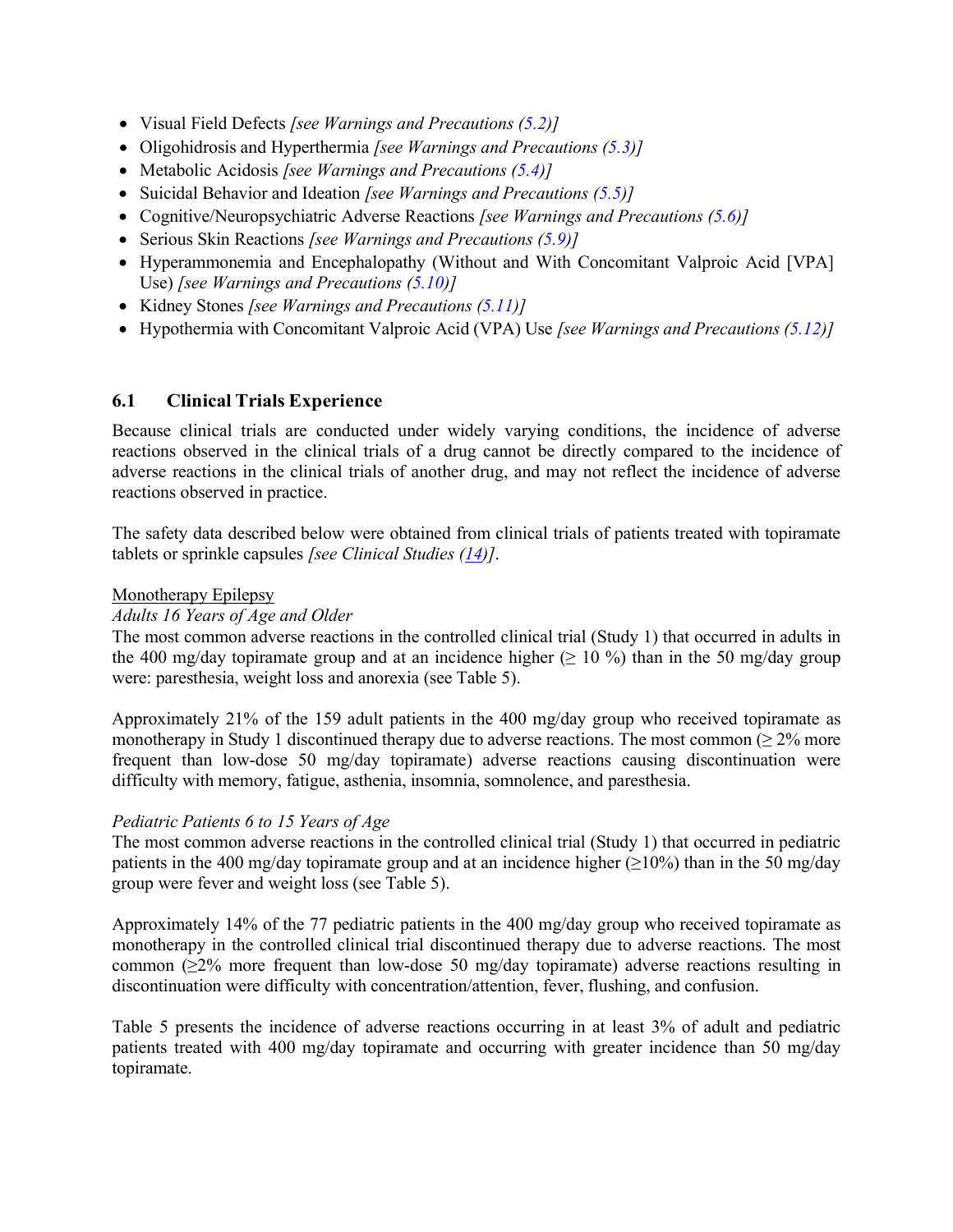|                                                          | <b>Age Group</b>     |                         |              |                                      |                |  |  |
|----------------------------------------------------------|----------------------|-------------------------|--------------|--------------------------------------|----------------|--|--|
|                                                          | Pediatric            |                         | <b>Adult</b> |                                      |                |  |  |
|                                                          | (6 to 15 years)      |                         |              | $(Age \geq 16$ Years)                |                |  |  |
|                                                          |                      |                         |              | <b>Topiramate Daily Dosage Group</b> |                |  |  |
|                                                          |                      |                         |              | (mg/day)                             |                |  |  |
|                                                          | 50                   | 400                     |              | 50                                   | 400            |  |  |
| <b>Body System</b>                                       | $(N=74)$             | $(N=77)$                |              | $(N=160)$                            | $(N=159)$      |  |  |
| <b>Adverse Reaction</b>                                  | $\frac{0}{0}$        | $\frac{0}{0}$           |              | $\frac{0}{0}$                        | $\frac{0}{0}$  |  |  |
| <b>Body as a Whole- General Disorders</b>                |                      |                         |              |                                      |                |  |  |
| Asthenia                                                 | $\boldsymbol{0}$     | 3                       |              | $\overline{4}$                       | 6              |  |  |
| Fever                                                    | $\mathbf{1}$         | 12                      |              |                                      |                |  |  |
| Leg Pain                                                 |                      |                         |              | $\overline{2}$                       | 3              |  |  |
| <b>Central &amp; Peripheral Nervous System Disorders</b> |                      |                         |              |                                      |                |  |  |
| Paresthesia                                              | 3                    | 12                      |              | 21                                   | 40             |  |  |
| <b>Dizziness</b>                                         |                      |                         |              | 13                                   | 14             |  |  |
| Ataxia                                                   |                      |                         |              | 3                                    | $\overline{4}$ |  |  |
| Hypoesthesia                                             |                      |                         |              | $\overline{4}$                       | $\overline{5}$ |  |  |
| Hypertonia                                               |                      |                         |              | $\boldsymbol{0}$                     | $\overline{4}$ |  |  |
| Involuntary muscle contractions                          | $\boldsymbol{0}$     | $\overline{3}$          |              |                                      |                |  |  |
| Vertigo                                                  | $\mathbf{0}$         | $\overline{3}$          |              |                                      |                |  |  |
| Gastro-Intestinal System Disorders                       |                      |                         |              |                                      |                |  |  |
| Constipation                                             |                      |                         |              | 1                                    | $\overline{4}$ |  |  |
| Diarrhea                                                 | 8                    | 9                       |              |                                      |                |  |  |
| Gastritis                                                |                      |                         |              | $\boldsymbol{0}$                     | 3              |  |  |
| Dry mouth                                                |                      |                         |              | $\mathbf{1}$                         | 3              |  |  |
| <b>Liver and Biliary System Disorders</b>                |                      |                         |              |                                      |                |  |  |
| Increase in Gamma-GT                                     |                      |                         |              | 1                                    | 3              |  |  |
| <b>Metabolic and Nutritional Disorders</b>               |                      |                         |              |                                      |                |  |  |
| Weight loss                                              | $\overline{7}$       | 17                      |              | 6                                    | 17             |  |  |
| <b>Platelet, Bleeding &amp; Clotting Disorders</b>       |                      |                         |              |                                      |                |  |  |
| Epistaxis                                                | $\boldsymbol{0}$     | 4                       |              |                                      |                |  |  |
| <b>Psychiatric Disorders</b>                             |                      |                         |              |                                      |                |  |  |
| Anorexia                                                 |                      |                         |              | 4                                    | 14             |  |  |
| Anxiety                                                  |                      |                         |              | 4                                    | 6              |  |  |
| Cognitive problems                                       | $\mathbf{1}$         | 6                       |              | $\mathbf{1}$                         | $\overline{4}$ |  |  |
| Confusion                                                | $\mathbf{0}$         | $\overline{3}$          |              |                                      |                |  |  |
| Depression                                               | $\boldsymbol{0}$     | $\overline{\mathbf{3}}$ |              | 7                                    | 9              |  |  |
| Difficulty with<br>concentration<br><b>or</b>            | $\overline{7}$<br>10 |                         |              | $\overline{7}$                       | $\overline{8}$ |  |  |
| attention                                                |                      |                         |              |                                      |                |  |  |
| Difficulty with memory                                   | $\mathbf{1}$         | $\overline{3}$          |              | 6                                    | 11             |  |  |
| Insomnia                                                 |                      |                         |              | 8                                    | 9              |  |  |
| Decrease in libido                                       |                      |                         |              | $\boldsymbol{0}$                     | $\overline{3}$ |  |  |
| Mood problems                                            | $\mathbf 1$          | 8                       |              | $\overline{2}$                       | $\overline{5}$ |  |  |

**Table 5: Adverse Reactions in the High Dose Group as Compared to the Low Dose Group, in Monotherapy Epilepsy Trial (Study 1) in Adult and Pediatric Patients**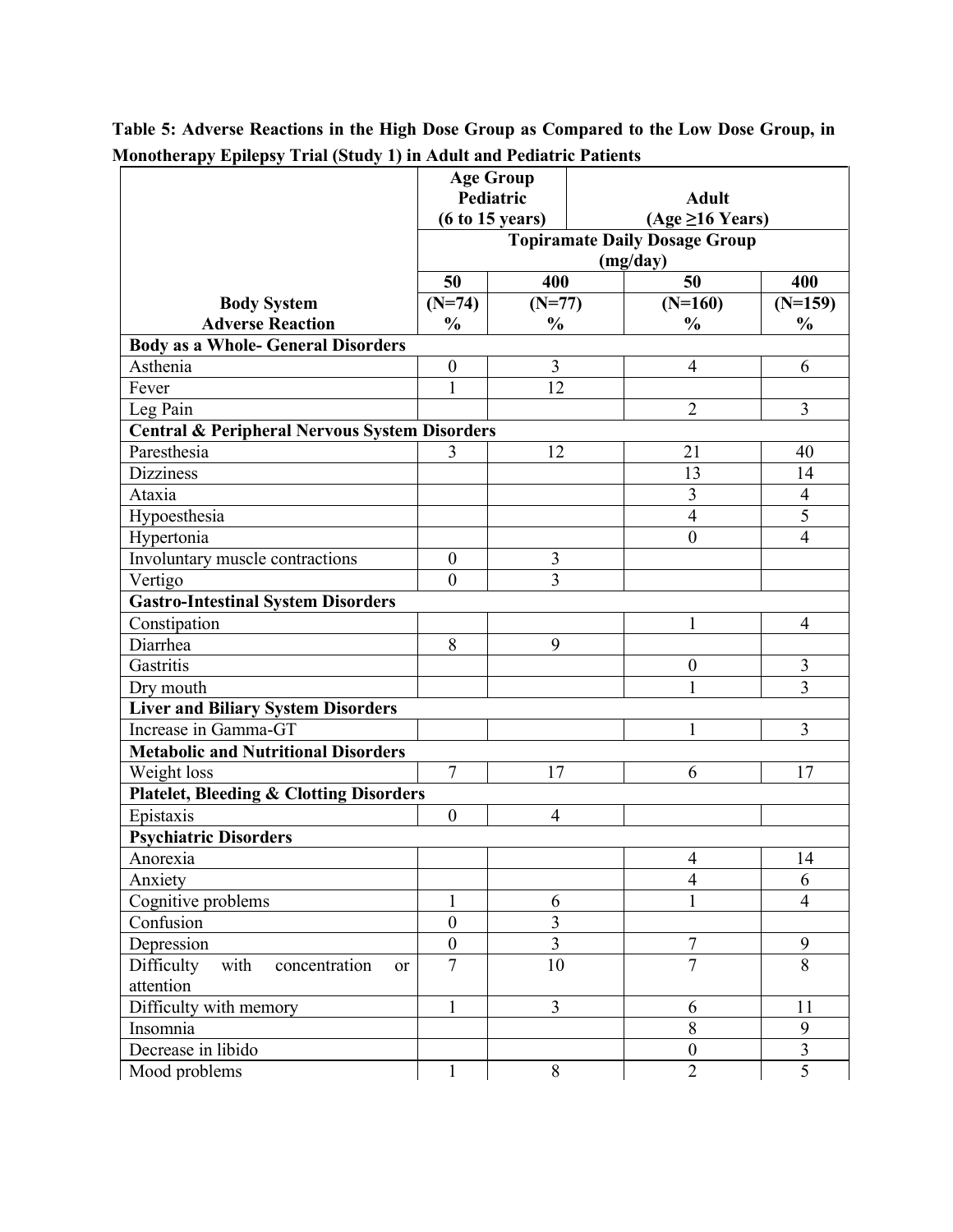| (behavior<br>disorder<br>Personality<br>problems) | $\mathbf{0}$     | $\overline{3}$ |                  |                |  |  |  |  |  |
|---------------------------------------------------|------------------|----------------|------------------|----------------|--|--|--|--|--|
| Psychomotor slowing                               |                  |                | 3                | 5              |  |  |  |  |  |
| Somnolence                                        |                  |                | 10               | 15             |  |  |  |  |  |
| <b>Red Blood Cell Disorders</b>                   |                  |                |                  |                |  |  |  |  |  |
| Anemia                                            | 1                | 3              |                  |                |  |  |  |  |  |
| <b>Reproductive Disorders, Female</b>             |                  |                |                  |                |  |  |  |  |  |
| Intermenstrual bleeding                           | $\mathbf{0}$     | 3              |                  |                |  |  |  |  |  |
| Vaginal hemorrhage                                |                  |                | $\boldsymbol{0}$ | 3              |  |  |  |  |  |
| <b>Resistance Mechanism Disorders</b>             |                  |                |                  |                |  |  |  |  |  |
| Infection                                         | 3                | 8              | $\overline{2}$   | 3              |  |  |  |  |  |
| Viral infection                                   | 3                | 6              | 6                | 8              |  |  |  |  |  |
| <b>Respiratory System Disorders</b>               |                  |                |                  |                |  |  |  |  |  |
| <b>Bronchitis</b>                                 | 1                | 5              | 3                | $\overline{4}$ |  |  |  |  |  |
| Upper respiratory tract infection                 | 16               | 18             |                  |                |  |  |  |  |  |
| Rhinitis                                          | 5                | 6              | $\overline{2}$   | 4              |  |  |  |  |  |
| <b>Sinusitis</b>                                  | 1                | $\overline{4}$ |                  |                |  |  |  |  |  |
| <b>Skin and Appendages Disorders</b>              |                  |                |                  |                |  |  |  |  |  |
| Alopecia                                          | 1                | $\overline{4}$ | 3                | 4              |  |  |  |  |  |
| Pruritus                                          |                  |                | 1                | $\overline{4}$ |  |  |  |  |  |
| Rash                                              | 3                | $\overline{4}$ | $\mathbf{1}$     | 4              |  |  |  |  |  |
| Acne                                              |                  |                | $\overline{2}$   | $\overline{3}$ |  |  |  |  |  |
| <b>Special Senses Other, Disorders</b>            |                  |                |                  |                |  |  |  |  |  |
| Cystitis                                          |                  |                | 1                | 3              |  |  |  |  |  |
| Micturition frequency                             | $\theta$         | 3              |                  |                |  |  |  |  |  |
| Renal calculus                                    |                  |                | $\boldsymbol{0}$ | 3              |  |  |  |  |  |
| Urinary incontinence                              | $\mathbf{1}$     | 3              |                  |                |  |  |  |  |  |
| Vascular (Extracardiac) Disorders                 |                  |                |                  |                |  |  |  |  |  |
| Flushing                                          | $\boldsymbol{0}$ | 5              |                  |                |  |  |  |  |  |

### Adjunctive Therapy Epilepsy

#### *Adults 16 Years of Age and Older*

In pooled controlled clinical trials in adults with partial-onset seizures, primary generalized tonicclonic seizures, or Lennox-Gastaut syndrome, 183 patients received adjunctive therapy with topiramate at dosages of 200 to 400 mg/day (recommended dosage range) and 291 patients received placebo. Patients in these trials were receiving 1 to 2 concomitant antiepileptic drugs in addition to topiramate or placebo.

The most common adverse reactions in the controlled clinical trial that occurred in adult patients in the 200–400 mg/day topiramate group with an incidence higher ( $\geq 10\%$ ) than in the placebo group were: dizziness, speech disorders/related speech problems, somnolence, nervousness, psychomotor slowing, and vision abnormal (Table 6).

Table 6 presents the incidence of adverse reactions occurring in at least 3% of adult patients treated with 200 to 400 mg/day topiramate and was greater than placebo incidence. The incidence of some adverse reactions (e.g., fatigue, dizziness, paresthesia, language problems, psychomotor slowing,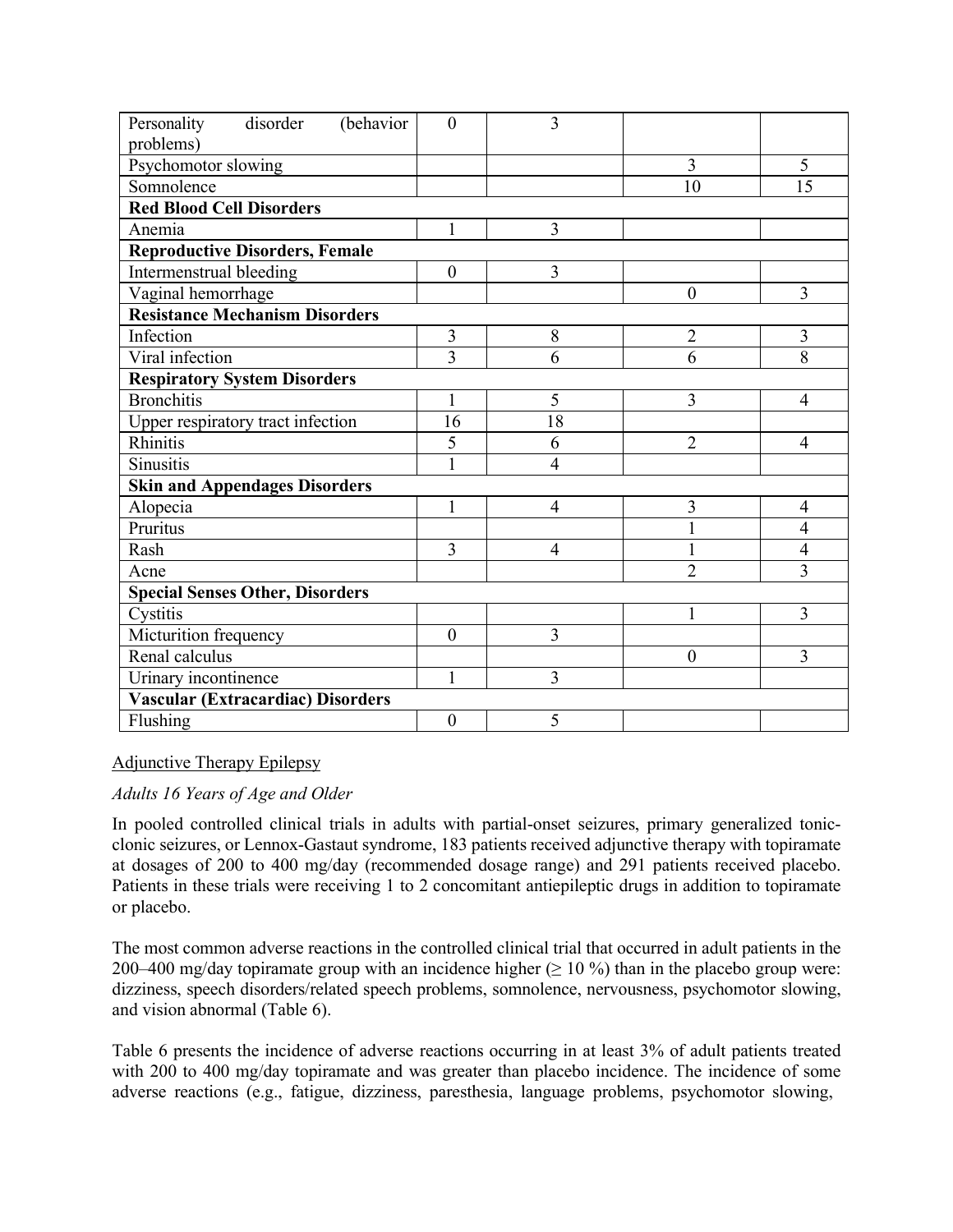depression, difficulty with concentration/attention, mood problems) was dose-related and much greater at higher than recommended topiramate dosing (i.e., 600 mg – 1000 mg daily) compared to the incidence of these adverse reactions at the recommended dosing (200 mg to 400 mg daily) range.

|                   |  |  |  |  |  | Table 6: Most Common Adverse Reactions in Pooled Placebo-Controlled, Adjunctive Epilepsy |  |
|-------------------|--|--|--|--|--|------------------------------------------------------------------------------------------|--|
| Trials in Adults* |  |  |  |  |  |                                                                                          |  |

| <b>Body System</b>                                       | Placebo                  | <b>TOPIRAMATE</b> |
|----------------------------------------------------------|--------------------------|-------------------|
| <b>Adverse Reaction</b>                                  | $(N=291)$                | Dosage (mg/day)   |
|                                                          | $\frac{0}{0}$            | 200-400           |
|                                                          |                          | $(N=183)$         |
|                                                          |                          | $\frac{0}{0}$     |
| <b>Body as a Whole-General Disorders</b>                 |                          |                   |
| Fatigue                                                  | 13                       | 15                |
| Asthenia                                                 | 1                        | 6                 |
| Back pain                                                | $\overline{4}$           | 5                 |
| Chest pain                                               | 3                        | $\overline{4}$    |
| Influenza-like symptoms                                  | $\overline{2}$           | 3                 |
| <b>Central &amp; Peripheral Nervous System Disorders</b> |                          |                   |
| <b>Dizziness</b>                                         | 15                       | 25                |
| Ataxia                                                   | 7                        | 16                |
| Speech disorders/Related                                 | $\overline{2}$           | 13                |
| speech problems                                          |                          |                   |
| Paresthesia                                              | $\overline{4}$           | 11                |
| Nystagmus                                                | $\overline{7}$           | 10                |
| Tremor                                                   | 6                        | 9                 |
| Language problems                                        | $\mathbf{1}$             | 6                 |
| Coordination abnormal                                    | $\overline{2}$           | $\overline{4}$    |
| Gait abnormal                                            | $\mathbf{1}$             | $\overline{3}$    |
| <b>Gastro-Intestinal System Disorders</b>                |                          |                   |
| Nausea                                                   | 8                        | 10                |
| Dyspepsia                                                | 6                        | 7                 |
| Abdominal pain                                           | $\overline{4}$           | 6                 |
| Constipation                                             | $\overline{2}$           | $\overline{4}$    |
| <b>Metabolic and Nutritional Disorders</b>               |                          |                   |
| Weight loss                                              | 3                        | 9                 |
| <b>Psychiatric Disorders</b>                             |                          |                   |
| Somnolence                                               | 12                       | 29                |
| Nervousness                                              | 6                        | 16                |
| Psychomotor slowing                                      | $\overline{2}$           | 13                |
| Difficulty with memory                                   | $\overline{3}$           | 12                |
| Confusion                                                | $\overline{5}$           | 11                |
| Anorexia                                                 | $\overline{\mathcal{A}}$ | 10                |
| Difficulty with                                          | $\overline{2}$           | 6                 |
| concentration/attention                                  |                          |                   |
| Mood problems                                            | $\overline{2}$           | $\overline{4}$    |
| Agitation                                                | $\overline{2}$           | $\overline{3}$    |
| Aggressive reaction                                      | $\overline{2}$           | $\overline{3}$    |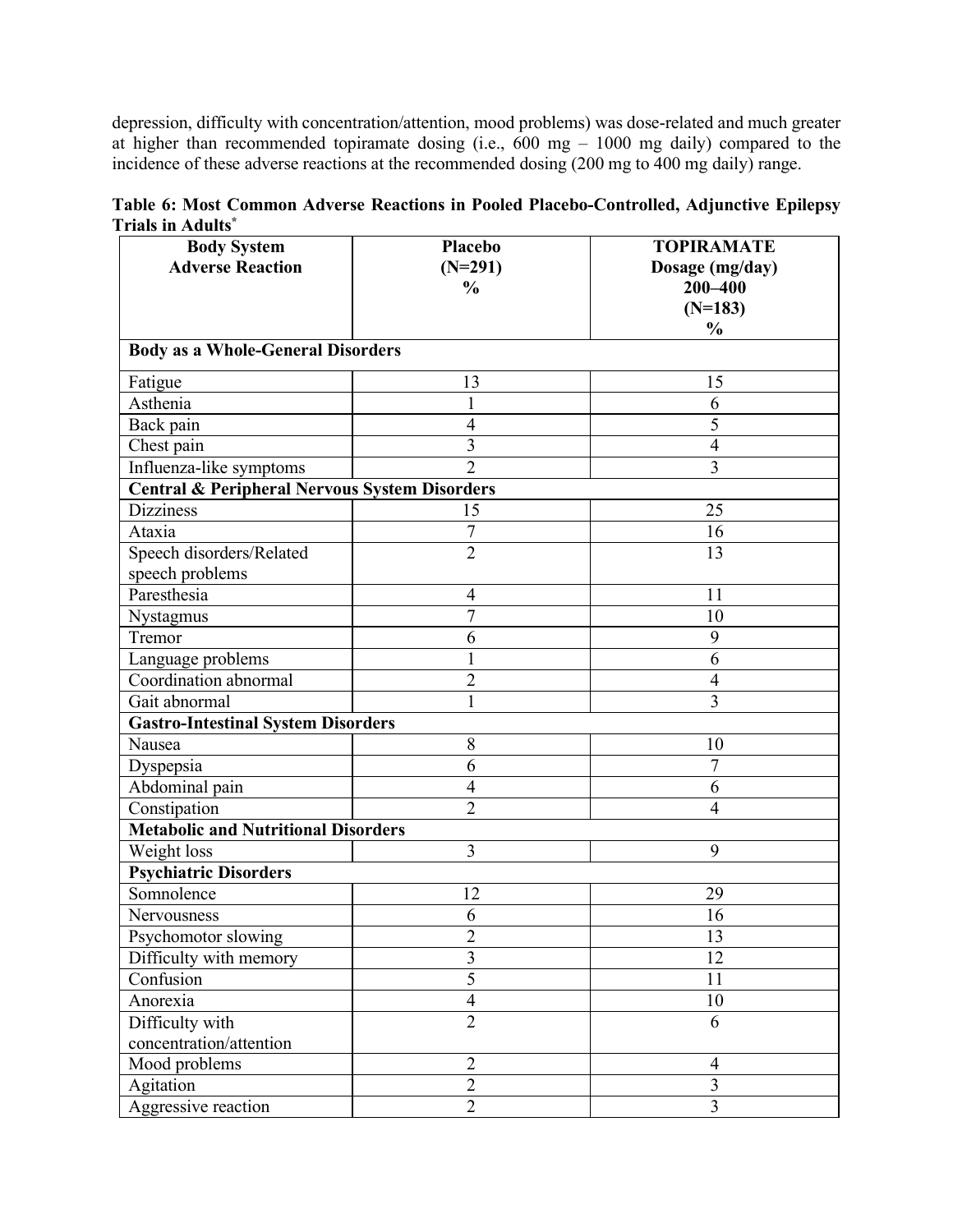| <b>Emotional lability</b>                                                             |    |    |  |  |  |  |
|---------------------------------------------------------------------------------------|----|----|--|--|--|--|
| Cognitive problems                                                                    |    |    |  |  |  |  |
| <b>Reproductive Disorders</b>                                                         |    |    |  |  |  |  |
| Breast pain                                                                           | ∍  |    |  |  |  |  |
| <b>Respiratory System Disorders</b>                                                   |    |    |  |  |  |  |
| Rhinitis                                                                              | 6  |    |  |  |  |  |
| Pharyngitis                                                                           |    |    |  |  |  |  |
| <b>Sinusitis</b>                                                                      |    |    |  |  |  |  |
| <b>Vision Disorders</b>                                                               |    |    |  |  |  |  |
| Vision abnormal                                                                       |    | 13 |  |  |  |  |
| Diplopia                                                                              | 10 |    |  |  |  |  |
| * Patients in these adjunctive trials were receiving 1 to 2 concomitant antiepileptic |    |    |  |  |  |  |
| drugs in addition to topiramate or placebo.                                           |    |    |  |  |  |  |

In controlled clinical trials in adults, 11% of patients receiving topiramate 200 to 400 mg/day as adjunctive therapy discontinued due to adverse reactions. This rate appeared to increase at dosages above 400 mg/day. Adverse reactions associated with discontinuing topiramate included somnolence, dizziness, anxiety, difficulty with concentration or attention, fatigue and paresthesia.

### *Pediatric Patients 2 to 15 Years of Age*

In pooled, controlled clinical trials in pediatric patients (2 to 15 years of age) with partial-onset seizures, primary generalized tonic-clonic seizures, or Lennox-Gastaut syndrome, 98 patients received adjunctive therapy with topiramate at dosages of 5 to 9 mg/kg/day (recommended dose range) and 101 patients received placebo.

The most common adverse reactions in the controlled clinical trial that occurred in pediatric patients in the 5 mg to 9 mg/kg/day topiramate group with an incidence higher ( $\geq 10\%$ ) than in the placebo group were: fatigue and somnolence (Table 7).

Table 7 presents the incidence of adverse reactions that occurred in at least 3% of pediatric patients 2 to 15 years of age receiving 5 mg to 9 mg/kg/day (recommended dose range) of topiramate and was greater than placebo incidence.

|  |                                                        |  | Table 7: Adverse Reactions in Pooled Placebo-Controlled, Adjunctive Epilepsy Trials in |  |  |
|--|--------------------------------------------------------|--|----------------------------------------------------------------------------------------|--|--|
|  | Pediatric Patients 2 to 15 Years of Age <sup>*,+</sup> |  |                                                                                        |  |  |

| <b>Body System</b><br><b>Adverse Reaction</b> | -<br><b>Placebo</b><br>$(N=101)$<br>$\frac{0}{0}$        | <b>TOPIRAMATE</b><br>$(N=98)$<br>$\%$ |  |  |  |  |  |  |
|-----------------------------------------------|----------------------------------------------------------|---------------------------------------|--|--|--|--|--|--|
| <b>Body as a Whole-General Disorders</b>      |                                                          |                                       |  |  |  |  |  |  |
| Fatigue                                       |                                                          | 16                                    |  |  |  |  |  |  |
| Injury                                        | 13                                                       | 14                                    |  |  |  |  |  |  |
|                                               | <b>Central &amp; Peripheral Nervous System Disorders</b> |                                       |  |  |  |  |  |  |
| Gait abnormal                                 |                                                          |                                       |  |  |  |  |  |  |
| Ataxia                                        |                                                          |                                       |  |  |  |  |  |  |
| Hyperkinesia                                  |                                                          |                                       |  |  |  |  |  |  |
| <b>Dizziness</b>                              | ◠                                                        |                                       |  |  |  |  |  |  |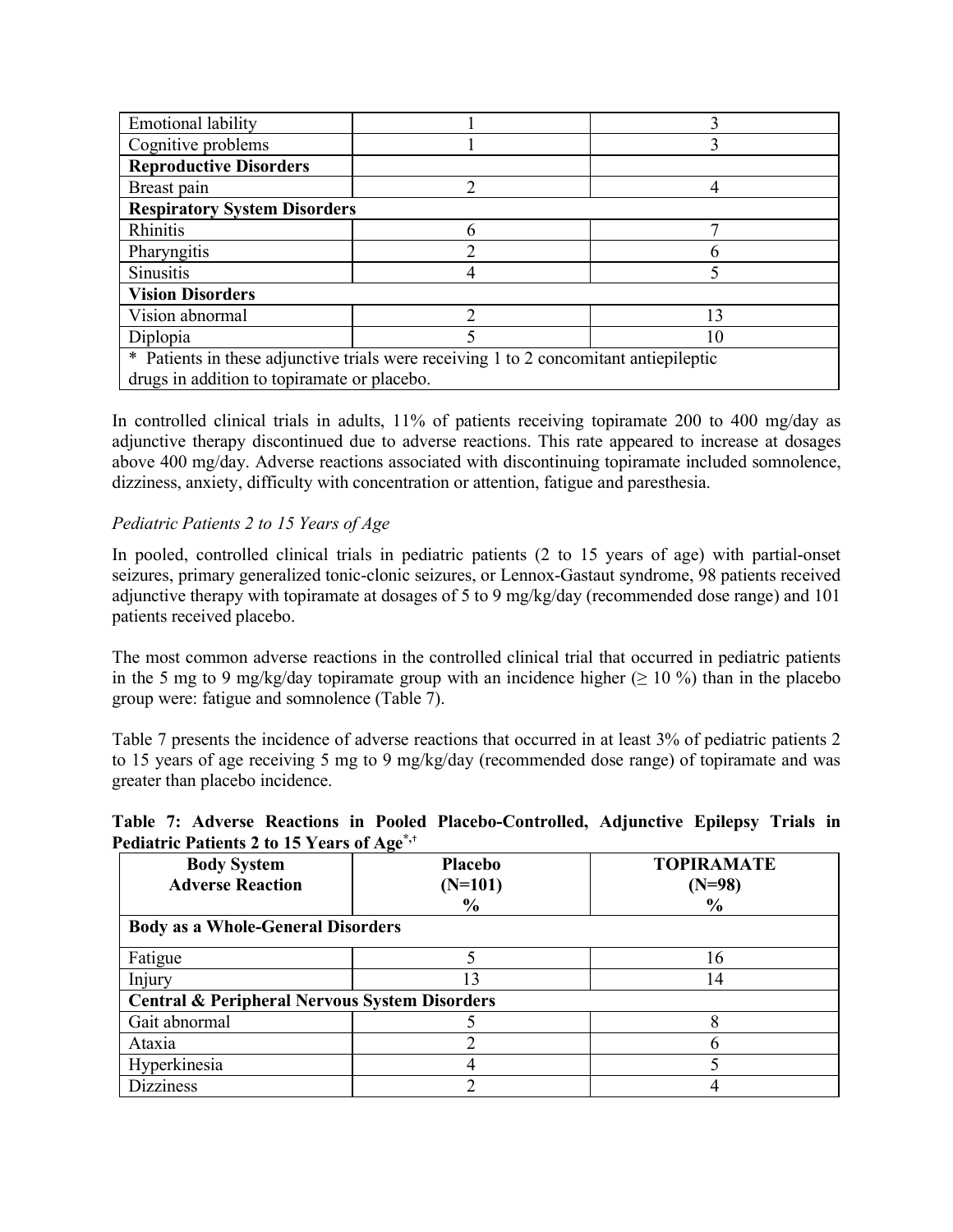| disorders/Related<br>Speech                                                           | $\overline{2}$   | 4              |  |  |  |  |  |  |
|---------------------------------------------------------------------------------------|------------------|----------------|--|--|--|--|--|--|
| speech problems                                                                       |                  |                |  |  |  |  |  |  |
| <b>Gastro-Intestinal System Disorders</b>                                             |                  |                |  |  |  |  |  |  |
| Nausea                                                                                | 5                | 6              |  |  |  |  |  |  |
| Saliva increased                                                                      | $\overline{4}$   | 6              |  |  |  |  |  |  |
| Constipation                                                                          | $\overline{4}$   | 5              |  |  |  |  |  |  |
| Gastroenteritis                                                                       | $\overline{2}$   | 3              |  |  |  |  |  |  |
| <b>Metabolic and Nutritional Disorders</b>                                            |                  |                |  |  |  |  |  |  |
| Weight loss                                                                           | 1                | 9              |  |  |  |  |  |  |
| <b>Platelet, Bleeding, &amp; Clotting Disorders</b>                                   |                  |                |  |  |  |  |  |  |
| Purpura                                                                               | $\overline{4}$   | 8              |  |  |  |  |  |  |
| Epistaxis                                                                             | 1                | 4              |  |  |  |  |  |  |
| <b>Psychiatric Disorders</b>                                                          |                  |                |  |  |  |  |  |  |
| Somnolence                                                                            | 16               | 26             |  |  |  |  |  |  |
| Anorexia                                                                              | 15               | 24             |  |  |  |  |  |  |
| Nervousness                                                                           | $\overline{7}$   | 14             |  |  |  |  |  |  |
| Personality disorder (behavior                                                        | $\overline{9}$   | 11             |  |  |  |  |  |  |
| problems)                                                                             |                  |                |  |  |  |  |  |  |
| Difficulty with                                                                       | $\overline{2}$   | 10             |  |  |  |  |  |  |
| concentration/attention                                                               |                  |                |  |  |  |  |  |  |
| Aggressive reaction                                                                   | $\overline{4}$   | 9              |  |  |  |  |  |  |
| Insomnia                                                                              | $\overline{7}$   | 8              |  |  |  |  |  |  |
| Difficulty with memory                                                                | $\boldsymbol{0}$ | 5              |  |  |  |  |  |  |
| Confusion                                                                             | 3                | $\overline{4}$ |  |  |  |  |  |  |
| Psychomotor slowing                                                                   | $\overline{2}$   | 3              |  |  |  |  |  |  |
| <b>Resistance Mechanism Disorders</b>                                                 |                  |                |  |  |  |  |  |  |
| Infection viral                                                                       | 3                | 7              |  |  |  |  |  |  |
| <b>Respiratory System Disorders</b>                                                   |                  |                |  |  |  |  |  |  |
| Pneumonia                                                                             | 1                | 5              |  |  |  |  |  |  |
| <b>Skin and Appendages Disorders</b>                                                  |                  |                |  |  |  |  |  |  |
| Skin disorder                                                                         | $\overline{2}$   | 3              |  |  |  |  |  |  |
| <b>Urinary System Disorders</b>                                                       |                  |                |  |  |  |  |  |  |
| $\overline{2}$<br>Urinary incontinence<br>4                                           |                  |                |  |  |  |  |  |  |
| * Patients in these adjunctive trials were receiving 1 to 2 concomitant antiepileptic |                  |                |  |  |  |  |  |  |
| drugs in addition to topiramate or placebo.                                           |                  |                |  |  |  |  |  |  |
| + Values represent the percentage of patients reporting a given adverse reaction.     |                  |                |  |  |  |  |  |  |
| Patients may have reported more than one adverse reaction during the study and can    |                  |                |  |  |  |  |  |  |
| be included in more than one adverse reaction category.                               |                  |                |  |  |  |  |  |  |

None of the pediatric patients who received topiramate adjunctive therapy at 5 to 9 g/kg/day in controlled clinical trials discontinued due to adverse reactions.

### Migraine

*Adults*

In the four multicenter, randomized, double-blind, placebo-controlled, parallel group migraine clinical trials for the preventive treatment of migraine (which included 35 pediatric patients 12 to 15 years of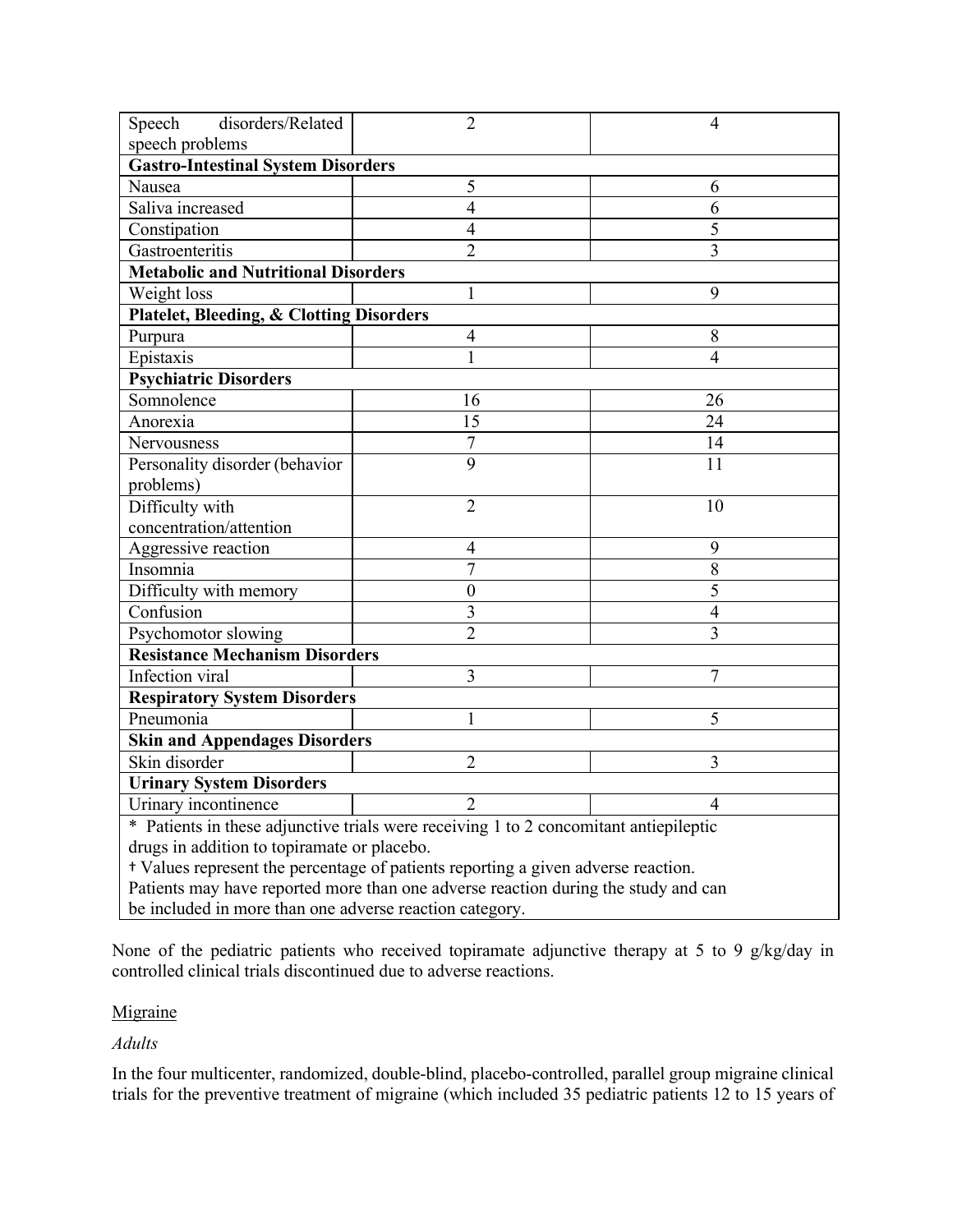age), most adverse reactions occurred more frequently during the titration period than during the maintenance period.

The most common adverse reactions with topiramate 100 mg in the clinical trials for the preventive treatment of migraine of predominantly adults that were seen at an incidence higher ( $\geq 5\%$ ) than in the placebo group were: paresthesia, anorexia, weight loss, taste perversion, diarrhea, difficulty with memory, hypoesthesia, and nausea (see Table 8).

Table 8 includes those adverse reactions that occurred in the placebo-controlled trials where the incidence in any topiramate treatment group was at least 3% and was greater than that for placebo patients. The incidence of some adverse reactions (e.g., fatigue, dizziness, somnolence, difficulty with memory, difficulty with concentration/attention) was dose-related and greater at higher than recommended topiramate dosing (200 mg daily) compared to the incidence of these adverse reactions at the recommended dosing (100 mg daily).

|                                                          |                | I adie o: Auvelse Reactions III I ooied, I facedo-Controlled, Migl ame in Adults<br><b>TOPIRAMATE Dosage</b> |                |  |  |  |  |  |
|----------------------------------------------------------|----------------|--------------------------------------------------------------------------------------------------------------|----------------|--|--|--|--|--|
|                                                          |                | (mg/day)                                                                                                     |                |  |  |  |  |  |
|                                                          | <b>Placebo</b> | 50                                                                                                           | 100            |  |  |  |  |  |
| <b>Body System</b>                                       | $(N=445)$      | $(N=235)$                                                                                                    | $(N=386)$      |  |  |  |  |  |
| <b>Adverse Reaction</b>                                  | $\frac{0}{0}$  | $\frac{0}{0}$                                                                                                | $\frac{0}{0}$  |  |  |  |  |  |
| <b>Body as a Whole-General Disorders</b>                 |                |                                                                                                              |                |  |  |  |  |  |
| Fatigue                                                  | 11             | 14                                                                                                           | 15             |  |  |  |  |  |
| Injury                                                   | $\overline{7}$ | 9                                                                                                            | 6              |  |  |  |  |  |
| <b>Central &amp; Peripheral Nervous System Disorders</b> |                |                                                                                                              |                |  |  |  |  |  |
| Paresthesia                                              | 6              | 35                                                                                                           | 51             |  |  |  |  |  |
| <b>Dizziness</b>                                         | 10             | 8                                                                                                            | 9              |  |  |  |  |  |
| Hyperkinesia                                             | $\overline{2}$ | 6                                                                                                            | $\overline{7}$ |  |  |  |  |  |
| Language problems                                        | $\overline{2}$ | $\overline{7}$                                                                                               | 6              |  |  |  |  |  |
| <b>Gastro-Intestinal System Disorders</b>                |                |                                                                                                              |                |  |  |  |  |  |
| Nausea                                                   | $\,$ $\,$      | 9                                                                                                            | 13             |  |  |  |  |  |
| Diarrhea                                                 | $\overline{4}$ | 9                                                                                                            | 11             |  |  |  |  |  |
| Abdominal pain                                           | 5              | 6                                                                                                            | 6              |  |  |  |  |  |
| Dyspepsia                                                | $\overline{3}$ | $\overline{4}$                                                                                               | 5              |  |  |  |  |  |
| Dry mouth                                                | $\overline{2}$ | $\overline{c}$                                                                                               | $\overline{3}$ |  |  |  |  |  |
| Gastroenteritis                                          | $\mathbf{1}$   | $\overline{3}$                                                                                               | $\overline{3}$ |  |  |  |  |  |
| <b>Metabolic and Nutritional Disorders</b>               |                |                                                                                                              |                |  |  |  |  |  |
| Weight loss                                              | 1              | 6                                                                                                            | 9              |  |  |  |  |  |
| <b>Musculoskeletal System Disorders</b>                  |                |                                                                                                              |                |  |  |  |  |  |
| Arthralgia                                               | $\overline{2}$ | $\overline{7}$                                                                                               | $\overline{3}$ |  |  |  |  |  |
| <b>Psychiatric Disorders</b>                             |                |                                                                                                              |                |  |  |  |  |  |
| Anorexia                                                 | 6              | 9                                                                                                            | 15             |  |  |  |  |  |
| Somnolence                                               | 5              | 8                                                                                                            | 7              |  |  |  |  |  |
| Difficulty with memory                                   | $\overline{2}$ | $\overline{7}$                                                                                               | $\overline{7}$ |  |  |  |  |  |
| Insomnia                                                 | $\overline{5}$ | 6                                                                                                            | $\overline{7}$ |  |  |  |  |  |
| Difficulty with                                          | $\overline{2}$ | $\overline{3}$                                                                                               | 6              |  |  |  |  |  |
| concentration/attention                                  |                |                                                                                                              |                |  |  |  |  |  |

**Table 8: Adverse Reactions in Pooled, Placebo-Controlled, Migraine in Adults\*,**†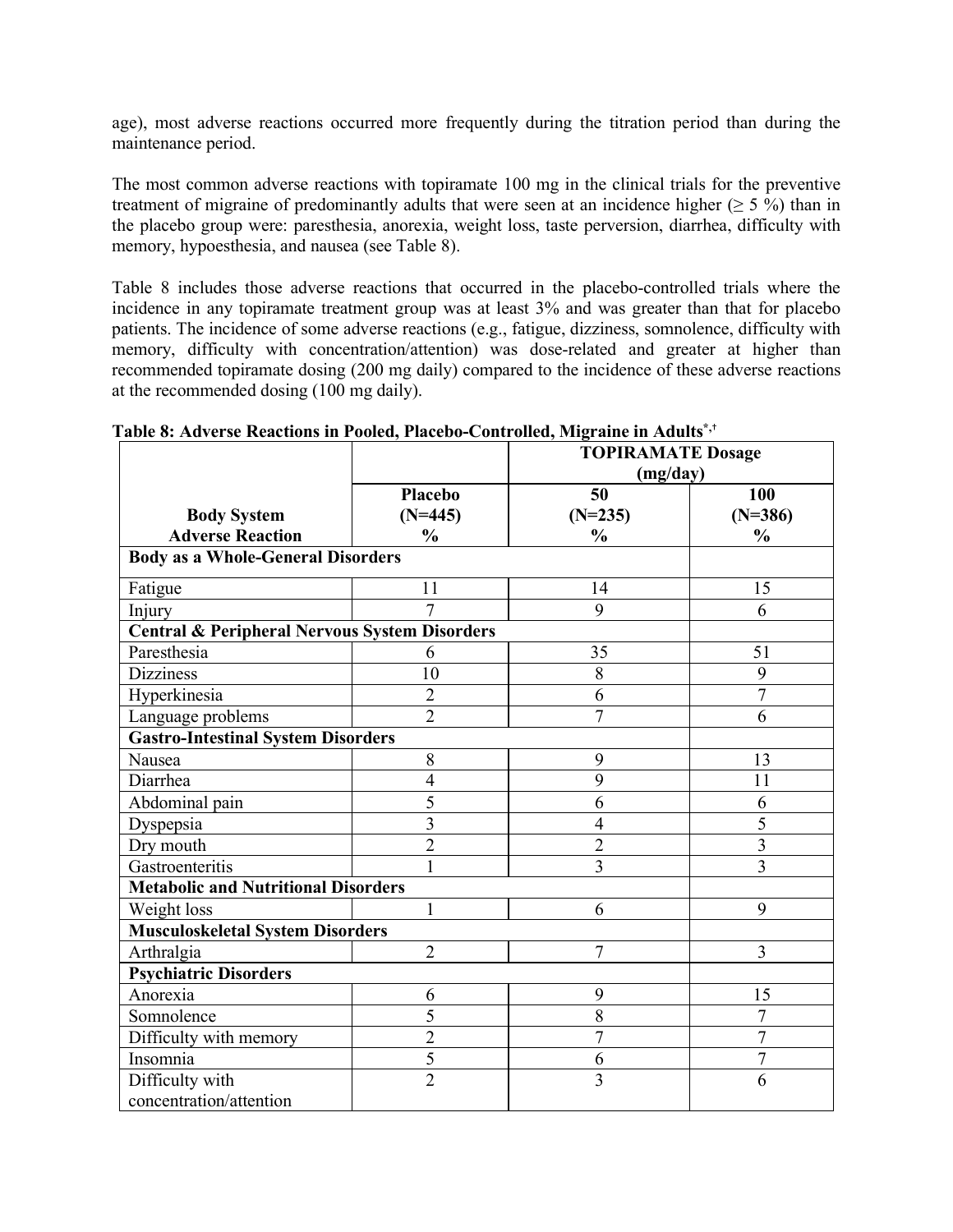| Mood problems                         | $\overline{2}$ | 3              | 6              |  |  |  |  |  |
|---------------------------------------|----------------|----------------|----------------|--|--|--|--|--|
| Anxiety                               | 3              | $\overline{4}$ | 5              |  |  |  |  |  |
| Depression                            | 4              | 3              | 4              |  |  |  |  |  |
| Nervousness                           | $\overline{2}$ | $\overline{4}$ | 4              |  |  |  |  |  |
| Confusion                             | $\overline{c}$ | $\overline{c}$ | 3              |  |  |  |  |  |
| Psychomotor slowing                   | $\mathbf{1}$   | $\overline{3}$ | $\overline{2}$ |  |  |  |  |  |
| <b>Reproductive Disorders, Female</b> |                |                |                |  |  |  |  |  |
| Menstrual disorder                    | $\overline{2}$ | 3              | $\overline{2}$ |  |  |  |  |  |
| <b>Reproductive Disorders, Male</b>   |                |                |                |  |  |  |  |  |
| Ejaculation premature                 | $\theta$       | 3              | $\theta$       |  |  |  |  |  |
| <b>Resistance Mechanism Disorders</b> |                |                |                |  |  |  |  |  |
| Viral infection                       | 3              | $\overline{4}$ | $\overline{4}$ |  |  |  |  |  |
| <b>Respiratory System Disorders</b>   |                |                |                |  |  |  |  |  |
| Upper<br>respiratory<br>tract         | 12             | 13             | 14             |  |  |  |  |  |
| infection                             |                |                |                |  |  |  |  |  |
| Sinusitis                             | 6              | 10             | 6              |  |  |  |  |  |
| Pharyngitis                           | 4              | 5              | 6              |  |  |  |  |  |
| Coughing                              | $\overline{2}$ | $\overline{2}$ | 4              |  |  |  |  |  |
| <b>Bronchitis</b>                     | $\overline{2}$ | 3              | $\overline{3}$ |  |  |  |  |  |
| Dyspnea                               | $\overline{2}$ | $\mathbf{1}$   | $\overline{3}$ |  |  |  |  |  |
| <b>Skin and Appendages Disorders</b>  |                |                |                |  |  |  |  |  |
| Pruritus                              | $\overline{2}$ | $\overline{4}$ | $\overline{2}$ |  |  |  |  |  |
| <b>Special Sense Other, Disorders</b> |                |                |                |  |  |  |  |  |
| Taste perversion                      | 1              | 15             | 8              |  |  |  |  |  |
| <b>Urinary System Disorders</b>       |                |                |                |  |  |  |  |  |
| Urinary tract infection               | $\overline{2}$ | $\overline{4}$ | $\overline{2}$ |  |  |  |  |  |
| <b>Vision Disorders</b>               |                |                |                |  |  |  |  |  |
| Blurred vision <sup>#</sup>           | $\overline{2}$ | $\overline{4}$ | $\overline{2}$ |  |  |  |  |  |

\* Patients in these adjunctive trials were receiving 1 to 2 concomitant antiepileptic drugs in addition to topiramate or placebo.

† Values represent the percentage of patients reporting a given adverse reaction.

Patients may have reported more than one adverse reaction during the study and can be included in more than one adverse reaction category.

‡ Blurred vision was the most common term considered as vision abnormal. Blurred vision was an included term that accounted for >50% of reactions coded as vision abnormal, a preferred term.

Of the 1,135 patients exposed to topiramate in the adult placebo-controlled studies, 25% of topiramate-treated patients discontinued due to adverse reactions, compared to 10% of the 445 placebotreated patients. The adverse reactions associated with discontinuing therapy in the topiramate -treated patients included paresthesia (7%), fatigue (4%), nausea (4%), difficulty with concentration/attention  $(3\%)$ , insomnia  $(3\%)$ , anorexia  $(2\%)$ , and dizziness  $(2\%)$ .

Patients treated with topiramate experienced mean percent reductions in body weight that were dosedependent. This change was not seen in the placebo group. Mean changes of 0%, -2%, -3%, and -4% were seen for the placebo group, topiramate 50, 100, and 200 mg groups, respectively.

*Pediatric Patients 12 to 17 Years of Age*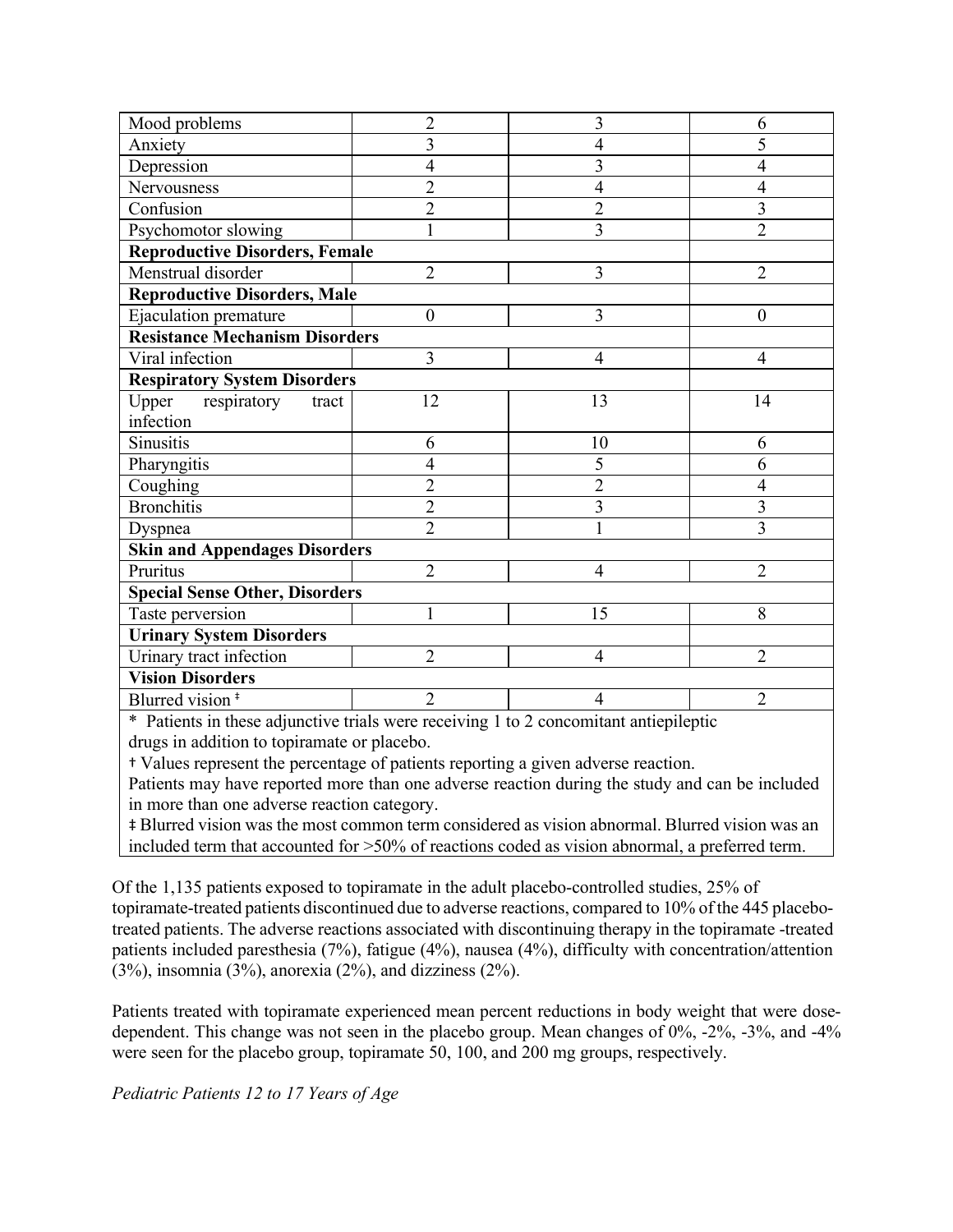In five, randomized, double-blind, placebo-controlled, parallel group clinical trials for the preventive treatment of migraine, most adverse reactions occurred more frequently during the titration period than during the maintenance period. Among adverse reactions with onset during titration, approximately half persisted into the maintenance period.

In four, fixed-dose, double-blind clinical trials for the preventive treatment of migraine in topiramate -treated pediatric patients 12 to 17 years of age, the most common adverse reactions with topiramate 100 mg that were seen at an incidence higher (≥5%) than in the placebo group were: paresthesia, upper respiratory tract infection, anorexia, and abdominal pain (see Table 9). Table 9 shows adverse reactions from the pediatric trial (Study 13 *[see Clinical Studies [\(14.3\)](#page-41-0)]*) in which 103 pediatric patients were treated with placebo or 50 mg or 100 mg of topiramate, and three predominantly adult trials in which 49 pediatric patients (12 to 17 years of age) were treated with placebo or 50 mg, 100 mg or 200 mg of topiramate. Table 9 also shows adverse reactions in pediatric patients in the controlled migraine trials when the incidence in a topiramate dose group was at least 5 % or higher and greater than the incidence of placebo. Many adverse reactions shown in Table 9 indicate a dose-dependent relationship. The incidence of some adverse reactions (e.g., allergy, fatigue, headache, anorexia, insomnia, somnolence, and viral infection) was dose-related and greater at higher than recommended topiramate dosing (200 mg daily) compared to the incidence of these adverse reactions at the recommended dosing (100 mg daily).

|                                                          |                            | <b>TOPIRAMATE Dosage</b> |                          |  |  |  |
|----------------------------------------------------------|----------------------------|--------------------------|--------------------------|--|--|--|
| <b>Body System</b>                                       | <b>Placebo</b><br>$(N=45)$ | 50 mg/day<br>$(N=46)$    | $100$ mg/day<br>$(N=48)$ |  |  |  |
| <b>Adverse Reaction</b>                                  | $\frac{6}{6}$              | $\frac{6}{6}$            | $\frac{0}{0}$            |  |  |  |
| <b>Body as a Whole-General Disorders</b>                 |                            |                          |                          |  |  |  |
| Fatigue                                                  | $\overline{7}$             | 7                        | 8                        |  |  |  |
| Fever                                                    | $\overline{2}$             | $\overline{4}$           | 6                        |  |  |  |
| <b>Central &amp; Peripheral Nervous System Disorders</b> |                            |                          |                          |  |  |  |
| Paresthesia                                              |                            | 20                       | 19                       |  |  |  |
| <b>Dizziness</b>                                         | 4                          | $\overline{4}$           | 6                        |  |  |  |
| <b>Gastro-Intestinal System Disorders</b>                |                            |                          |                          |  |  |  |
| Abdominal pain                                           | 9                          | 7                        | 15                       |  |  |  |
| Nausea                                                   | $\overline{4}$             | $\overline{4}$           | 8                        |  |  |  |
| <b>Metabolic and Nutritional Disorders</b>               |                            |                          |                          |  |  |  |
| Weight loss                                              | $\overline{2}$             | 7                        | 4                        |  |  |  |
| <b>Psychiatric Disorders</b>                             |                            |                          |                          |  |  |  |
| Anorexia                                                 | $\overline{4}$             | 9                        | 10                       |  |  |  |
| Somnolence                                               | $\overline{2}$             | $\overline{2}$           | 6                        |  |  |  |
| Insomnia                                                 | $\overline{2}$             | 9                        | $\overline{2}$           |  |  |  |
| <b>Resistance Mechanism Disorders</b>                    |                            |                          |                          |  |  |  |
| Infection viral                                          | $\overline{4}$             | $\overline{4}$           | 8                        |  |  |  |
| <b>Respiratory System Disorders</b>                      |                            |                          |                          |  |  |  |

|  |  | Table 9: Adverse Reactions in Pooled Double-Blind Studies for the Preventive Treatment of |  |  |  |
|--|--|-------------------------------------------------------------------------------------------|--|--|--|
|  |  | Migraine in Pediatric Patients 12 to 17 Years of Age <sup>*,†,‡</sup>                     |  |  |  |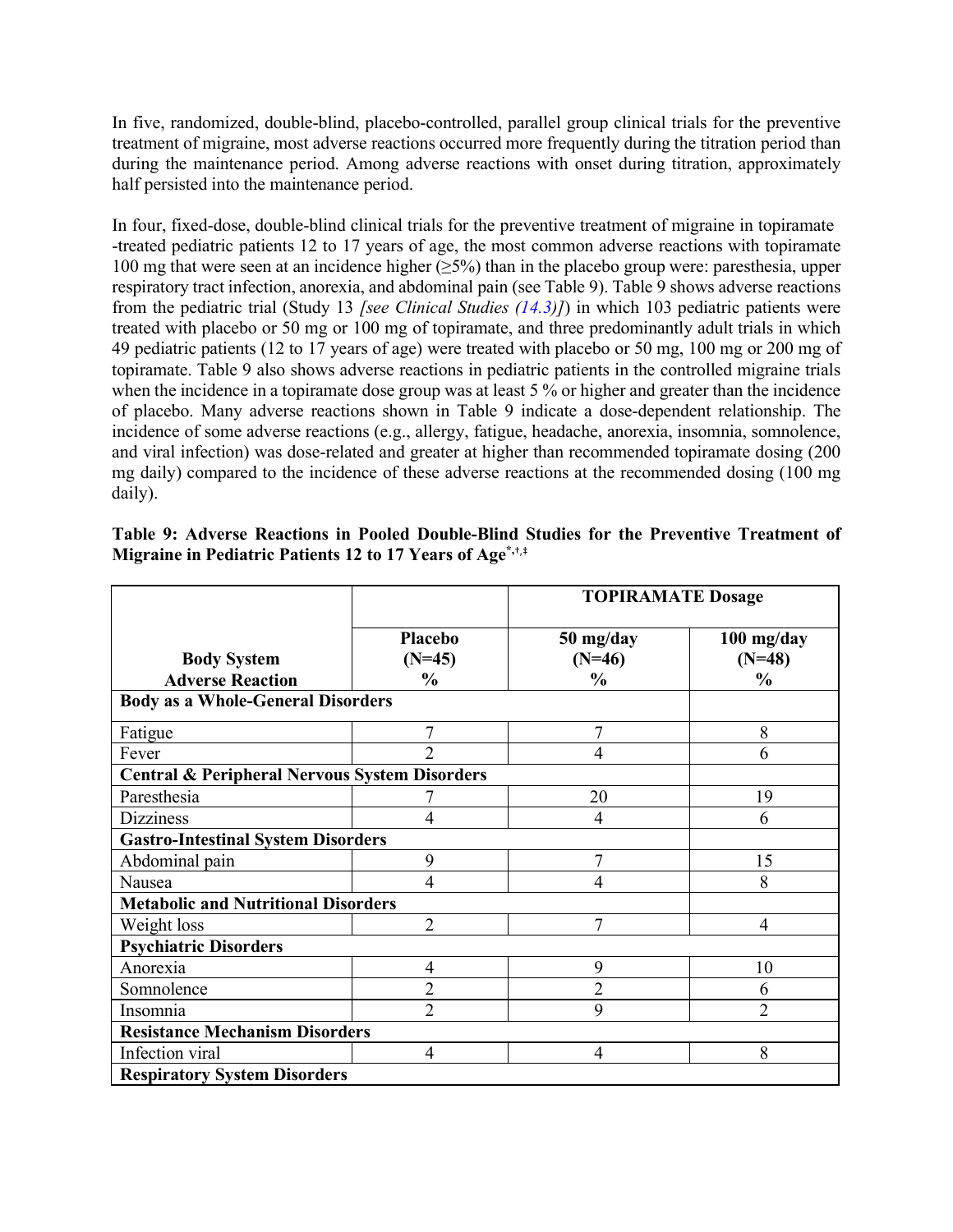| Upper<br>respiratory<br>tract                                                                       |                                       | 26 | 23 |  |  |  |  |  |
|-----------------------------------------------------------------------------------------------------|---------------------------------------|----|----|--|--|--|--|--|
| infection                                                                                           |                                       |    |    |  |  |  |  |  |
| Rhinitis                                                                                            |                                       |    |    |  |  |  |  |  |
| <b>Sinusitis</b>                                                                                    |                                       |    |    |  |  |  |  |  |
| Coughing                                                                                            |                                       |    |    |  |  |  |  |  |
|                                                                                                     | <b>Special Sense Other, Disorders</b> |    |    |  |  |  |  |  |
| Taste perversion                                                                                    |                                       |    |    |  |  |  |  |  |
| <b>Vision Disorders</b>                                                                             |                                       |    |    |  |  |  |  |  |
| Conjunctivitis                                                                                      |                                       |    |    |  |  |  |  |  |
| * 35 adolescent patients aged 12 to <16 years were also included in adverse reaction assessment for |                                       |    |    |  |  |  |  |  |
| adults (Tables 10 and 11)                                                                           |                                       |    |    |  |  |  |  |  |

† Incidence is based on the number of subjects experiencing at least 1 adverse event, not the number of events.

‡ Included studies MIG-3006, MIGR-001, MIGR-002 and MIGR-003

In the double-blind placebo-controlled studies, adverse reactions led to discontinuation of treatment in 8% of placebo patients compared with 6% of topiramate -treated patients. Adverse reactions associated with discontinuing therapy that occurred in more than one topiramate -treated patient were fatigue  $(1\%)$ , headache  $(1\%)$ , and somnolence  $(1\%)$ .

### Increased Risk for Bleeding

Topiramate, the active ingredient in EPRONTIA, is associated with an increased risk for bleeding. In a pooled analysis of placebo-controlled studies of approved and unapproved indications, bleeding was more frequently reported as an adverse reaction for topiramate than for placebo (4.5% versus 3.0% in adult patients, and 4.4% versus 2.3% in pediatric patients). In this analysis, the incidence of serious bleeding events for topiramate and placebo was 0.3% versus 0.2% for adult patients, and 0.4% versus 0% for pediatric patients.

Adverse bleeding reactions reported with topiramate ranged from mild epistaxis, ecchymosis, and increased menstrual bleeding to life-threatening hemorrhages. In patients with serious bleeding events, conditions that increased the risk for bleeding were often present, or patients were often taking drugs that cause thrombocytopenia (other antiepileptic drugs) or affect platelet function or coagulation (e.g., aspirin, nonsteroidal anti-inflammatory drugs, selective serotonin reuptake inhibitors, or warfarin or other anticoagulants).

### Other Adverse Reactions Observed During Clinical Trials

Other adverse reactions seen during clinical trials were: abnormal coordination, eosinophilia, gingival bleeding, hematuria, hypotension, myalgia, myopia, postural hypotension, scotoma, suicide attempt, syncope, and visual field defect.

### Laboratory Test Abnormalities

### Adult Patients

In addition to changes in serum bicarbonate (i.e., metabolic acidosis), sodium chloride and ammonia, topiramate was associated with changes in several clinical laboratory analytes in randomized, doubleblind, placebo-controlled studies *[see Warnings and Precautions [\(5.4,](#page-5-2) [5.9\)](#page-9-2)].* Controlled trials of adjunctive topiramate treatment of adults for partial-onset seizures showed an increased incidence of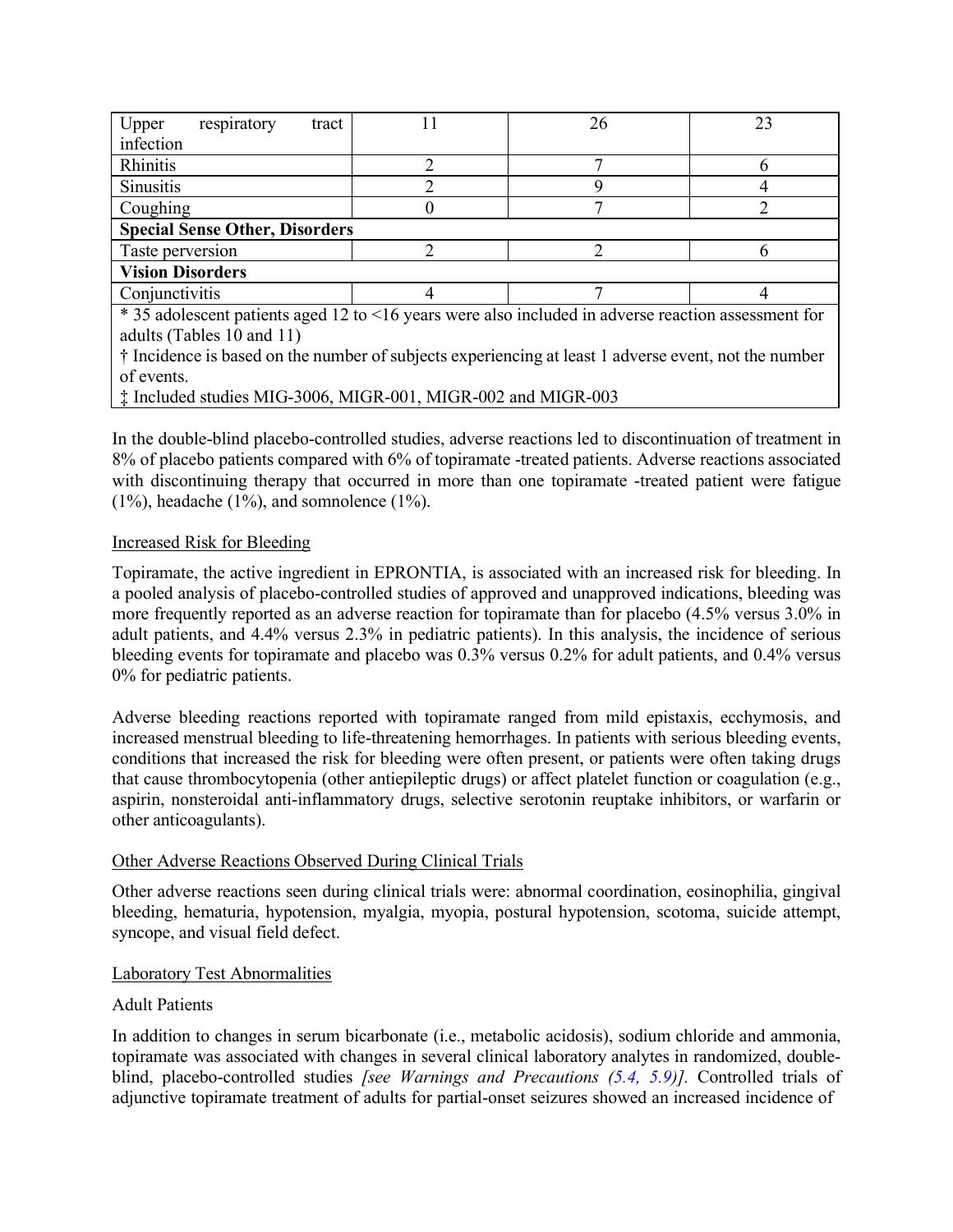markedly decreased serum phosphorus (6% topiramate versus 2% placebo), markedly increased serum alkaline phosphatase (3% topiramate versus 1% placebo), and decreased serum potassium (0.4% topiramate versus 0.1% placebo).

### Pediatric Patients

In pediatric patients (1–24 months) receiving adjunctive topiramate for partial-onset seizures, there was an increased incidence for an increased result (relative to normal analyte reference range) associated with topiramate (vs placebo) for the following clinical laboratory analytes: creatinine, BUN, alkaline phosphatase, and total protein. The incidence was also increased for a decreased result for bicarbonate (i.e., metabolic acidosis), and potassium with topiramate (vs placebo) *[see Use in Specific Populations [\(8.4\)](#page-26-1)].* Topiramate is not indicated for partial-onset seizures in pediatric patients less than 2 years of age.

In pediatric patients (ranging from 6–17 years of age) receiving topiramate for the preventive treatment of migraine, there was an increased incidence for an increased result (relative to normal analyte reference range) associated with topiramate (vs placebo) for the following clinical laboratory analytes: creatinine, BUN, uric acid, chloride, ammonia, alkaline phosphatase, total protein, platelets, and eosinophils, The incidence was also increased for a decreased result for phosphorus, bicarbonate, total white blood count, and neutrophils *[see Use in Specific Populations [\(8.4\)](#page-26-1)]*. Topiramate is not indicated for the preventive treatment of migraine in pediatric patients less than 12 years of age.

## <span id="page-21-0"></span>**6.2 PostmarketingExperience**

The following adverse reactions have been identified during post approval use of topiramate. Because these reactions are reported voluntarily from a population of uncertain size, it is not always possible to reliably estimate their frequency or establish a causal relationship to drug exposure.

Body as a Whole-General Disorders: oligohydrosis and hyperthermia *[see Warnings and Precautions [\(5.3\)](#page-5-1)]*, hyperammonemia, hyperammonemic encephalopathy *[see Warnings and Precautions [\(5.10\)](#page-9-1)],* hypothermia with concomitant valproic acid *[see Warnings and Precautions (5.12)].*

Gastrointestinal System Disorders: hepatic failure (including fatalities), hepatitis, pancreatitis.

Skin and Appendage Disorders: bullous skin reactions (including erythema multiforme, Stevens-Johnson syndrome, toxic epidermal necrolysis) *[see Warnings and Precautions [\(5.9\)](#page-9-2)],* pemphigus*.*

Urinary System Disorders: kidney stones, nephrocalcinosis *[see Warnings and Precautions [\(5.4,](#page-5-2) [5.11](#page-10-0))].*

Vision Disorders: acute myopia, secondary angle closure glaucoma syndrome *[see Warnings and Precautions [\(5.1\)](#page-4-5)]*, maculopathy.

Hematological Disorders: decrease of the International Normalized Ratio (INR) or prothrombin time when given concomitantly with vitamin K antagonist anticoagulant medications such as warfarin.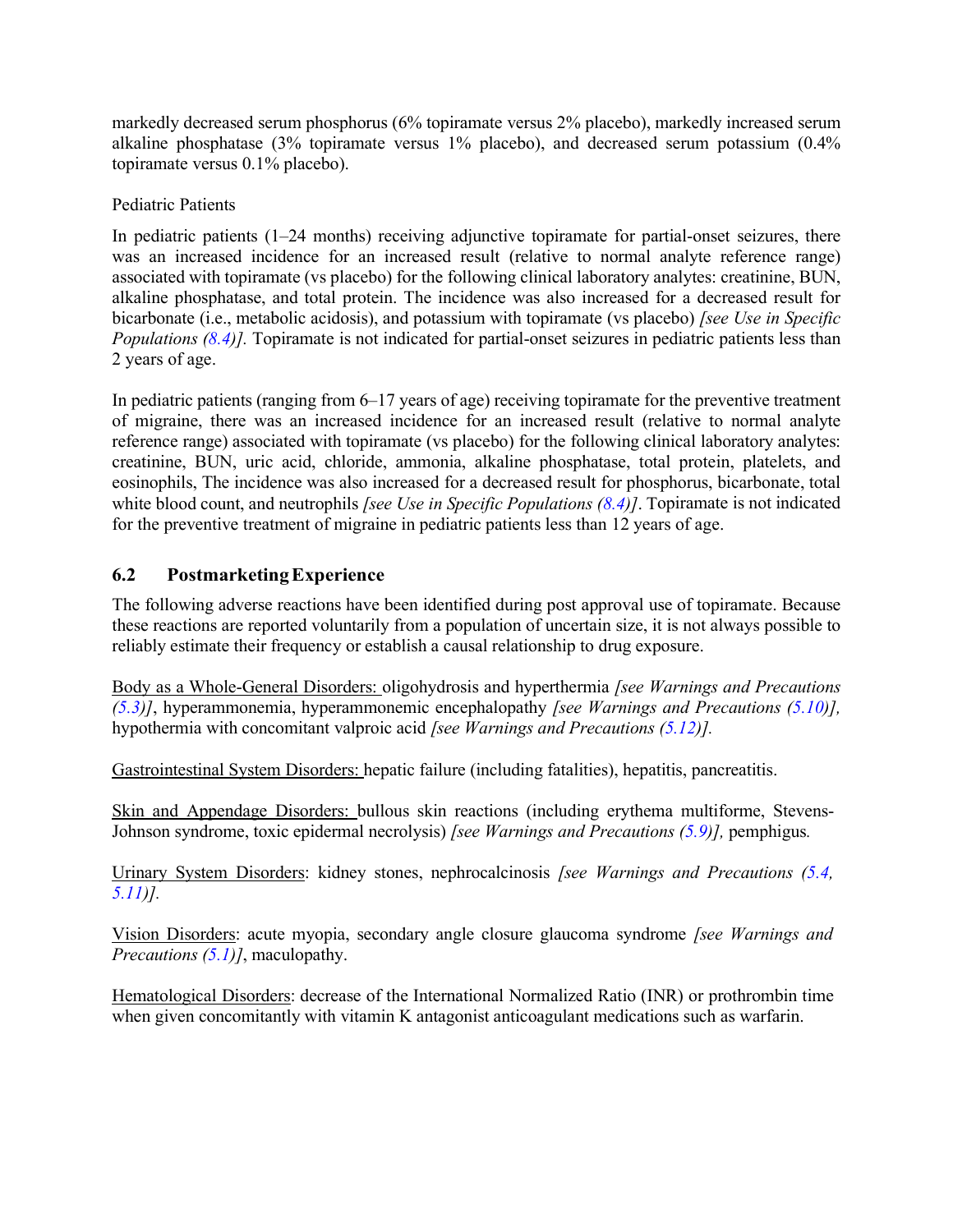# <span id="page-22-1"></span>**7 DRUG INTERACTIONS**

## <span id="page-22-2"></span>**7.1 Antiepileptic Drugs**

Concomitant administration of phenytoin or carbamazepine with topiramate resulted in a clinically significant decrease in plasma concentrations of topiramate when compared to topiramate given alone. A dosage adjustment may be needed *[see Dosage and Administration [\(2.1\)](#page-2-3), Clinical Pharmacology [\(12.3\)](#page-30-3)].*

Concomitant administration of valproic acid and topiramate has been associated with hypothermia and hyperammonemia with and without encephalopathy. Examine blood ammonia levels in patients in whom the onset of hypothermia has been reported *[see Warnings and Precautions [\(5.9,](#page-9-2) [5.11\)](#page-10-0), Clinical Pharmacology [\(12.3\)](#page-30-3)]*.

## <span id="page-22-3"></span>**7.2 Other Carbonic Anhydrase Inhibitors**

Concomitant use of EPRONTIA, a carbonic anhydrase inhibitor, with any other carbonic anhydrase inhibitor (e.g., zonisamide or acetazolamide) may increase the severity of metabolic acidosis and may also increase the risk of kidney stone formation. Therefore, patients given EPRONTIA concomitantly with another carbonic anhydrase inhibitor should be monitored particularly closely for the appearance or worsening of metabolic acidosis *[see Clinical Pharmacology [\(12.3\)](#page-30-3)]*.

## <span id="page-22-4"></span>**7.3 CNS Depressants**

Concomitant administration of topiramate and alcohol or other CNS depressant drugs has not been evaluated in clinical studies. Because of the potential of topiramate to cause CNS depression, as well as other cognitive and/or neuropsychiatric adverse reactions, EPRONTIA should be used with extreme caution if used in combination with alcohol and other CNS depressants.

## <span id="page-22-0"></span>**7.4 Oral Contraceptives**

The possibility of decreased contraceptive efficacy and increased breakthrough bleeding may occur in patients taking combination oral contraceptive products with topiramate. Patients taking estrogen containing contraceptives should be asked to report any change in their bleeding patterns. Contraceptive efficacy can be decreased even in the absence of breakthrough bleeding *[see Clinical Pharmacology [\(12.3\)](#page-30-3)].*

### <span id="page-22-5"></span>**7.5 Hydrochlorothiazide (HCTZ)**

Topiramate Cmax and AUC increased when HCTZ was added to topiramate. The clinical significance of this change is unknown. The addition of HCTZ to topiramate may require a decrease in the topiramate dose *[see Clinical Pharmacology [\(12.3\)](#page-30-3)]*.

### <span id="page-22-6"></span>**7.6 Pioglitazone**

A decrease in the exposure of pioglitazone and its active metabolites were noted with the concurrent use of pioglitazone and topiramate in a clinical trial. The clinical relevance of these observations is unknown; however, when topiramate is added to pioglitazone therapy or pioglitazone is added to topiramate therapy, careful attention should be given to the routine monitoring of patients for adequate control of their diabetic disease state *[see Clinical Pharmacology [\(12.3\)](#page-30-3)]*.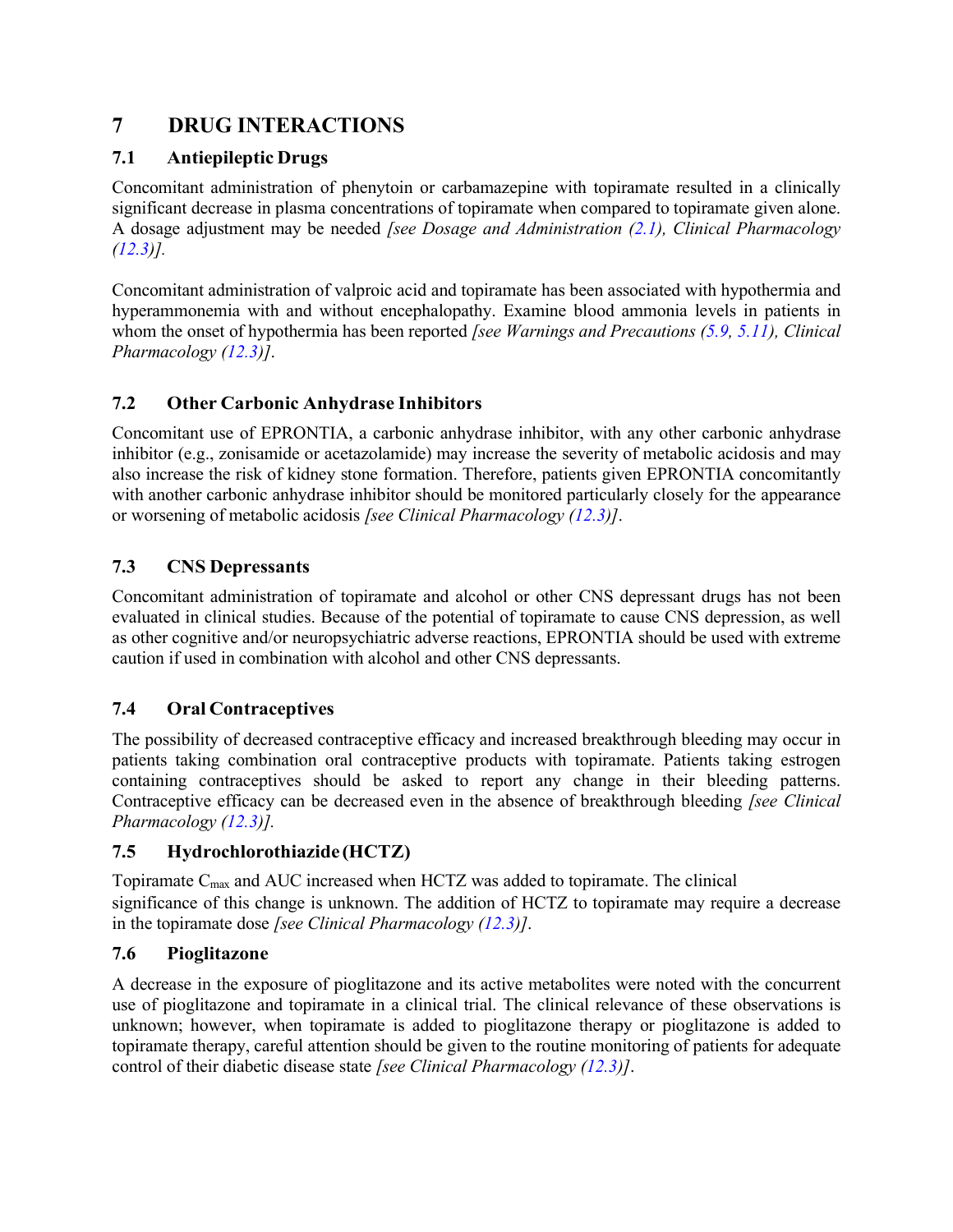### <span id="page-23-0"></span>**7.7 Lithium**

An increase in systemic exposure of lithium following topiramate doses of up to 600 mg/day can occur. Lithium levels should be monitored when co-administered with high dose topiramate *[see Clinical Pharmacology [\(12.3\)](#page-30-3)]*.

### **7.8 Amitriptyline**

Some patients may experience a large increase in amitriptyline concentration in the presence of topiramate and any adjustments in amitriptyline dose should be made according to the patient's clinical response and not on the basis of plasma levels *[see Clinical Pharmacology [\(12.3\)](#page-30-3)]*.

# <span id="page-23-1"></span>**8 USE IN SPECIFIC POPULATIONS**

### <span id="page-23-2"></span>**8.1 Pregnancy**

### Pregnancy Exposure Registry

There is a pregnancy exposure registry that monitors pregnancy outcomes in women exposed to topiramate during pregnancy. Patients should be encouraged to enroll in the North American Antiepileptic Drug (NAAED) Pregnancy Registry if they become pregnant. This registry is collecting information about the safety of antiepileptic drugs during pregnancy. To enroll, patients can call the toll-free number 1-888-233-2334. Information about the North American Drug Pregnancy Registry can be found [at http://www.aedpregnancyregistry.org/](http://www.aedpregnancyregistry.org/)*.*

#### Risk Summary

Topiramate can cause fetal harm when administered to a pregnant woman. Data from pregnancy registries indicate that infants exposed to topiramate *in utero* have an increased risk for cleft lip and/or cleft palate (oral clefts) and for being SGA *[see Human Data]*. SGA has been observed at all doses and appears to be dose-dependent. The prevalence of SGA is greater in infants of women who received higher doses of topiramate during pregnancy. In addition, the prevalence of SGA in infants of women who continued topiramate use until later in pregnancy is higher compared to the prevalence in infants of women who stopped topiramate use before the third trimester.

In multiple animal species, topiramate produced developmental toxicity, including increased incidences of fetal malformations, in the absence of maternal toxicity at clinically relevant doses *[see Animal Data]*.

In the U.S. general population, the estimated background risks of major birth defects and miscarriage in clinically recognized pregnancies are 2–4% and 15–20%, respectively.

#### Clinical Considerations

### *Fetal/Neonatal Adverse Reactions*

Consider the benefits and risks of topiramate when prescribing this drug to women of childbearing potential, particularly when topiramate is considered for a condition not usually associated with permanent injury or death. Because of the risk of oral clefts to the fetus, which occur in the first trimester of pregnancy, all women of childbearing potential should be informed of the potential risk to the fetus from exposure to topiramate. Women who are planning a pregnancy should be counseled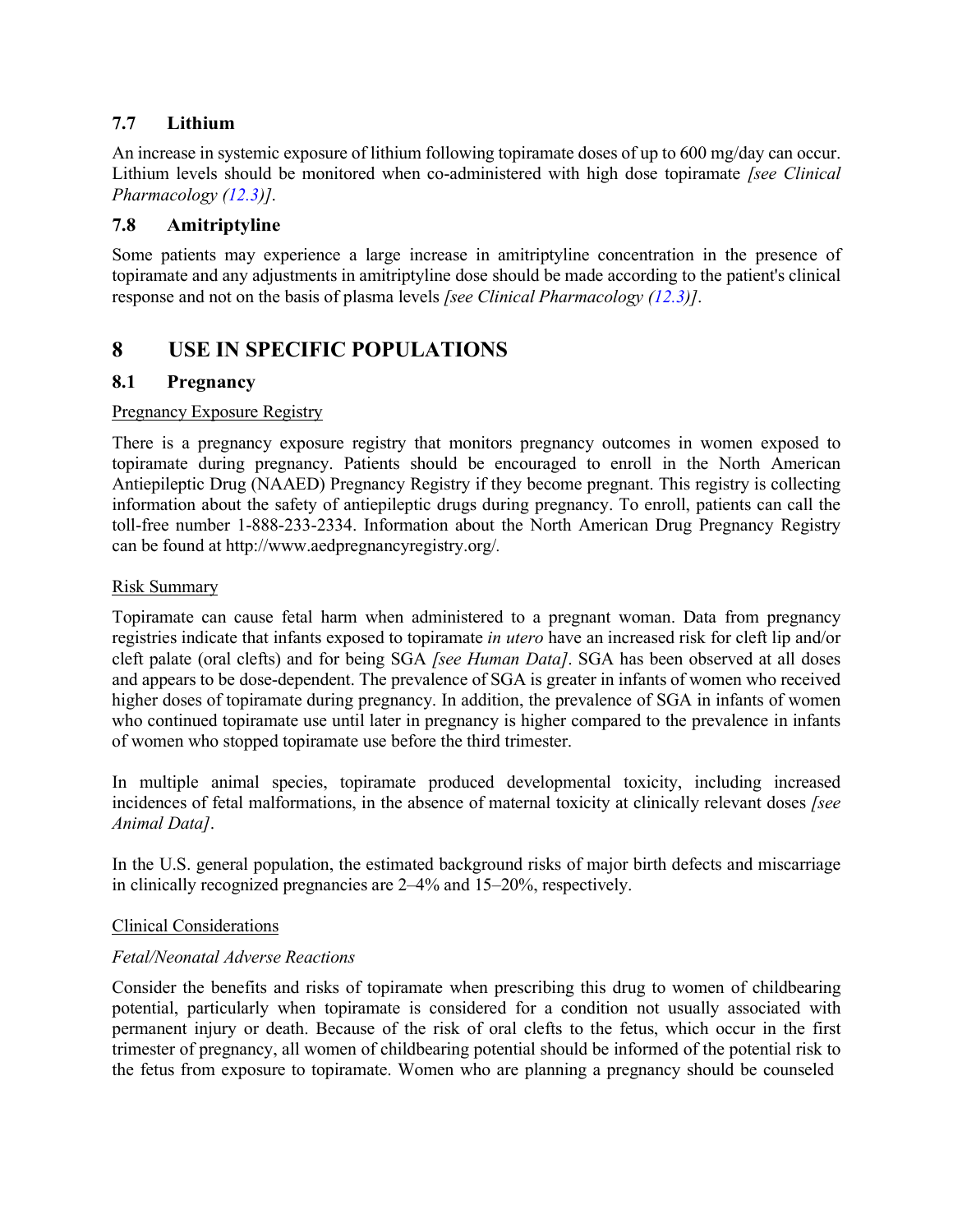regarding the relative risks and benefits of topiramate use during pregnancy, and alternative therapeutic options should be considered for these patients.

### *Labor or Delivery*

Although the effect of topiramate on labor and delivery in humans has not been established, the development of topiramate-induced metabolic acidosis in the mother and/or in the fetus might affect the fetus' ability to tolerate labor.

Topiramate treatment can cause metabolic acidosis *[see Warnings and Precautions [\(5.4\)](#page-5-2)].* The effect of topiramate-induced metabolic acidosis has not been studied in pregnancy; however, metabolic acidosis in pregnancy (due to other causes) can cause decreased fetal growth, decreased fetal oxygenation, and fetal death, and may affect the fetus' ability to tolerate labor. Pregnant patients should be monitored for metabolic acidosis and treated as in the nonpregnant state *[see Warnings and Precautions [\(5.4\)](#page-5-2)].* Newborns of mothers treated with topiramate should be monitored for metabolic acidosis because of transfer of topiramate to the fetus and possible occurrence of transient metabolic acidosis following birth.

Based on limited information, topiramate has also been associated with pre-term labor and premature delivery.

### Data

#### *Human Data*

Data from pregnancy registries indicate an increased risk of oral clefts in infants exposed to topiramate during the first trimester of pregnancy. In the NAAED pregnancy registry, the prevalence of oral clefts among topiramate-exposed infants (1.1%) was higher than the prevalence of infants exposed to a reference AED (0.36%) or the prevalence of infants in mothers without epilepsy and without exposure to AEDs (0.12%). It was also higher than the background prevalence in United States (0.17%) as estimated by the Centers for Disease Control and Prevention (CDC). The relative risk of oral clefts in topiramate-exposed pregnancies in the NAAED Pregnancy Registry was 9.6 (95% Confidence Interval [CI]  $4.0 - 23.0$ ) as compared to the risk in a background population of untreated women. The UK Epilepsy and Pregnancy Register reported a prevalence of oral clefts among infants exposed to topiramate monotherapy (3.2%) that was 16 times higher than the background rate in the UK (0.2%).

Data from the NAAED pregnancy registry and a population-based birth registry cohort indicate that exposure to topiramate *in utero* is associated with an increased risk of SGA newborns (birth weight <10th percentile). In the NAAED pregnancy registry, 19.7% of topiramate-exposed newborns were SGA compared to 7.9% of newborns exposed to a reference AED and 5.4% of newborns of mothers without epilepsy and without AED exposure. In the Medical Birth Registry of Norway (MBRN), a population-based pregnancy registry, 25% of newborns in the topiramate monotherapy exposure group were SGA compared to 9 % in the comparison group unexposed to AEDs. The long-term consequences of the SGA findings are not known.

#### *Animal Data*

When topiramate (0, 20, 100, or 500 mg/kg/day) was administered to pregnant mice during the period of organogenesis, incidences of fetal malformations (primarily craniofacial defects) were increased at all doses. Fetal body weights and skeletal ossification were reduced at the highest dose tested in conjunction with decreased maternal body weight gain. A no-effect dose for embryofetal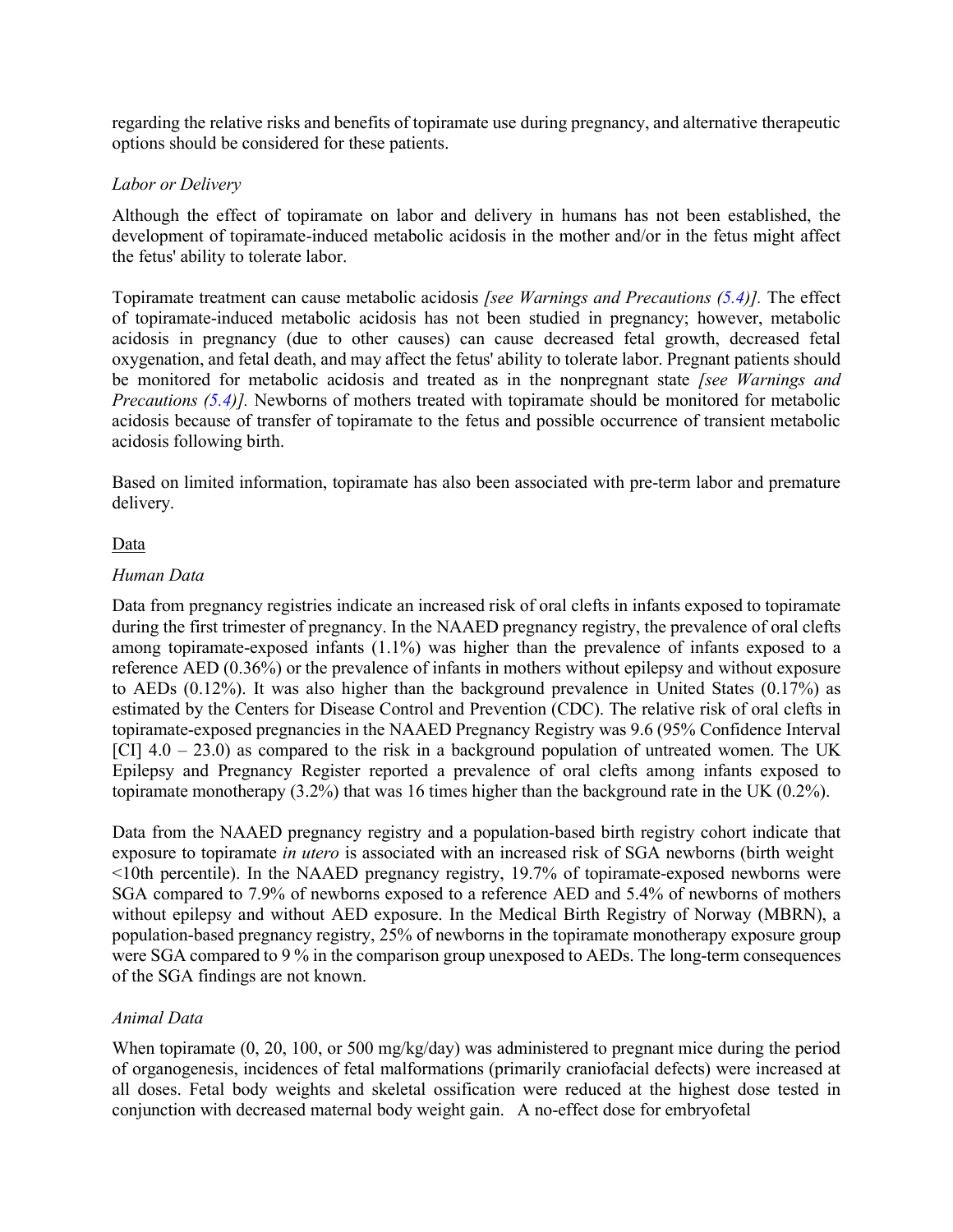developmental toxicity in mice was not identified. The lowest dose tested, which was associated with increased malformations, is less than the maximum recommended human dose (MRHD) for epilepsy (400 mg/day) or migraine (100 mg/day) on a body surface area (mg/m<sup>2</sup>) basis.

In pregnant rats administered topiramate (0, 20, 100, and 500 mg/kg/day or 0, 0.2, 2.5, 30, and 400 mg/kg/day) orally during the period of organogenesis, the frequency of limb malformations (ectrodactyly, micromelia, and amelia) was increased in fetuses at 400 and 500 mg/kg/day. Embryotoxicity (reduced fetal body weights, increased incidences of structural variations) was observed at doses as low as 20 mg/kg/day. Clinical signs of maternal toxicity were seen at 400 mg/kg/day and above, and maternal body weight gain was reduced at doses of 100 mg/kg/day or greater. The no-effect dose (2.5 mg/kg/day) for embryofetal developmental toxicity in rats is less than the MRHD for epilepsy or migraine on a mg/m<sup>2</sup> basis.

In pregnant rabbits administered topiramate (0, 20, 60, and 180 mg/kg/day or 0, 10, 35, and 120 mg/kg/day) orally during organogenesis, embryofetal mortality was increased at 35 mg/kg/day, and increased incidences of fetal malformations (primarily rib and vertebral malformations) were observed at 120 mg/kg/day. Evidence of maternal toxicity (decreased body weight gain, clinical signs, and/or mortality) was seen at 35 mg/kg/day and above. The no-effect dose (20 mg/kg/day) for embryofetal developmental toxicity in rabbits is equivalent to the MRHD for epilepsy and approximately 4 times the MRHD for migraine on a mg/m<sup>2</sup> basis.

When topiramate (0, 0.2, 4, 20, and 100 mg/kg/day or 0, 2, 20, and 200 mg/kg/day) was administered orally to female rats during the latter part of gestation and throughout lactation, offspring exhibited decreased viability and delayed physical development at 200 mg/kg/day and reductions in pre- and/or postweaning body weight gain at 2 mg/kg/day and above. Maternal toxicity (decreased body weight gain, clinical signs) was evident at 100 mg/kg/day or greater. In a rat embryofetal development study which included postnatal assessment of offspring, oral administration of topiramate  $(0, 0.2, 2.5, 30, 1.5)$ and 400 mg/kg) to pregnant animals during the period of organogenesis resulted in delayed physical development in offspring at 400 mg/kg/day and persistent reductions in body weight gain in offspring at 30 mg/kg/day and higher. The no-effect dose (0.2 mg/kg/day) for pre- and postnatal developmental toxicity in rats is less than the MRHD for epilepsy or migraine on a mg/m<sup>2</sup> basis.

### <span id="page-25-0"></span>**8.2 Lactation**

### Risk Summary

Topiramate is excreted in human milk *[see Data]*. The effects of topiramate on milk production are unknown. Diarrhea and somnolence have been reported in breastfed infants whose mothers receive topiramate treatment.

The developmental and health benefits of breastfeeding should be considered along with the mother's clinical need for topiramate and any potential adverse effects on the breastfed infant from topiramate or from the underlying maternal condition.

### Data

### *Human Data*

Limited data from 5 women with epilepsy treated with topiramate during lactation showed drug levels in milk similar to those in maternal plasma.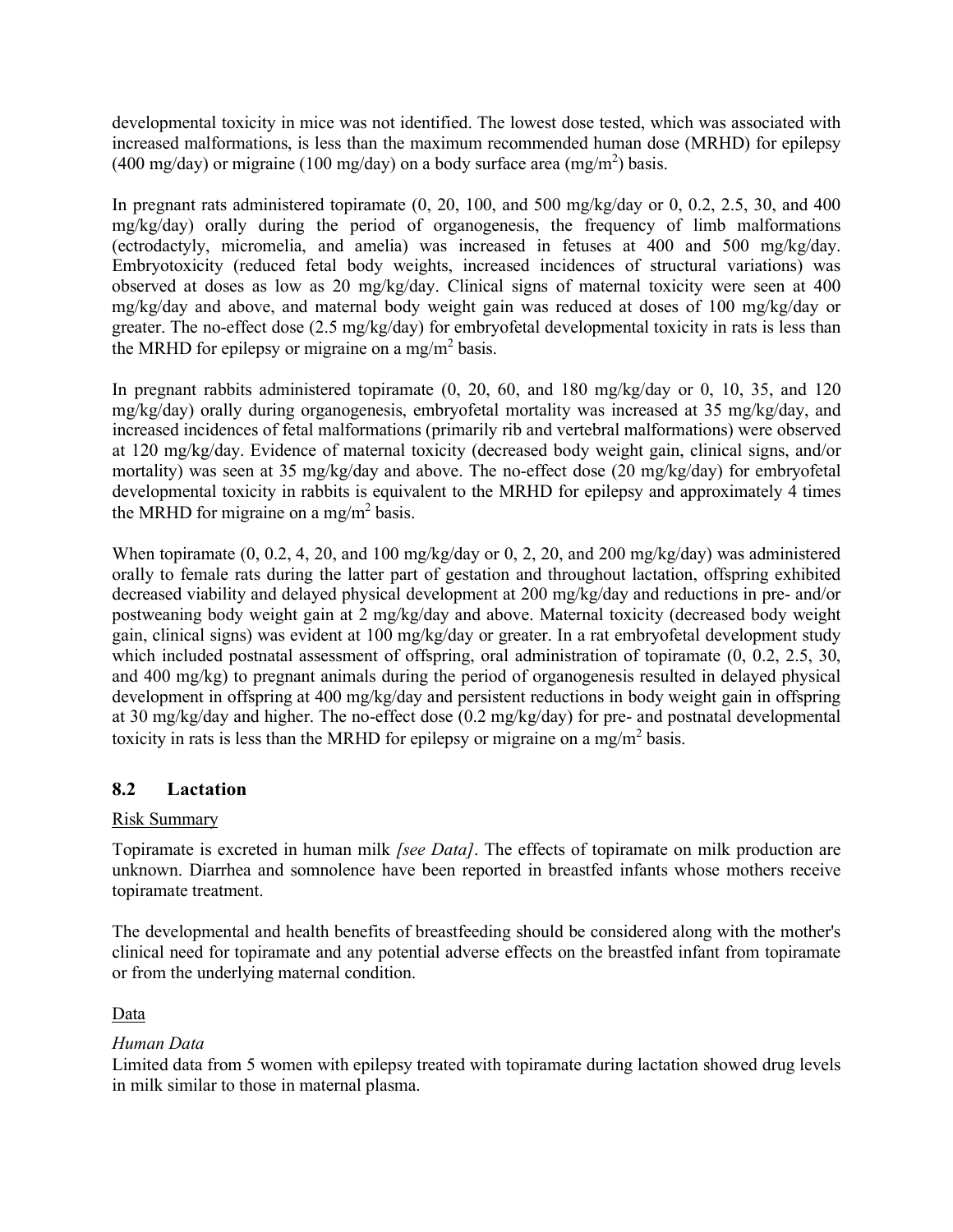### <span id="page-26-0"></span>**8.3 Females and Males of Reproductive Potential**

### Contraception

Women of childbearing potential who are not planning a pregnancy should use effective contraception because of the risks of oral clefts and SGA *[see Drug Interactions [\(7.4\)](#page-22-0) and Use in Specific Populations [\(8.1\)](#page-23-2)]*.

### <span id="page-26-1"></span>**8.4 Pediatric Use**

### Adjunctive Treatment for Partial-Onset Epilepsy in Pediatric Patients 1 to 24 months

Safety and effectiveness in patients below the age of 2 years have not been established for the adjunctive therapy treatment of partial-onset seizures, primary generalized tonic-clonic seizures, or seizures associated with Lennox-Gastaut syndrome. In a single randomized, double-blind, placebo controlled investigational trial, the efficacy, safety, and tolerability of topiramate oral liquid and sprinkle formulations as an adjunct to concurrent antiepileptic drug therapy in pediatric patients 1 to 24 months of age with refractory partial-onset seizures were assessed. After 20 days of double-blind treatment, topiramate (at fixed doses of 5, 15, and 25 mg/kg/day) did not demonstrate efficacy compared with placebo in controlling seizures.

In general, the adverse reaction profile for topiramate in this population was similar to that of older pediatric patients, although results from the above controlled study and an open-label, long-term extension study in these pediatric patients 1 to 24 months old suggested some adverse reactions/toxicities (not previously observed in older pediatric patients and adults; i.e., growth/length retardation, certain clinical laboratory abnormalities, and other adverse reactions/toxicities that occurred with a greater frequency and/or greater severity than had been recognized previously from studies in older pediatric patients or adults for various indications.

These very young pediatric patients appeared to experience an increased risk for infections (any topiramate dose 12%, placebo 0%) and of respiratory disorders (any topiramate dose 40%, placebo 16%). The following adverse reactions were observed in at least 3% of patients on topiramate and were 3% to 7% more frequent than in patients on placebo: viral infection, bronchitis, pharyngitis, rhinitis, otitis media, upper respiratory infection, cough, and bronchospasm. A generally similar profile was observed in older pediatric patients *[see Adverse Reactions [\(6\)](#page-10-1)]*.

Topiramate resulted in an increased incidence of patients with increased creatinine (any topiramate dose 5%, placebo 0%), BUN (any topiramate dose 3%, placebo 0%), and protein (any topiramate dose 34%, placebo 6%), and an increased incidence of decreased potassium (any topiramate dose 7%, placebo 0%). This increased frequency of abnormal values was not dose-related. Creatinine was the only analyte showing a noteworthy increased incidence (topiramate 25 mg/kg/day 5%, placebo 0%) of a markedly abnormal increase. The significance of these findings is uncertain.

Topiramate treatment also produced a dose-related increase in the percentage of patients who had a shift from normal at baseline to high/increased (above the normal reference range) in total eosinophil count at the end of treatment. The incidence of these abnormal shifts was 6 % for placebo, 10% for 5 mg/kg/day, 9% for 15 mg/kg/day, 14% for 25 mg/kg/day, and 11% for any topiramate dose. There was a mean dose-related increase in alkaline phosphatase. The significance of these findings is uncertain.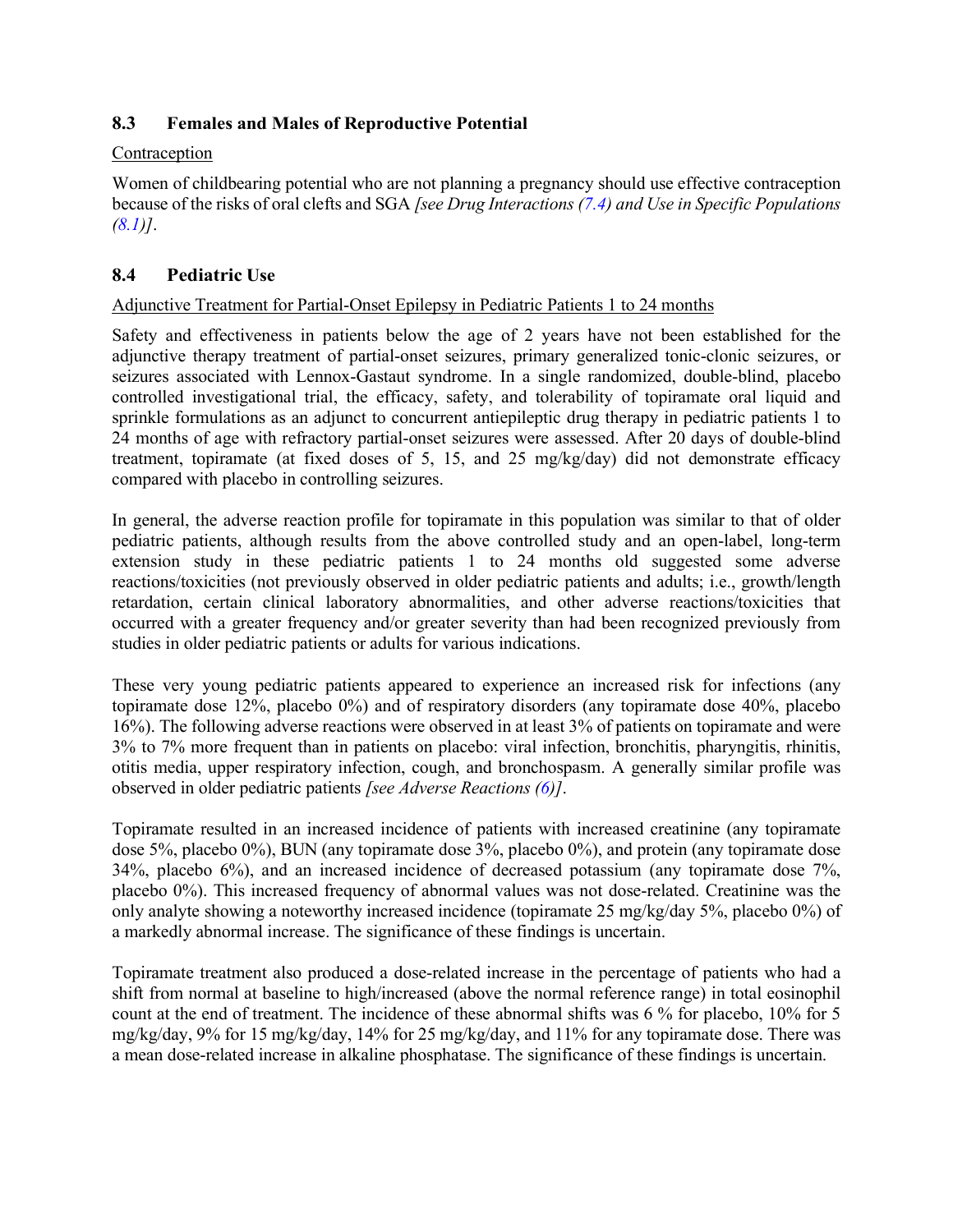Topiramate produced a dose-related increased incidence of hyperammonemia *[see Warnings and Precautions [\(5.10\)](#page-9-1)]*.

Treatment with topiramate for up to 1 year was associated with reductions in Z SCORES for length, weight, and head circumference *[see Warnings and Precautions [\(5.4\)](#page-5-2), Adverse Reactions [\(6\)](#page-10-1)]*.

In open-label, uncontrolled experience, increasing impairment of adaptive behavior was documented in behavioral testing over time in this population. There was a suggestion that this effect was dose related. However, because of the absence of an appropriate control group, it is not known if this decrement in function was treatment-related or reflects the patient's underlying disease (e.g., patients who received higher doses may have more severe underlying disease) *[see Warnings and Precautions [\(5.6\)](#page-7-0)]*.

In this open-label, uncontrolled study, the mortality was 37 deaths/1000 patient years. It is not possible to know whether this mortality rate is related to topiramate treatment, because the background mortality rate for a similar, significantly refractory, young pediatric population (1–24 months) with partial epilepsy is not known.

### Monotherapy Treatment in Partial-Onset Epilepsy in Patients <2 Years Old

Safety and effectiveness in patients below the age of 2 years have not been established for the monotherapy treatment of epilepsy.

#### Preventive Treatment of Migraine in Pediatric Patients 12 to 17 Years of Age

Safety and effectiveness of topiramate for the preventive treatment of migraine was studied in 5 double blind, randomized, placebo-controlled, parallel-group trials in a total of 219 pediatric patients, at doses of 50 to 200 mg/day, or 2 to 3 mg/kg/day. These comprised a fixed dose study in 103 pediatric patients 12 to 17 years of age *[see Clinical Studies [\(14.3\)](#page-41-0)]*, a flexible dose (2 to 3 mg/kg/day), placebocontrolled study in 157 pediatric patients 6 to 16 years of age (including 67 pediatric patients 12 to 16 years of age), and a total of 49 pediatric patients 12 to 17 years of age in 3 studies for the preventive treatment of migraine primarily in adults. Open-label extension phases of 3 studies enabled evaluation of long-term safety for up to 6 months after the end of the double-blind phase.

Efficacy of topiramate for the preventive treatment of migraine in pediatric patients 12 to 17 years of age is demonstrated for a 100 mg daily dose in Study 13 *[see Clinical Studies [\(14.3\)](#page-41-0)].* Efficacy of topiramate (2 to 3 mg/kg/day) for the preventive treatment of migraine was not demonstrated in a placebo-controlled trial of 157 pediatric patients (6 to 16 years of age) that included treatment of 67 pediatric patients (12 to 16 years of age) for 20 weeks.

In the pediatric trials (12 to 17 years of age) in which patients were randomized to placebo or a fixed daily dose of topiramate, the most common adverse reactions with topiramate that were seen at an incidence higher  $(\geq 5\%)$  than in the placebo group were: paresthesia, upper respiratory tract infection, anorexia, and abdominal pain *[see Adverse Reactions [\(6\)](#page-10-1)]*.

The most common cognitive adverse reaction in pooled double-blind studies in pediatric patients 12 to 17 years of age was difficulty with concentration/attention *[see Warnings and Precautions [\(5.6\)](#page-7-0)].*

Markedly abnormally low serum bicarbonate values indicative of metabolic acidosis were reported in topiramate-treated pediatric migraine patients *[see Warnings and Precautions [\(5.4\)](#page-5-2)]*.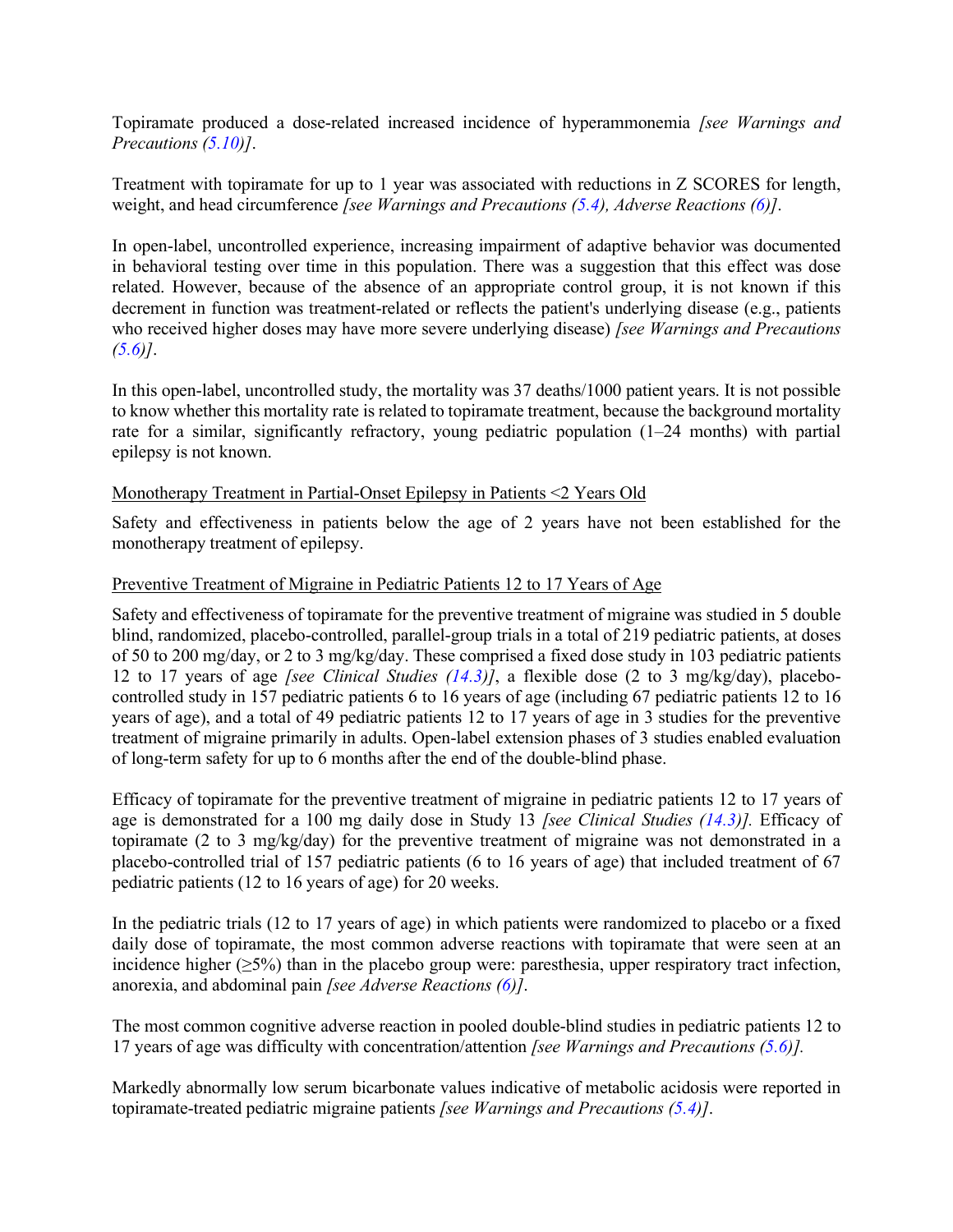In topiramate-treated pediatric patients (12 to 17 years of age) compared to placebo-treated patients, abnormally increased results were more frequent for creatinine, BUN, uric acid, chloride, ammonia, total protein, and platelets. Abnormally decreased results were observed with topiramate vs placebo treatment for phosphorus and bicarbonate *[see Clinical Trials Experience [\(6.1\)](#page-11-0)]*.

Notable changes (increases and decreases) from baseline in systolic blood pressure, diastolic blood pressure, and pulse were observed occurred more commonly in pediatric patients treated with topiramate compared to pediatric patients treated with placebo *[see Clinical Pharmacology [\(12.2\)](#page-30-2)].*

### Preventive Treatment of Migraine in Pediatric Patients 6 to 11 Years of Age

Safety and effectiveness in pediatric patients below the age of 12 years have not been established for the preventive treatment of migraine.

In a double-blind study in 90 pediatric patients 6 to 11 years of age (including 59 topiramate-treated and 31 placebo patients), the adverse reaction profile was generally similar to that seen in pooled double blind studies of pediatric patients 12 to 17 years of age. The most common adverse reactions that occurred in topiramate -treated pediatric patients 6 to 11 years of age, and at least twice as frequently than placebo, were gastroenteritis (12% topiramate, 6% placebo), sinusitis (10% topiramate, 3% placebo), weight loss (8% topiramate, 3% placebo) and paresthesia (7% topiramate, 0% placebo). Difficulty with concentration/attention occurred in 3 topiramate-treated patients (5%) and placebo treated patients.

The risk for cognitive adverse reaction was greater in younger patients (6 to 11 years of age) than in older patients (12 to 17 years of age) *[see Warnings and Precautions [\(5.6\)](#page-7-0)]*.

### Juvenile Animal Studies

When topiramate (0, 30, 90, and 300 mg/kg/day) was administered orally to rats during the juvenile period of development (postnatal days 12 to 50), bone growth plate thickness was reduced in males at the highest dose. The no-effect dose (90 mg/kg/day) for adverse developmental effects is approximately 2 times the maximum recommended pediatric dose (9 mg/kg/day) on a body surface area  $(mg/m^2)$  basis.

### <span id="page-28-0"></span>**8.5 Geriatric Use**

In clinical trials, 3% of patients were over age 60. No age-related differences in effectiveness or adverse effects were evident. However, clinical studies of topiramate did not include sufficient numbers of subjects age 65 and over to determine whether they respond differently than younger subjects. Dosage adjustment may be necessary for elderly with age-related renal impairment (creatinine clearance rate <70 mL/min/1.73 m2 ) resulting in reduced clearance *[see Dosage and Administration [\(2.5\)](#page-4-1), Clinical Pharmacology [\(12.3\)](#page-30-3)]*.

### <span id="page-28-1"></span>**8.6 RenalImpairment**

The clearance of topiramate is reduced in patients with moderate (creatinine clearance 30 to 69 mL/min/1.73 m<sup>2</sup>) and severe (creatinine clearance <30 mL/min/1.73 m<sup>2</sup>) renal impairment. A dosage adjustment is recommended in patients with moderate or severe renal impairment *[see Dosage and Administration [\(2.5\)](#page-4-1), Clinical Pharmacology [\(12.3\)](#page-30-3)]*.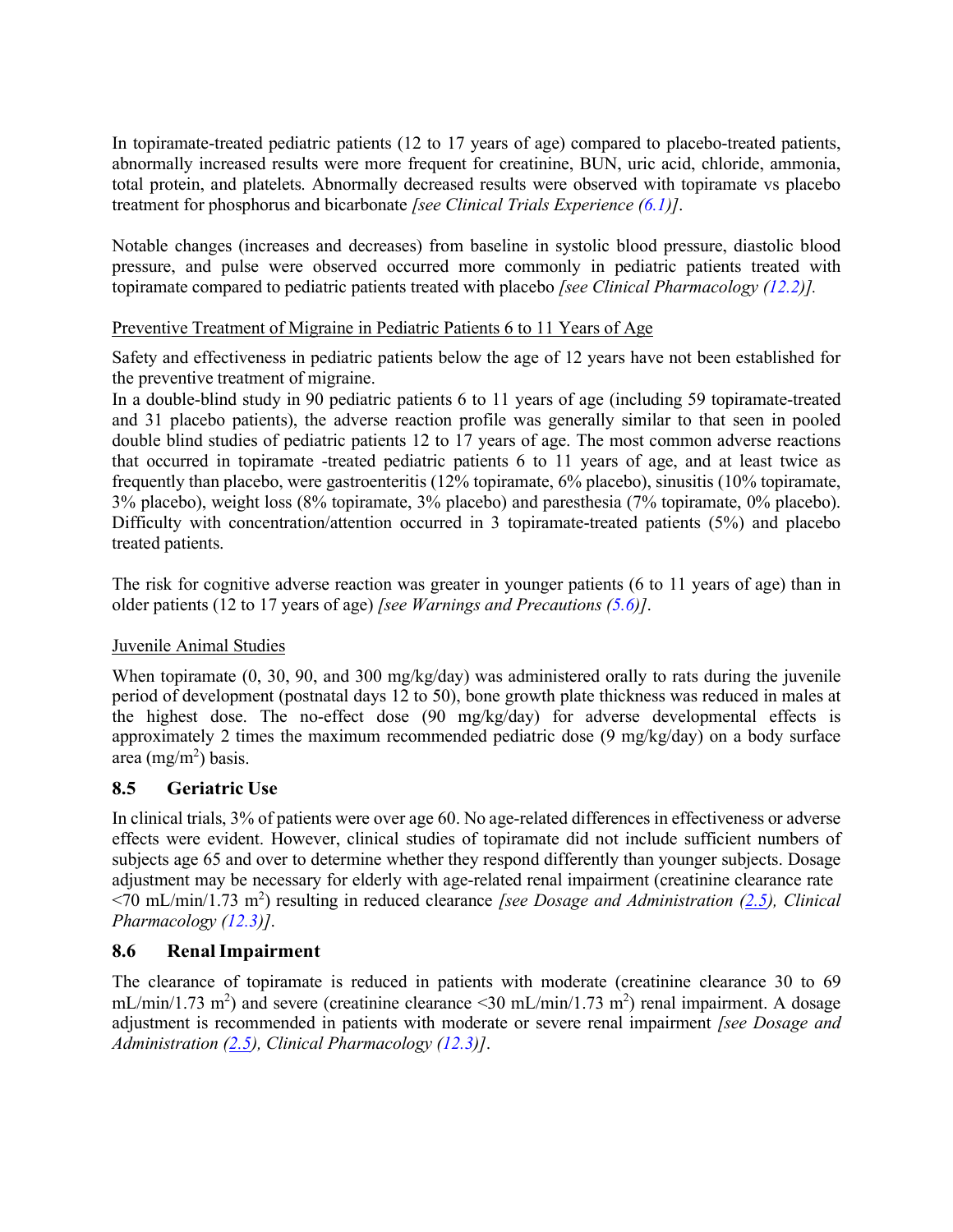### <span id="page-29-0"></span>**8.7 Patients Undergoing Hemodialysis**

Topiramate is cleared by hemodialysis at a rate that is 4 to 6 times greater than in a normal individual. A dosage adjustment may be required *[see Dosage and Administration [\(2.6\)](#page-4-2), Clinical Pharmacology [\(12.3\)](#page-30-3)].*

# <span id="page-29-1"></span>**10 OVERDOSAGE**

Overdoses of topiramate have been reported. Signs and symptoms included convulsions, drowsiness, speech disturbance, blurred vision, diplopia, impaired mentation, lethargy, abnormal coordination, stupor, hypotension, abdominal pain, agitation, dizziness and depression. The clinical consequences were not severe in most cases, but deaths have been reported after overdoses involving topiramate.

Topiramate overdose has resulted in severe metabolic acidosis *[see Warnings and Precautions [\(5.4\)](#page-5-2)]*.

A patient who ingested a dose of topiramate between 96 and 110 g was admitted to a hospital with a coma lasting 20 to 24 hours followed by full recovery after 3 to 4 days.

In the event of overdose, EPRONTIA should be discontinued and general supportive treatment given until clinical toxicity has been diminished or resolved. Hemodialysis is an effective means of removing topiramate from the body.

# <span id="page-29-2"></span>**11 DESCRIPTION**

EPRONTIA (topiramate) oral solution is available as a 25 mg/mL solution for oral administration.

Topiramate has the molecular formula  $C_{12}$  H<sub>21</sub> NO<sub>8</sub> S and a molecular weight of 339.36. Topiramate is designated chemically as 2,3:4,5-Di-*O*-isopropylidene-β-D-fructopyranose sulfamate and has the following structural formula:



Topiramate is a white crystalline powder with a bitter taste. Topiramate is a sulfamate-substituted monosaccharide. Topiramate is most soluble in alkaline solutions containing sodium hydroxide or sodium phosphate and having a pH of 9 to 10. It is freely soluble in acetone, chloroform, dimethylsulfoxide, and ethanol. The solubility in water is 9.8 mg/mL. Its saturated solution has a pH of 6.3.

EPRONTIA oral solution is colorless to slightly yellow colored clear viscous liquid. EPRONTIA contains the following inactive ingredients: glycerin, methylparaben, mixed berry flavor, polyethylene glycol, propylparaben, and sucralose.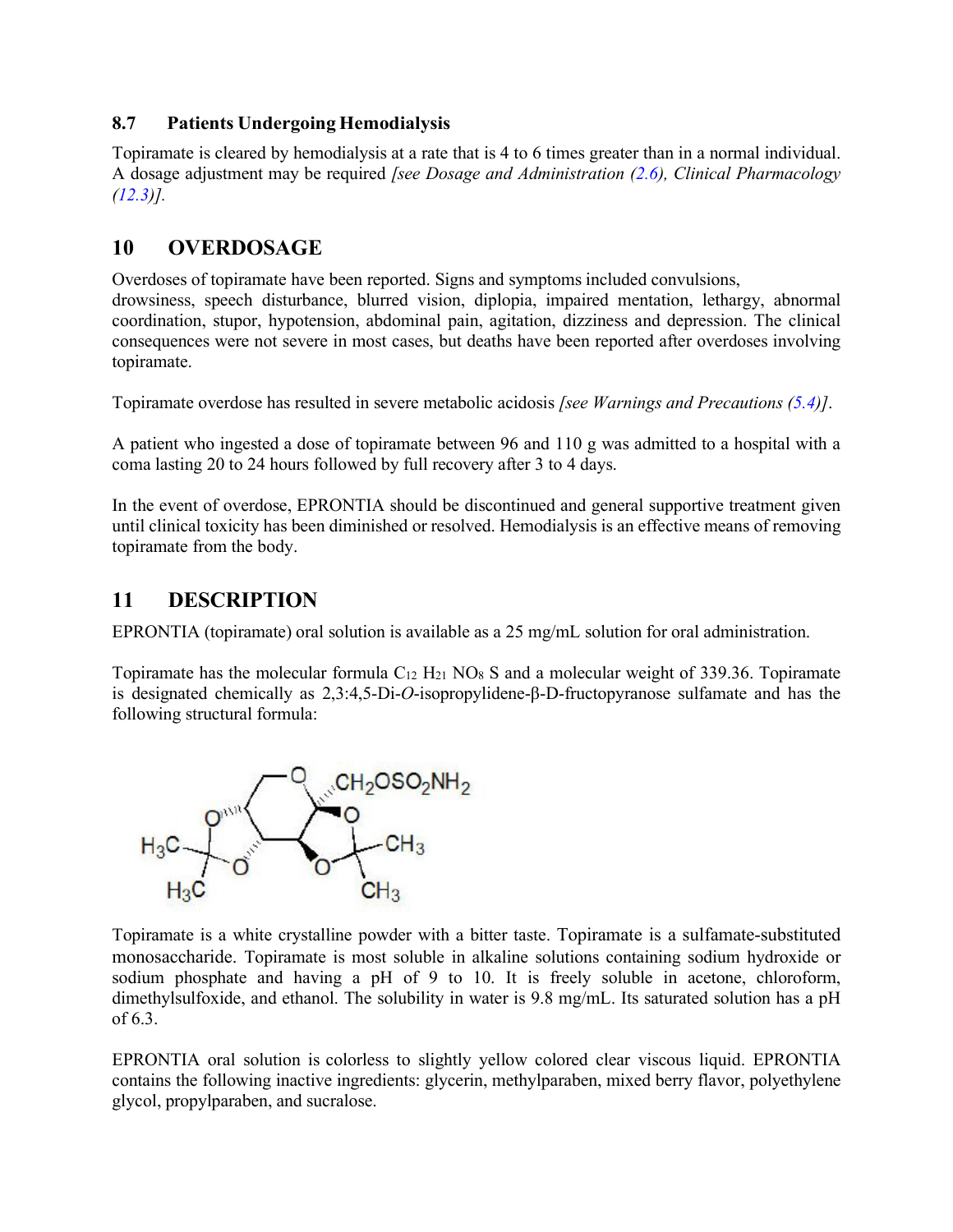# <span id="page-30-0"></span>**12 CLINICAL PHARMACOLOGY**

## <span id="page-30-1"></span>**12.1 Mechanism of Action**

The precise mechanisms by which topiramate exerts its anticonvulsant and preventive migraine effects are unknown; however, preclinical studies have revealed four properties that may contribute to topiramate's efficacy for epilepsy and the preventive treatment of migraine. Electrophysiological and biochemical evidence suggests that topiramate, at pharmacologically relevant concentrations, blocks voltage-dependent sodium channels, augments the activity of the neurotransmitter gammaaminobutyrate at some subtypes of the GABA-A receptor, antagonizes the AMPA/kainate subtype of the glutamate receptor, and inhibits the carbonic anhydrase enzyme, particularly isozymes II and IV.

## <span id="page-30-2"></span>**12.2 Pharmacodynamics**

Topiramate has anticonvulsant activity in rat and mouse maximal electroshock seizure (MES) tests. Topiramate is only weakly effective in blocking clonic seizures induced by the GABAA receptor antagonist, pentylenetetrazole. Topiramate is also effective in rodent models of epilepsy, which include tonic and absence-like seizures in the spontaneous epileptic rat (SER) and tonic and clonic seizures induced in rats by kindling of the amygdala or by global ischemia.

Changes (increases and decreases) from baseline in vital signs (systolic blood pressure-SBP, diastolic blood pressure-DBP, pulse) occurred more frequently in pediatric patients (6 to 17 years) treated with various daily doses of topiramate (50 mg, 100 mg, 200 mg, 2 to 3 mg/kg) than in patients treated with placebo in controlled trials for the preventive treatment of migraine. The most notable changes were SBP <90 mm Hg, DBP <50 mm Hg, SBP or DBP increases or decreases  $\geq$ 20 mm Hg, and pulse increases or decreases ≥30 beats per minute. These changes were often dose-related and were most frequently associated with the greatest treatment difference at the 200 mg dose level. Systematic collection of orthostatic vital signs has not been conducted. The clinical significance of these various changes in vital signs has not been clearly established.

### <span id="page-30-3"></span>**12.3 Pharmacokinetics**

Peak topiramate plasma concentrations  $(C_{max})$  occurred at approximately 0.5 hour after oral administration of EPRONTIA in healthy male subjects under fasting conditions. Oral administration of EPRONTIA with a high-fat and high calorie meal did not affect topiramate  $AUC_{0-t}$  and  $AUC_{0-\infty}$ , but lowered the C<sub>max</sub> by 28% and delayed the T<sub>max</sub> by 5 hours. Overall, the impact of food-intake on topiramate pharmacokinetics is not expected to be clinically significant, and therefore, EPRONTIA can be administered without regard to food.

The pharmacokinetics of topiramate are linear with dose proportional increases in plasma concentration over the dose range studied (200 to 800 mg/day). The mean plasma elimination half-life is 21 hours after single or multiple doses. Steady-state is thus reached in about 4 days in patients with normal renal function. Topiramate is 15% to 41% bound to human plasma proteins over the blood concentration range of 0.5 to 250 μg/mL. The fraction bound decreased as blood concentration increased.

Carbamazepine and phenytoin do not alter the binding of topiramate. Sodium valproate, at 500  $\mu$ g/mL (a concentration 5 to 10 times higher than considered therapeutic for valproate) decreased the protein binding of topiramate from 23% to 13%. Topiramate does not influence the binding of sodium valproate.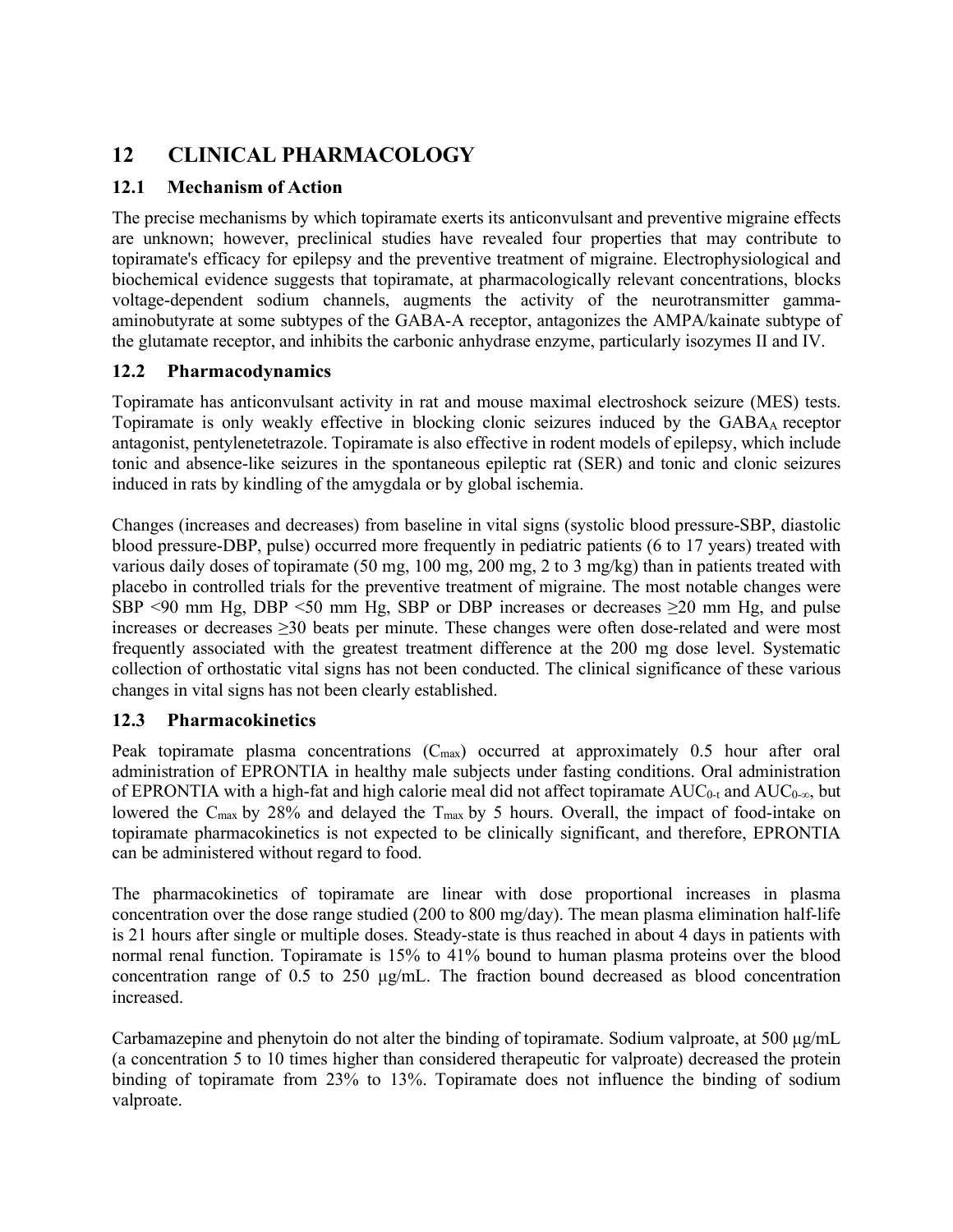#### Metabolism and Excretion

Topiramate is not extensively metabolized and is primarily eliminated unchanged in the urine (approximately 70% of an administered dose). Six metabolites have been identified in humans, none of which constitutes more than 5% of an administered dose. The metabolites are formed via hydroxylation, hydrolysis, and glucuronidation. There is evidence of renal tubular reabsorption of topiramate. In rats, given probenecid to inhibit tubular reabsorption, along with topiramate, a significant increase in renal clearance of topiramate was observed. This interaction has not been evaluated in humans. Overall, oral plasma clearance (CL/F) is approximately 20 to 30 mL/min in adults following oral administration.

### Specific Populations

### *Renal Impairment*

The clearance of topiramate was reduced by 42% in subjects with moderate renal impairment (creatinine clearance 30 to 69 mL/min/1.73 m<sup>2</sup>) and by 54% in subjects with severe renal impairment (creatinine clearance <30 mL/min/1.73 m<sup>2</sup>) compared to subjects with normal renal function (creatinine clearance >70 mL/min/1.73 m2 ) *[see Dosage and Administration [\(2.4\)](#page-4-0) and [\(2.5\)](#page-4-1)]*.

### *Hemodialysis*

Topiramate is cleared by hemodialysis. Using a high-efficiency, counterflow, single pass-dialysate hemodialysis procedure, topiramate dialysis clearance was 120 mL/min with blood flow through the dialyzer at 400 mL/min. This high clearance (compared to 20 to 30 mL/min total oral clearance in healthy adults) will remove a clinically significant amount of topiramate from the patient over the hemodialysis treatment period *[see Dosage and Administration [\(2.6\)](#page-4-2), Use in Specific Populations [\(8.7\)](#page-29-0)]*.

### *Hepatic Impairment*

Plasma clearance of topiramate decreased a mean of 26% in patients with moderate to severe hepatic impairment.

### *Age, Gender, and Race*

The pharmacokinetics of topiramate in elderly subjects (65 to 85 years of age,  $N=16$ ) were evaluated in a controlled clinical study. The elderly subject population had reduced renal function (creatinine clearance [-20%]) compared to young adults. Following a single oral 100 mg dose, maximum plasma concentration for elderly and young adults was achieved at approximately 1 to 2 hours. Reflecting the primary renal elimination of topiramate, topiramate plasma and renal clearance were reduced 21% and 19%, respectively, in elderly subjects, compared to young adults. Similarly, topiramate half-life was longer (13%) in the elderly. Reduced topiramate clearance resulted in slightly higher maximum plasma concentration (23%) and AUC (25%) in elderly subjects than observed in young adults. Topiramate clearance is decreased in the elderly only to the extent that renal function is reduced *[see Dosage and Administration [\(2.4\)](#page-4-0) and Use in Specific Populations [\(8.5\)](#page-28-0)]*.

Clearance of topiramate in adults was not affected by gender or race.

### *Pediatric Pharmacokinetics*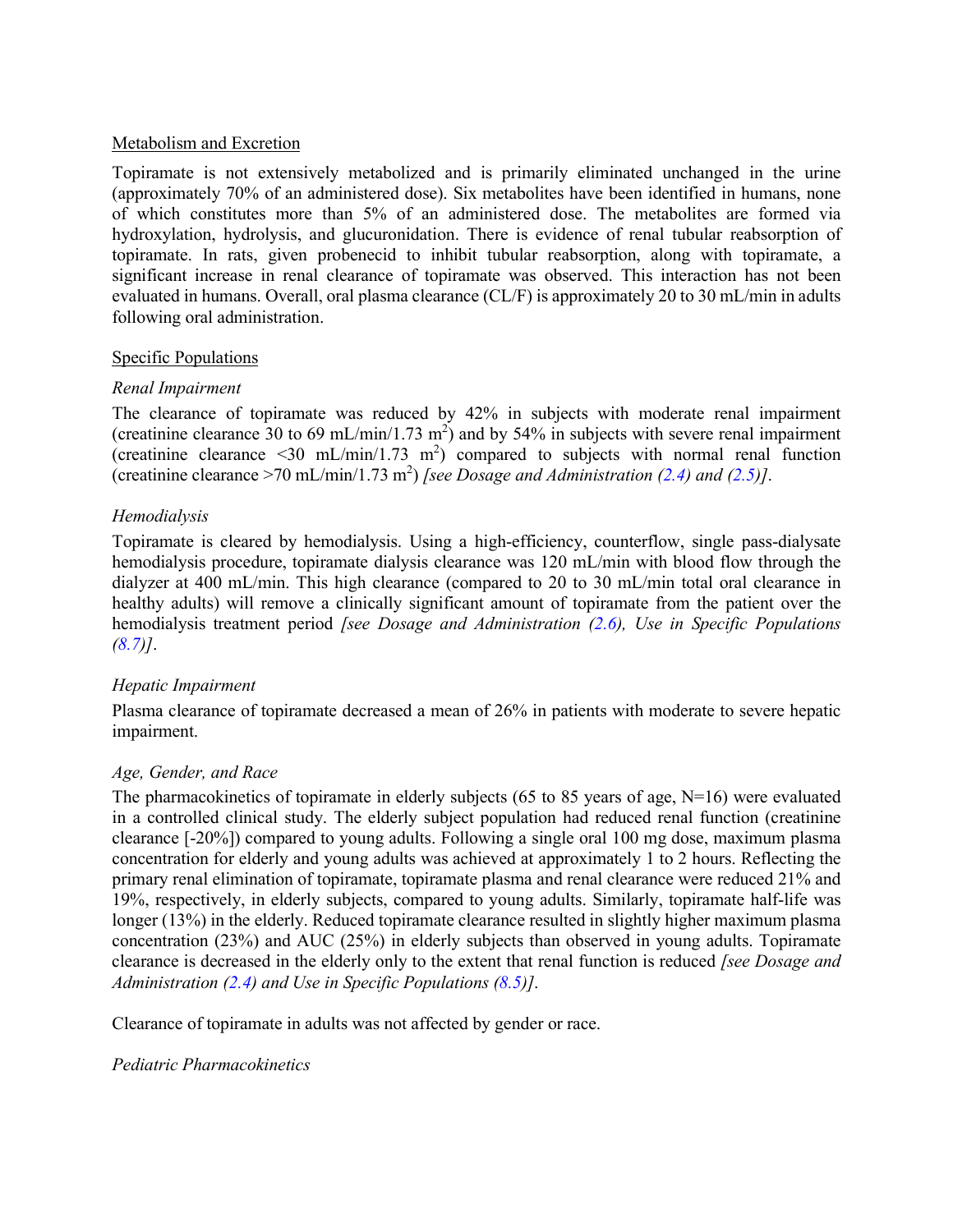Pharmacokinetics of topiramate were evaluated in patients age 2 to <16 years. Patients received either no or a combination of other antiepileptic drugs. A population pharmacokinetic model was developed based on pharmacokinetic data from relevant topiramate clinical studies. This dataset contained data from 1217 subjects including 258 pediatric patients age 2 to <16 years (95 pediatric patients <10 years of age).

Pediatric patients on adjunctive treatment exhibited a higher oral clearance (L/h) of topiramate compared to patients on monotherapy, presumably because of increased clearance from concomitant enzyme inducing antiepileptic drugs. In comparison, topiramate clearance per kg is greater in pediatric patients than in adults and in young pediatric patients (down to 2 years) than in older pediatric patients. Consequently, the plasma drug concentration for the same mg/kg/day dose would be lower in pediatric patients compared to adults and in younger pediatric patients compared to older pediatric patients. Clearance was independent of dose.

As in adults, hepatic enzyme-inducing antiepileptic drugs decrease the steady state plasma concentrations of topiramate.

### Drug Interactions

*In vitro* studies indicate that topiramate does not inhibit CYP1A2, CYP2A6, CYP2B6, CYP2C9, CYP2D6, CYP2E1, or CYP3A4/5 isozymes. *In vitro* studiesindicate that topiramate is a mild inhibitor of CYP2C19 and a mild inducer of CYP3A4.

### *Antiepileptic Drugs*

Potential interactions between topiramate and standard AEDs were assessed in controlled clinical pharmacokinetic studies in patients with epilepsy. The effects of these interactions on mean plasma AUCs are summarized in Table 10.

In Table 10, the second column (AED concentration) describes what happens to the concentration of the co-administered AED listed in the first column when topiramate is added. The third column (topiramate concentration) describes how the co-administration of a drug listed in the first column modifies the concentration of topiramate when compared to topiramate given alone.

| <b>AED</b>                                           | <b>AED</b>                | Topiramate    |
|------------------------------------------------------|---------------------------|---------------|
| Co-administered                                      | <b>Concentration</b>      | Concentration |
| Phenytoin                                            | NC or 25% increase*       | 48% decrease  |
| Carbamazepine (CBZ)                                  | N <sub>C</sub>            | 40% decrease  |
| $CBZ$ epoxide <sup>†</sup>                           | NC                        | <b>NE</b>     |
| Valproic acid                                        | 11% decrease              | 14% decrease  |
| Phenobarbital                                        | NC                        | <b>NE</b>     |
| Primidone                                            | NC                        | <b>NE</b>     |
| Lamotrigine                                          | NC at TPM doses up to 400 | 13% decrease  |
|                                                      | mg/day                    |               |
| $NC = Less$ than 10% change in plasma concentration. |                           |               |
| $AED = Antiepileptic drug.$                          |                           |               |
| $NE = Not Evaluated.$                                |                           |               |

#### **Table 10: Summary of AED Interactions with Topiramate**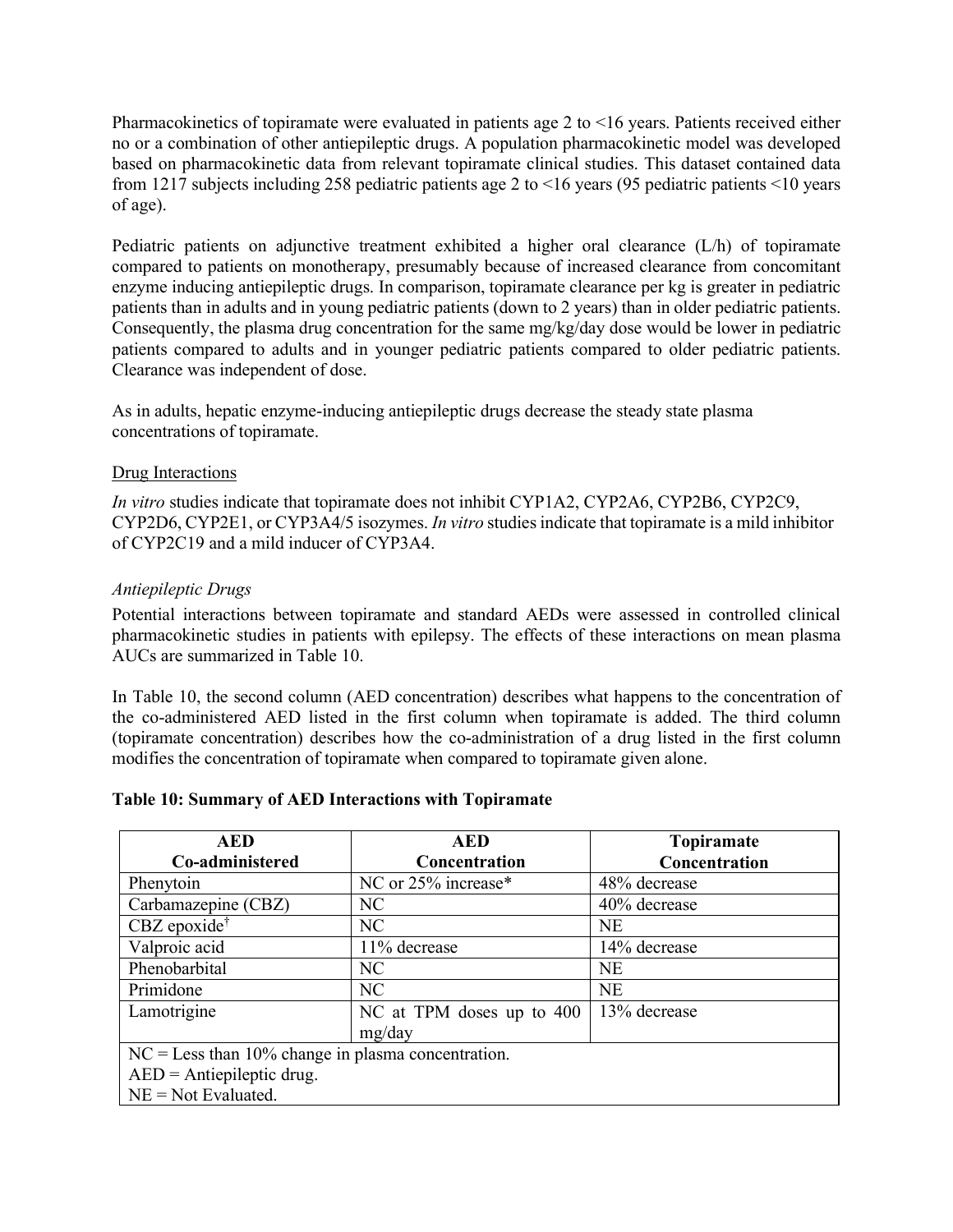| $TPM = Topiramate$                                                                                 |
|----------------------------------------------------------------------------------------------------|
| $*$ = Plasma concentration increased 25% in some patients, generally those on a twice a day dosing |
| regimen of phenytoin.                                                                              |
| $\dagger$ = Is not administered but is an active metabolite of carbamazepine.                      |

### *Oral Contraceptives*

In a pharmacokinetic interaction study in healthy volunteers with a concomitantly administered combination oral contraceptive product containing 1 mg norethindrone (NET) plus 35 mcg ethinyl estradiol (EE), topiramate, given in the absence of other medications at doses of 50 to 200 mg/day, was not associated with statistically significant changes in mean exposure (AUC) to either component of the oral contraceptive. In another study, exposure to EE was statistically significantly decreased at doses of 200, 400, and 800 mg/day (18%, 21%, and 30%, respectively) when given as adjunctive therapy in patients taking valproic acid. In both studies, topiramate (50 mg/day to 800 mg/day) did not significantly affect exposure to NET and there was no significant dose-dependent change in EE exposure for doses of 50 to 200 mg/day. The clinical significance of the changes observed is not known *[see Drug Interactions [\(7.4\)](#page-22-0)]*.

#### *Digoxin*

In a single-dose study, serum digoxin AUC was decreased by 12% with concomitant topiramate administration. The clinical relevance of this observation has not been established.

### *Hydrochlorothiazide*

A drug interaction study conducted in healthy volunteers evaluated the steady-state pharmacokinetics of hydrochlorothiazide (HCTZ) (25 mg every 24 hours) and topiramate (96 mg every 12 hours) when administered alone and concomitantly. The results of this study indicate that topiramate  $C_{\text{max}}$  increased by 27% and AUC increased by 29% when HCTZ was added to topiramate. The clinical significance of this change is unknown. The steady-state pharmacokinetics of HCTZ were not significantly influenced by the concomitant administration of topiramate. Clinical laboratory results indicated decreases in serum potassium after topiramate or HCTZ administration, which were greater when HCTZ and topiramate were administered in combination.

### *Metformin*

A drug interaction study conducted in healthy volunteers evaluated the steady-state pharmacokinetics of metformin (500 mg every 12 hours) and topiramate in plasma when metformin was given alone and when metformin and topiramate (100 mg every 12 hours) were given simultaneously. The results of this study indicated that the mean metformin  $C_{max}$  and  $AUC_{0-12h}$  increased by 18% and 25%, respectively, when topiramate was added. Topiramate did not affect metformin  $t_{\text{max}}$ . The clinical significance of the effect of topiramate on metformin pharmacokinetics is not known. Oral plasma clearance of topiramate appears to be reduced when administered with metformin. The clinical significance of the effect of metformin on topiramate pharmacokinetics is unclear.

### *Pioglitazone*

A drug interaction study conducted in healthy volunteers evaluated the steady-state pharmacokinetics of topiramate and pioglitazone when administered alone and concomitantly. A 15% decrease in the  $AUC_{t,ss}$  of pioglitazone with no alteration in  $C_{\text{max}}$ , ss was observed. This finding was not statistically significant. In addition, a 13% and 16% decrease in C<sub>max,ss</sub> and AUC<sub>t,ss</sub> respectively, of the active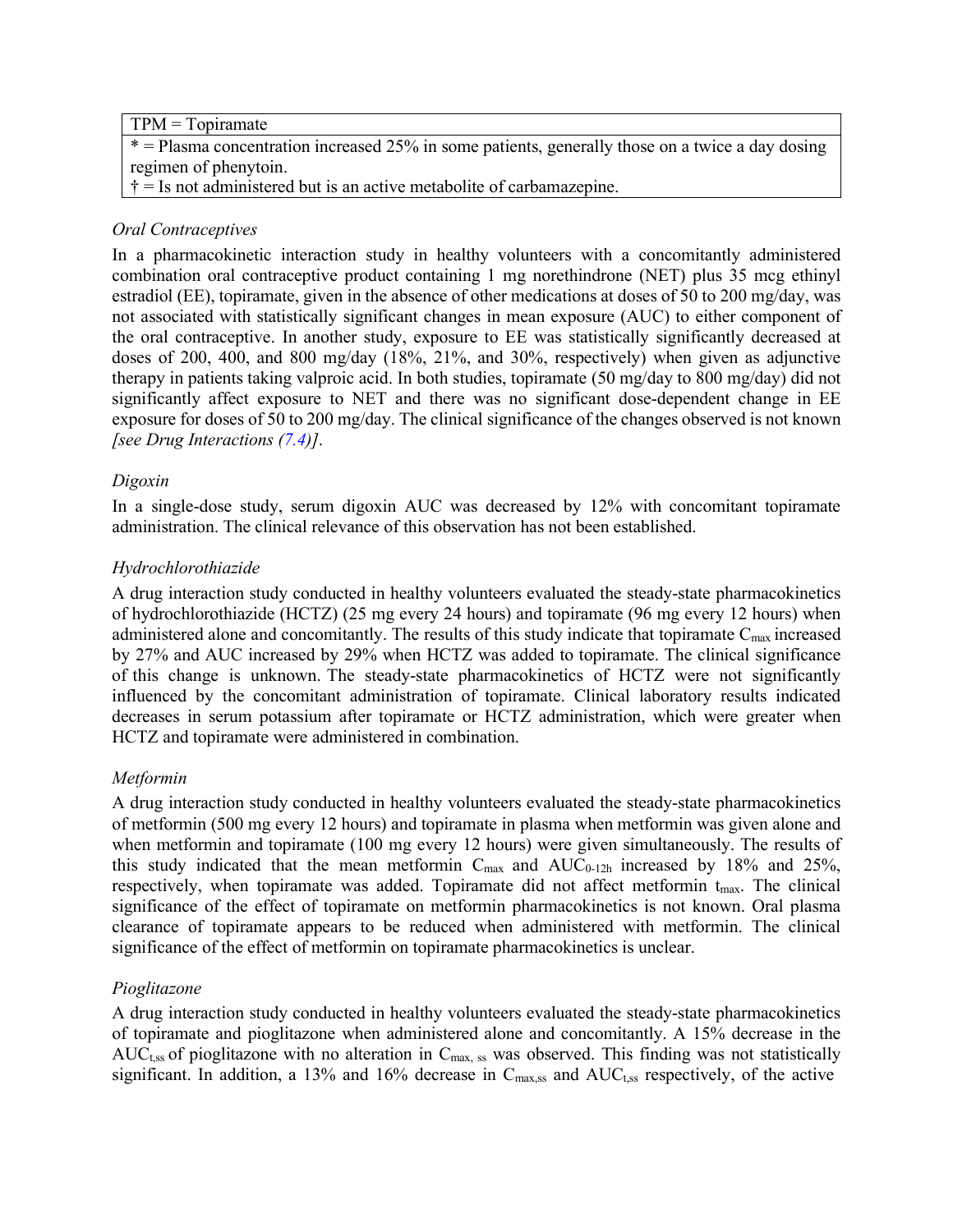hydroxymetabolite was noted as well as a  $60\%$  decrease in  $C_{\text{max,ss}}$  and  $AUC_{t,ss}$  of the active ketometabolite. The clinical significance of these findings is not known.

### *Glyburide*

A drug-drug interaction study conducted in patients with type 2 diabetes evaluated the steady-state pharmacokinetics of glyburide (5 mg/day) alone and concomitantly with topiramate (150 mg/day). There was a 22% decrease in C<sub>max</sub> and a 25% reduction in AUC for glyburide during topiramate administration. Systemic exposure (AUC) of the active metabolites, 4-*trans*-hydroxy-glyburide (M1) and 3-*cis*-hydroxyglyburide (M2), was also reduced by 13% and 15%, and C<sub>max</sub> was reduced by 18% and 25%, respectively. The steady-state pharmacokinetics of topiramate were unaffected by concomitant administration of glyburide.

### *Lithium*

In patients, the pharmacokinetics of lithium were unaffected during treatment with topiramate at doses of 200 mg/day; however, there was an observed increase in systemic exposure of lithium (27% for Cmax and 26% for AUC) following topiramate doses up to 600 mg/day *[see Drug Interactions [\(7.7\)](#page-23-0)]*.

### *Haloperidol*

The pharmacokinetics of a single dose of haloperidol (5 mg) were not affected following multiple dosing of topiramate (100 mg every 12 hr) in 13 healthy adults (6 males, 7 females).

### *Amitriptyline*

There was a 12% increase in AUC and  $C_{\text{max}}$  for amitriptyline (25 mg per day) in 18 healthy subjects (9 males, 9 females) receiving 200 mg/day of topiramate.

### *Sumatriptan*

Multiple dosing of topiramate (100 mg every 12 hours) in 24 healthy volunteers (14 males, 10 females) did not affect the pharmacokinetics of single-dose sumatriptan either orally (100 mg) or subcutaneously (6 mg).

### *Risperidone*

When administered concomitantly with topiramate at escalating doses of 100, 250, and 400 mg/day, there was a reduction in risperidone systemic exposure (16% and 33% for steady-state AUC at the 250 and 400 mg/day doses of topiramate). No alterations of 9-hydroxyrisperidone levels were observed. Co-administration of topiramate 400 mg/day with risperidone resulted in a 14% increase in C<sub>max</sub> and a 12% increase in AUC<sub>12</sub> of topiramate. There were no clinically significant changes in the systemic exposure of risperidone plus 9-hydroxyrisperidone or of topiramate; therefore, this interaction is not likely to be of clinical significance.

### *Propranolol*

Multiple dosing of topiramate (200 mg/day) in 34 healthy volunteers (17 males, 17 females) did not affect the pharmacokinetics of propranolol following daily 160 mg doses. Propranolol doses of 160 mg/day in 39 volunteers (27 males, 12 females) had no effect on the exposure to topiramate, at a dose of 200 mg/day of topiramate.

### *Dihydroergotamine*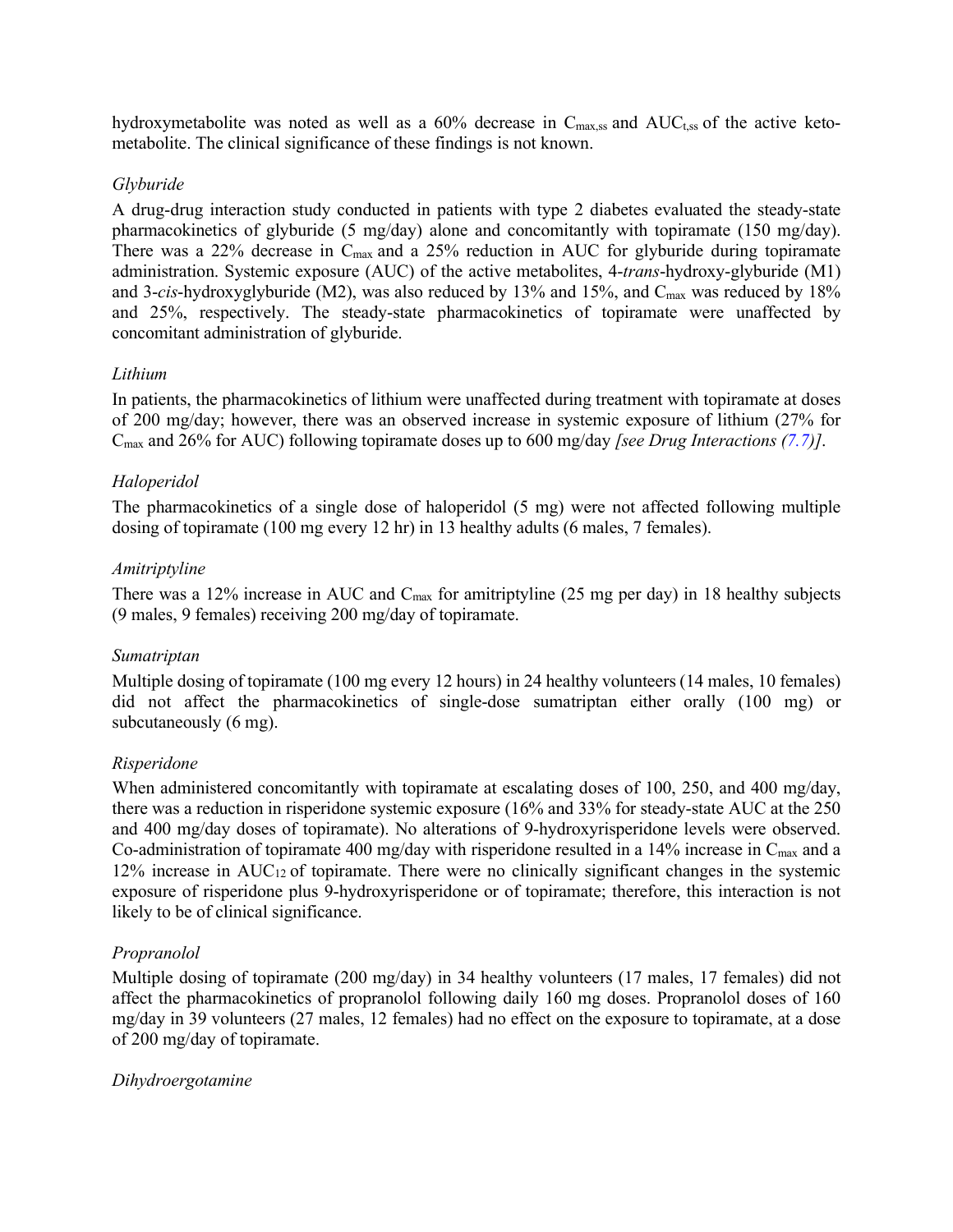Multiple dosing of topiramate (200 mg/day) in 24 healthy volunteers (12 males, 12 females) did not affect the pharmacokinetics of a 1 mg subcutaneous dose of dihydroergotamine. Similarly, a 1 mg subcutaneous dose of dihydroergotamine did not affect the pharmacokinetics of a 200 mg/day dose of topiramate in the same study.

### *Diltiazem*

Co-administration of diltiazem (240 mg Cardizem CD) with topiramate (150 mg/day) resulted in a 10% decrease in Cmax and a 25% decrease in diltiazem AUC, a 27% decrease in Cmax and an 18% decrease in des-acetyl diltiazem AUC, and no effect on N-desmethyl diltiazem. Co-administration of topiramate with diltiazem resulted in a 16% increase in  $C_{\text{max}}$  and a 19% increase in AUC<sub>12</sub> of topiramate.

### *Venlafaxine*

Multiple dosing of topiramate (150 mg/day) in healthy volunteers did not affect the pharmacokinetics of venlafaxine or O-desmethyl venlafaxine. Multiple dosing of venlafaxine (150 mg) did not affect the pharmacokinetics of topiramate.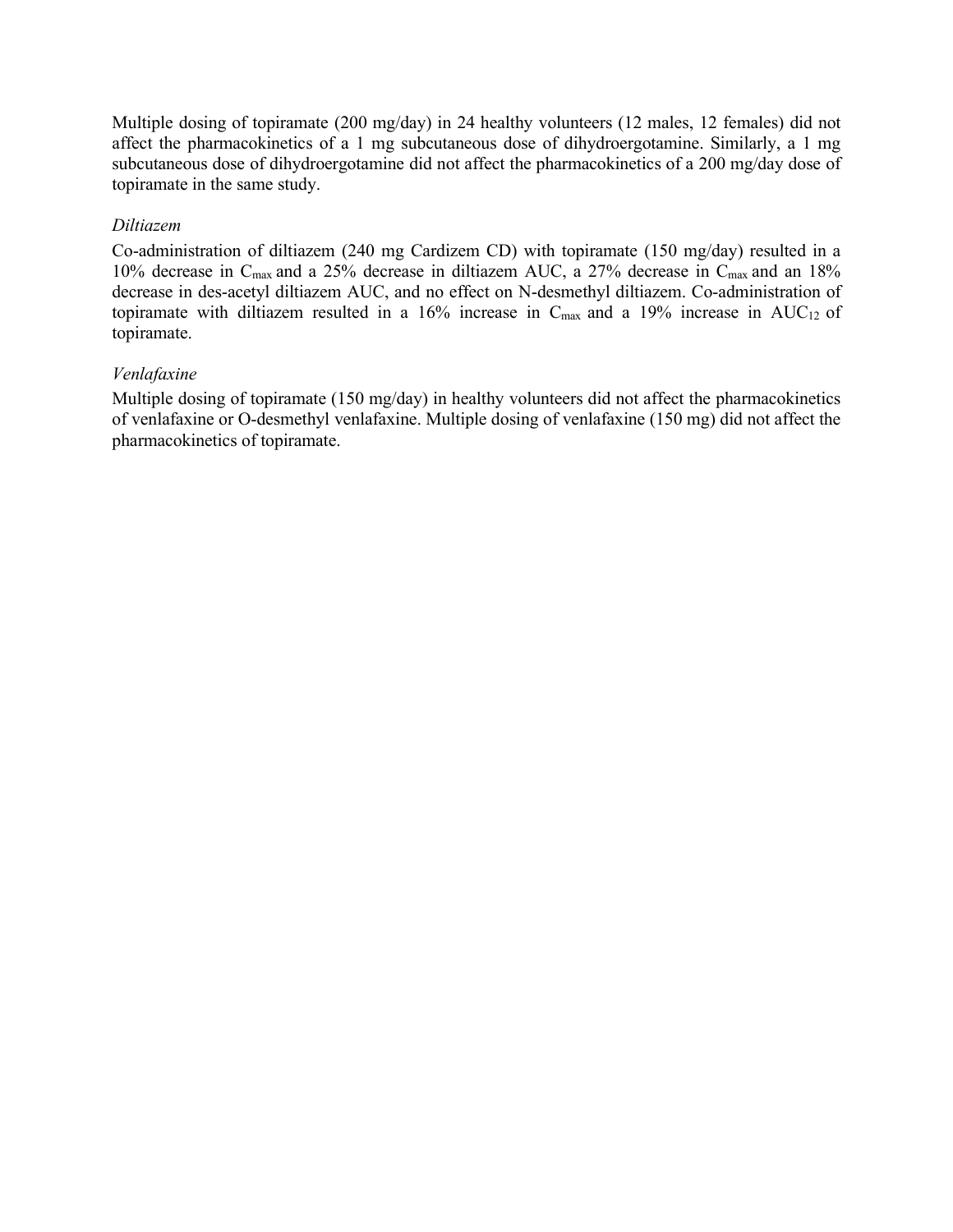# <span id="page-36-0"></span>**13 NON-CLINICAL TOXICOLOGY**

## <span id="page-36-1"></span>**13.1 Carcinogenesis, Mutagenesis,Impairment of Fertility**

### **Carcinogenesis**

An increase in urinary bladder tumors was observed in mice given topiramate (0, 20, 75, and 300 mg/kg/day) in the diet for 21 months. The increase in the incidence of bladder tumors in males and females receiving 300 mg/kg/day was primarily due to the increased occurrence of a smooth muscle tumor considered histomorphologically unique to mice. The higher of the doses not associated with an increase in tumors (75 mg/kg/day) is equivalent to the maximum recommended human dose (MRHD) for epilepsy (400 mg), and approximately 4 times the MRHD for migraine (100 mg) on a mg/m<sup>2</sup> basis. The relevance of this finding to human carcinogenic risk is uncertain. No evidence of carcinogenicity was seen in rats following oral administration of topiramate for 2 years at doses up to 120 mg/kg/day (approximately 3 times the MRHD for epilepsy and 12 times the MRHD for migraine on a mg/m<sup>2</sup> basis).

### Mutagenesis

Topiramate did not demonstrate genotoxic potential when tested in a battery of *in vitro* and *in vivo* assays. Topiramate was not mutagenic in the Ames test or the *in vitro* mouse lymphoma assay; it did not increase unscheduled DNA synthesis in rat hepatocytes *in vitro*; and it did not increase chromosomal aberrations in human lymphocytes *in vitro* or in rat bone marrow *in vivo*.

### Impairment of Fertility

No adverse effects on male or female fertility were observed in rats administered topiramate orally at doses up to 100 mg/kg/day (2.5 times the MRHD for epilepsy and 10 times the MRHD for migraine on a mg/m<sup>2</sup> basis) prior to and during mating and early pregnancy.

# <span id="page-36-2"></span>**14 CLINICAL STUDIES**

The safety and efficacy of EPRONTIA are based on the relative bioavailability of EPRONTIA compared to topiramate sprinkle capsules in healthy subjects *[see Clinical Pharmacology [\(12.3\)](#page-30-2)]*. Topiramate sprinkle capsules have comparable bioavailability to topiramate tablets.

The studies described in the following subsections were conducted using topiramate tablets or sprinkle capsules.

## <span id="page-36-3"></span>**14.1 MonotherapyEpilepsy**

### Patients with Partial-Onset or Primary Generalized Tonic-Clonic Seizures

### *Adults and Pediatric Patients 10 Years of Age and Older*

The effectiveness of topiramate as initial monotherapy in adults and pediatric patients 10 years of age and older with partial-onset or primary generalized tonic-clonic seizures was established in a multicenter, randomized, double-blind, parallel-group trial (Study 1).

Study 1 was conducted in 487 patients diagnosed with epilepsy (6 to 83 years of age) who had 1 or 2 well-documented seizures during the 3-month retrospective baseline phase who then entered the study and received topiramate 25 mg/day for 7 days in an open-label fashion. Forty-nine percent of patients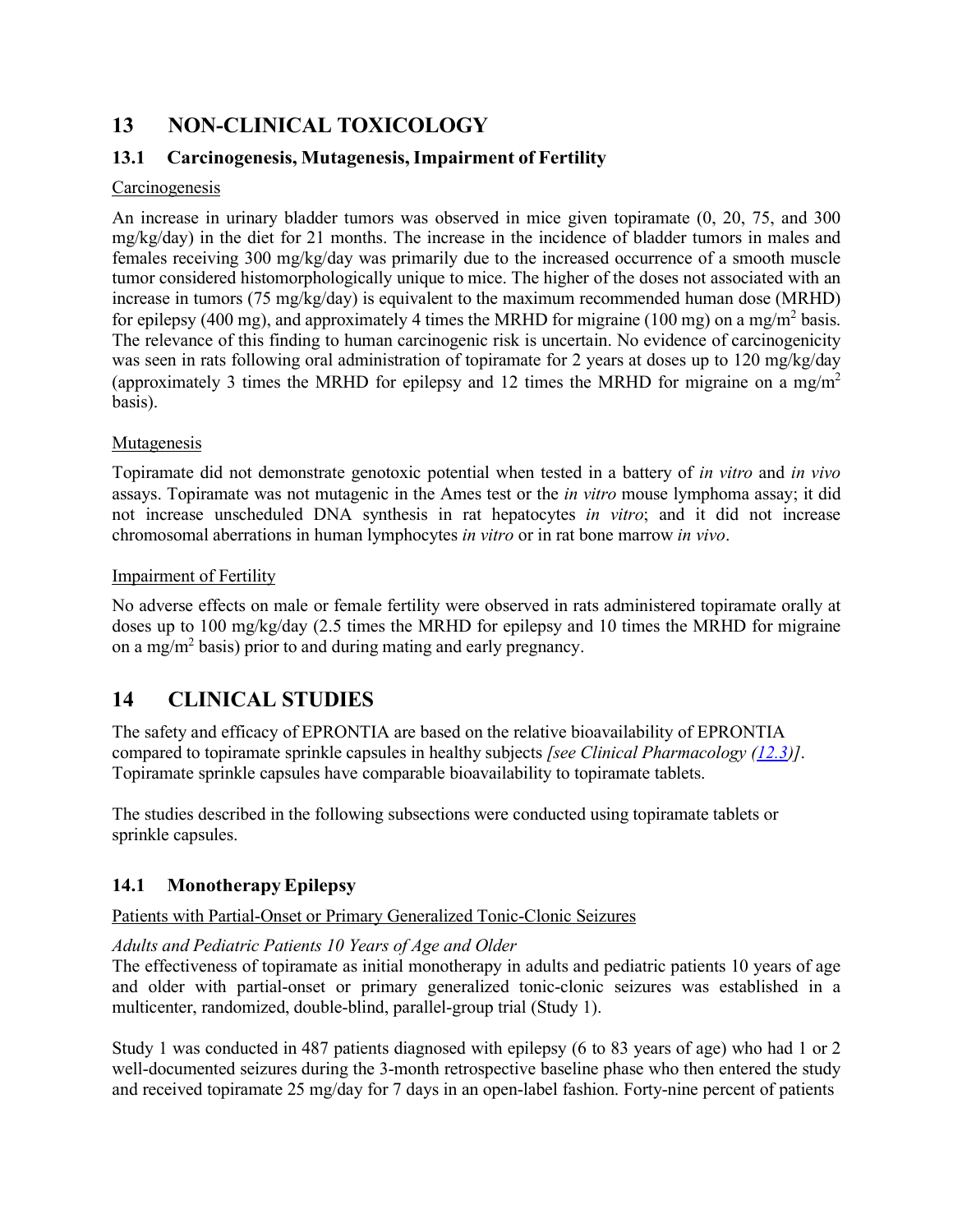had no prior AED treatment and 17% had a diagnosis of epilepsy for greater than 24 months. Any AED therapy used for temporary or emergency purposes was discontinued prior to randomization. In the double-blind phase, 470 patients were randomized to titrate up to 50 mg/day or 400 mg/day. If the target dose could not be achieved, patients were maintained on the maximum tolerated dose. Fiftyeight percent of patients achieved the maximal dose of 400 mg/day for >2 weeks, and patients who did not tolerate 150 mg/day were discontinued.

The primary efficacy assessment was a between-group comparison of time to first seizure during the double-blind phase. Comparison of the Kaplan-Meier survival curves of time to first seizure favored the topiramate 400 mg/day group over the topiramate 50 mg/day group (Figure 1). The treatment effects with respect to time to first seizure were consistent across various patient subgroups defined by age, sex, geographic region, baseline body weight, baseline seizure type, time since diagnosis, and baseline AED use.





The conclusion that topiramate is effective as initial monotherapy in pediatric patients 2 to 9 years of age with partial-onset or primary generalized tonic-clonic seizures was based on a pharmacometrics bridging approach using data from the controlled epilepsy trials described in labeling. This approach consisted of first showing a similar exposure response relationship between pediatric patients down to 2 years of age and adults when topiramate was given as adjunctive therapy. Similarity of exposure response was also demonstrated in pediatric patients 6 to less than 16 years of age and adults when topiramate was given as initial monotherapy. Specific dosing in pediatric patients 2 to 9 years of age

*Pediatric Patients 2 to 9 Years of Age*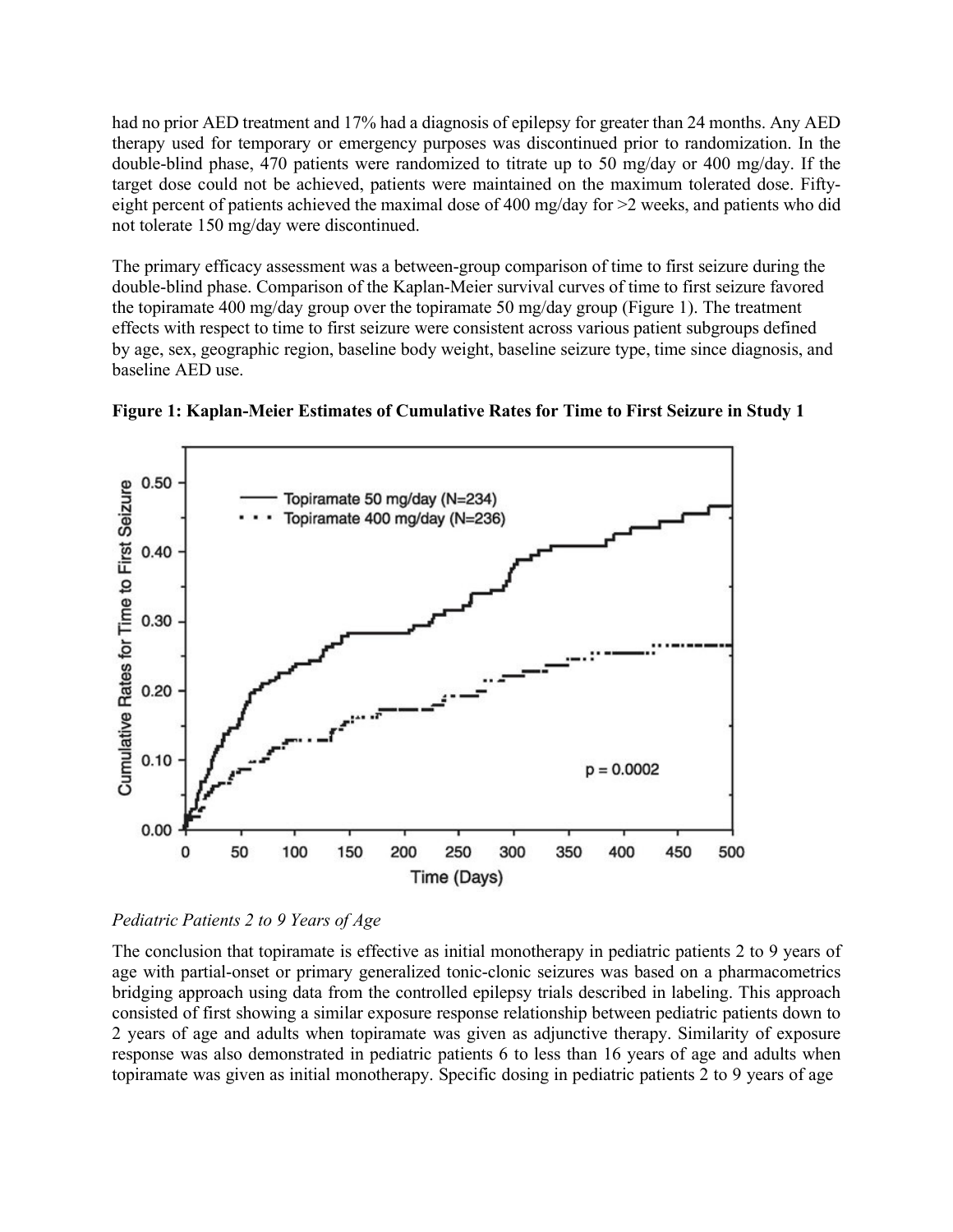was derived from simulations utilizing plasma exposure ranges observed in pediatric and adult patients treated with topiramate initial monotherapy *[see Dosage and Administration [\(2.1\)](#page-2-3)]***.**

### <span id="page-38-0"></span>**14.2 Adjunctive Therapy Epilepsy**

#### Adult Patients with Partial-Onset Seizures

The effectiveness of topiramate as an adjunctive treatment for adults with partial-onset seizures was established in six multicenter, randomized, double-blind, placebo-controlled trials (Studies 2, 3, 4, 5, 6, and 7), two comparing several dosages of topiramate and placebo and four comparing a single dosage with placebo, in patients with a history of partial-onset seizures, with or without secondarily generalized seizures.

Patients in these studies were permitted a maximum of two antiepileptic drugs (AEDs) in addition to topiramate tablets or placebo. In each study, patients were stabilized on optimum dosages of their concomitant AEDs during baseline phase lasting between 4 and 12 weeks. Patients who experienced a pre-specified minimum number of partial-onset seizures, with or without secondary generalization, during the baseline phase (12 seizures for 12-week baseline, 8 for 8-week baseline or 3 for 4-week baseline) were randomly assigned to placebo or a specified dose of topiramate tablets in addition to their other AEDs.

Following randomization, patients began the double-blind phase of treatment. In five of the six studies, patients received active drug beginning at 100 mg per day; the dose was then increased by 100 mg or 200 mg/day increments weekly or every other week until the assigned dose was reached, unless intolerance prevented increases. In the sixth study (Study 7), the 25 or 50 mg/day initial doses of topiramate were followed by respective weekly increments of 25 or 50 mg/day until the target dose of 200 mg/day was reached. After titration, patients entered a 4, 8 or 12-week stabilization period. The numbers of patients randomized to each dose and the actual mean and median doses in the stabilization period are shown in Table 11.

### Pediatric Patients 2 to 16 Years of Age with Partial-Onset Seizures

The effectiveness of topiramate as an adjunctive treatment for pediatric patients 2 to 16 years of age with partial-onset seizures was established in a multicenter, randomized, double-blind, placebocontrolled trial (Study 8), comparing topiramate and placebo in patients with a history of partial onset seizures, with or without secondarily generalized seizures (see Table 12).

Patients in this study were permitted a maximum of two antiepileptic drugs (AEDs) in addition to topiramate tablets or placebo. In this study, patients were stabilized on optimum dosages of their concomitant AEDs during an 8-week baseline phase. Patients who experienced at least six partial-onset seizures, with or without secondarily generalized seizures, during the baseline phase were randomly assigned to placebo or topiramate tablets in addition to their other AEDs.

Following randomization, patients began the double-blind phase of treatment. Patients received active drug beginning at 25 or 50 mg/day; the dose was then increased by 25 mg to 150 mg/day increments every other week until the assigned dosage of 125, 175, 225, or 400 mg/day based on patients' weight to approximate a dosage of 6 mg/kg/day was reached, unless intolerance prevented increases. After titration, patients entered an 8-week stabilization period.

#### Patients With Primary Generalized Tonic-Clonic Seizures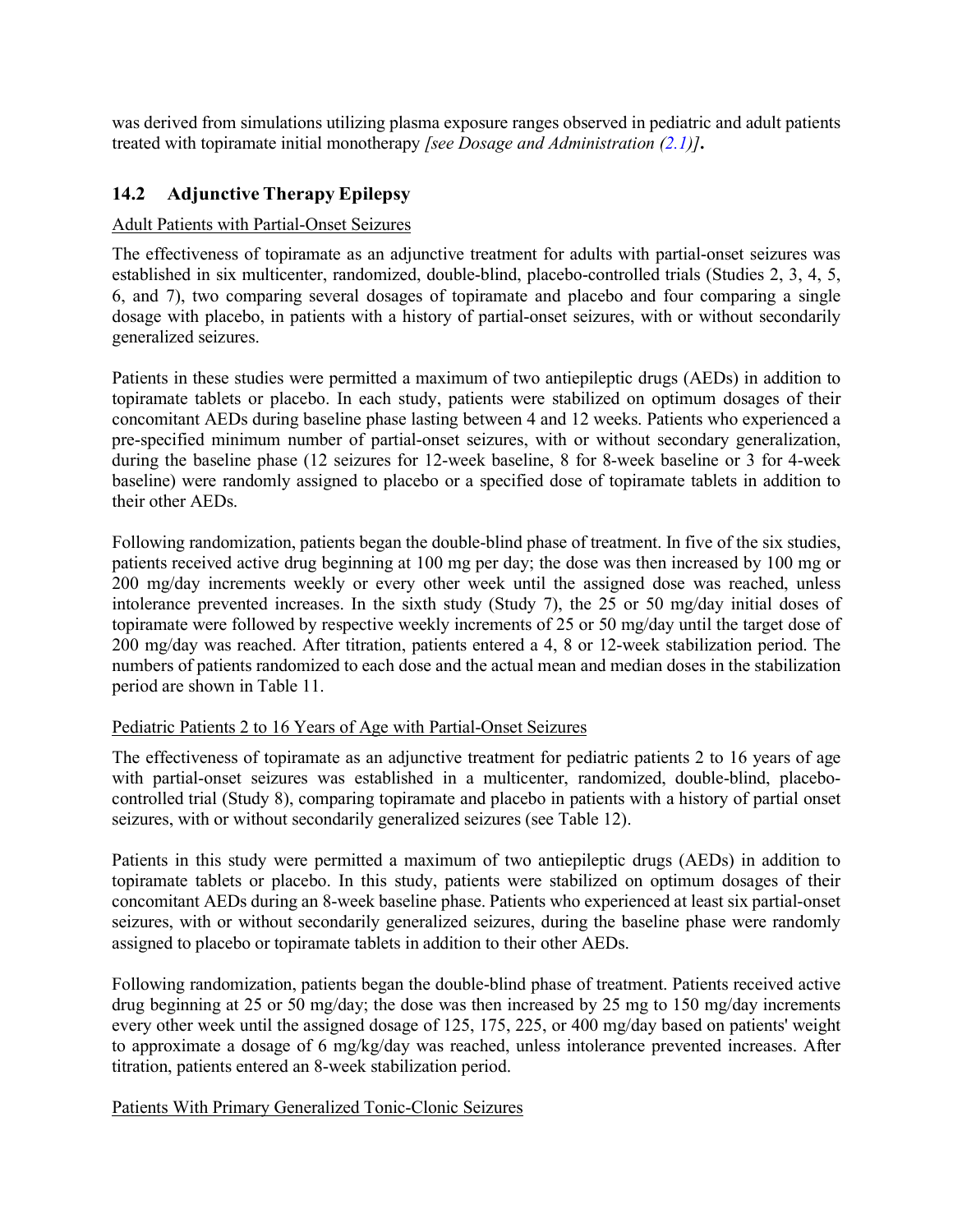The effectiveness of topiramate as an adjunctive treatment for primary generalized tonic-clonic seizures in patients 2 years of age and older was established in a multicenter, randomized, doubleblind, placebo-controlled trial (Study 9), comparing a single dosage of topiramate and placebo (see Table 12).

Patients in Study 9 were permitted a maximum of two antiepileptic drugs (AEDs) in addition to topiramate or placebo. Patients were stabilized on optimum dosages of their concomitant AEDs during an 8-week baseline phase. Patients who experienced at least three primary generalized tonic-clonic seizures during the baseline phase were randomly assigned to placebo or topiramate in addition to their other AEDs.

Following randomization, patients began the double-blind phase of treatment. Patients received active drug beginning at 50 mg/day for four weeks; the dose was then increased by 50 mg to 150 mg/day increments every other week until the assigned dose of 175, 225, or 400 mg/day based on patients' body weight to approximate a dosage of 6 mg/kg/day was reached, unless intolerance prevented increases. After titration, patients entered a 12-week stabilization period.

#### Patients With Lennox-Gastaut Syndrome

The effectiveness of topiramate as an adjunctive treatment for seizures associated with Lennox-Gastaut syndrome was established in a multicenter, randomized, double-blind, placebo-controlled trial (Study 10) comparing a single dosage of topiramate with placebo in patients 2 years of age and older (see Table 12).

Patients in Study 10 were permitted a maximum of two antiepileptic drugs (AEDs) in addition to topiramate or placebo. Patients who were experiencing at least 60 seizures per month before study entry were stabilized on optimum dosages of their concomitant AEDs during a 4-week baseline phase. Following baseline, patients were randomly assigned to placebo or topiramate in addition to their other AEDs. Active drug was titrated beginning at 1 mg/kg/day for a week; the dose was then increased to 3 mg/kg/day for one week, then to 6 mg/kg/day. After titration, patients entered an 8-week stabilization period.

The primary measures of effectiveness were the percent reduction in drop attacks and a parental global rating of seizure severity.

|                       | <b>Stabilization</b> |                      |     | <b>Target TOPIRAMATE Dosage (mg/day)</b> |     |     |       |  |  |  |
|-----------------------|----------------------|----------------------|-----|------------------------------------------|-----|-----|-------|--|--|--|
| <b>Study</b>          | <b>Dose</b>          | Placebo <sup>+</sup> | 200 | 400                                      | 600 | 800 | 1,000 |  |  |  |
| $\mathcal{D}_{\cdot}$ | N                    | 42                   | 43  | 40                                       | 41  |     |       |  |  |  |
|                       | Mean Dose            | 5.9                  | 200 | 390                                      | 556 |     |       |  |  |  |
|                       | Median Dose          | 6.0                  | 200 | 400                                      | 600 |     |       |  |  |  |
| 3                     |                      | 44                   |     |                                          | 40  | 45  | 40    |  |  |  |
|                       | Mean Dose            | 9.7                  |     |                                          | 544 | 739 | 796   |  |  |  |
|                       | Median Dose          | 10.0                 |     |                                          | 600 | 800 | 1,000 |  |  |  |
| $\overline{4}$        | N                    | 23                   |     | 19                                       |     |     |       |  |  |  |
|                       | Mean Dose            | 3.8                  |     | 395                                      |     |     |       |  |  |  |
|                       | Median Dose          | 4.0                  |     | 400                                      |     |     |       |  |  |  |
|                       | N                    | 30                   |     |                                          | 28  |     |       |  |  |  |

### **Table 11: Topiramate Dose Summary During the Stabilization Periods of Each of Six Double-Blind, Placebo-Controlled, Adjunctive Trials in Adults with Partial-Onset Seizures\***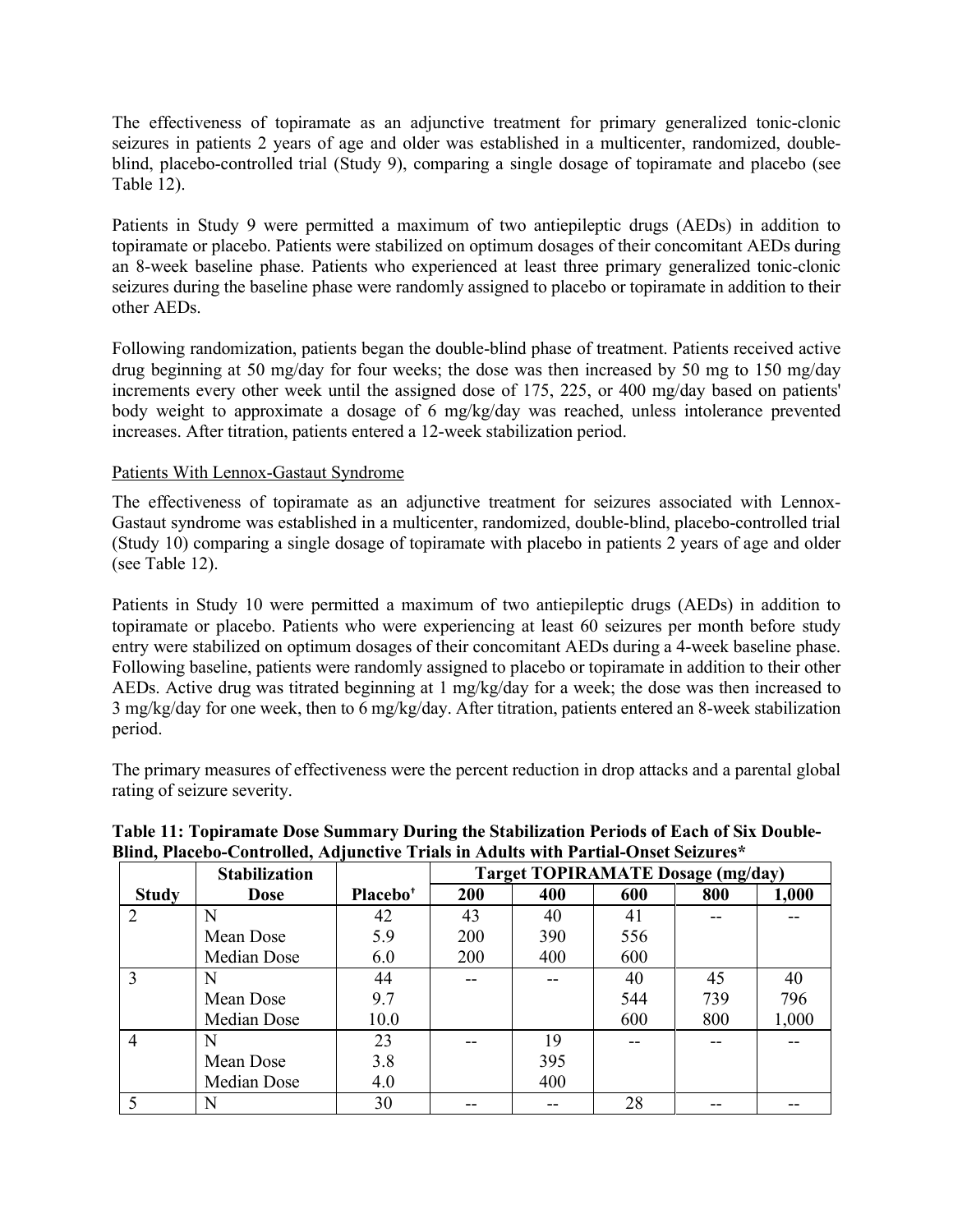|   | Mean Dose<br>Median Dose | 5.7<br>6.0 |     | 522<br>600 |     |  |
|---|--------------------------|------------|-----|------------|-----|--|
| b | N                        | 28         |     |            | 25  |  |
|   | Mean Dose                | 7.9        |     |            | 568 |  |
|   | Median Dose              | 8.0        |     |            | 600 |  |
|   | N                        | 90         | 157 |            |     |  |
|   | Mean Dose                |            | 200 |            |     |  |
|   | Median Dose              |            | 200 |            |     |  |

\* Dose-response studies were not conducted for other indications or pediatric partial-onset seizures.

† Placebo dosages are given as the number of tablets. Placebo target dosages were as follows: Protocol 3 4 tablets/day; Protocols 1 and 4, 6 tablets/day; Protocols 5 and 6, 8 tablets/day; Protocol 2, 10 tablets/day.

In all adjunctive trials, the reduction in seizure rate from baseline during the entire double-blind phase was measured. The median percent reductions in seizure rates and the responder rates (fraction of patients with at least a 50% reduction) by treatment group for each study are shown below in Table 12. As described above, a global improvement in seizure severity was also assessed in the Lennox-Gastaut trial.

|                |                               |                  | <b>Target TOPIRAMATE Dosage (mg per day)</b> |                 |                 |                   |                 |                       |  |  |
|----------------|-------------------------------|------------------|----------------------------------------------|-----------------|-----------------|-------------------|-----------------|-----------------------|--|--|
| Study#         | #                             | <b>Placebo</b>   | 200                                          | 400             | 600             | 800               | 1,000           | $\approx$ 6mg/kg/day* |  |  |
|                | <b>Partial-Onset Seizures</b> |                  |                                              |                 |                 |                   |                 |                       |  |  |
|                | <b>Studies in Adults</b>      |                  |                                              |                 |                 |                   |                 |                       |  |  |
| $\overline{2}$ | N                             | 45               | 45                                           | 45              | 46              | --                | $-$             | $-$                   |  |  |
|                | Median %                      | 12               | 27 <sup>a</sup>                              | 48 <sup>b</sup> | $45^{\circ}$    | --                | --              | --                    |  |  |
|                | Reduction                     |                  |                                              |                 |                 |                   |                 |                       |  |  |
|                | % Responders                  | 18               | 24                                           | $44^d$          | 46 <sup>d</sup> | $-$               | $-$             | $-$                   |  |  |
| 3              | N                             | 47               | $-$                                          | $-$             | 48              | 48                | 47              | $-$                   |  |  |
|                | Median %                      | $\overline{2}$   | --                                           | $-$             | 41 <sup>c</sup> | 41 <sup>c</sup>   | 36 <sup>c</sup> |                       |  |  |
|                | Reduction                     |                  |                                              |                 |                 |                   |                 |                       |  |  |
|                | % Responders                  | 9                | $-$                                          | $-$             | 40 <sup>c</sup> | 41 <sup>c</sup>   | 36 <sup>d</sup> |                       |  |  |
| $\overline{4}$ | N                             | 24               | $-$                                          | 23              | $-$             | $-$               | $-$             | $-$                   |  |  |
|                | Median %                      | 1                | --                                           | 41 <sup>e</sup> | $-$             |                   | --              |                       |  |  |
|                | Reduction                     |                  |                                              |                 |                 |                   |                 |                       |  |  |
|                | % Responders                  | 8                | $-$                                          | 35 <sup>d</sup> | $-$             | $\qquad \qquad -$ | --              | $\qquad \qquad -$     |  |  |
| 5              | N                             | 30               | $-$                                          | $-$             | 30              | --                | --              | --                    |  |  |
|                | Median %                      | $-12$            | $-$                                          | $-$             | 46 <sup>f</sup> | --                | --              | --                    |  |  |
|                | Reduction                     |                  |                                              |                 |                 |                   |                 |                       |  |  |
|                | % Responders                  | 10               | $-$                                          | $-$             | 47 <sup>c</sup> | $- -$             | $-$             | $-$                   |  |  |
| 6              | N                             | 28               | $-$                                          | $-$             | $-$             | 28                | $- -$           | --                    |  |  |
|                | Median %                      | $-21$            | $-$                                          | $-$             | $-$             | 24 <sup>c</sup>   | --              | --                    |  |  |
|                | Reduction                     |                  |                                              |                 |                 |                   |                 |                       |  |  |
|                | % Responders                  | $\boldsymbol{0}$ | $-$                                          | $-$             | $- -$           | 43 <sup>c</sup>   | $- -$           | --                    |  |  |
| $\overline{7}$ | $\mathbf N$                   | 91               | 168                                          | $-$             | --              | $\qquad \qquad -$ | --              | $-$                   |  |  |

**Table 12: Efficacy Results in Double-Blind, Placebo-Controlled, Adjunctive Epilepsy Trials**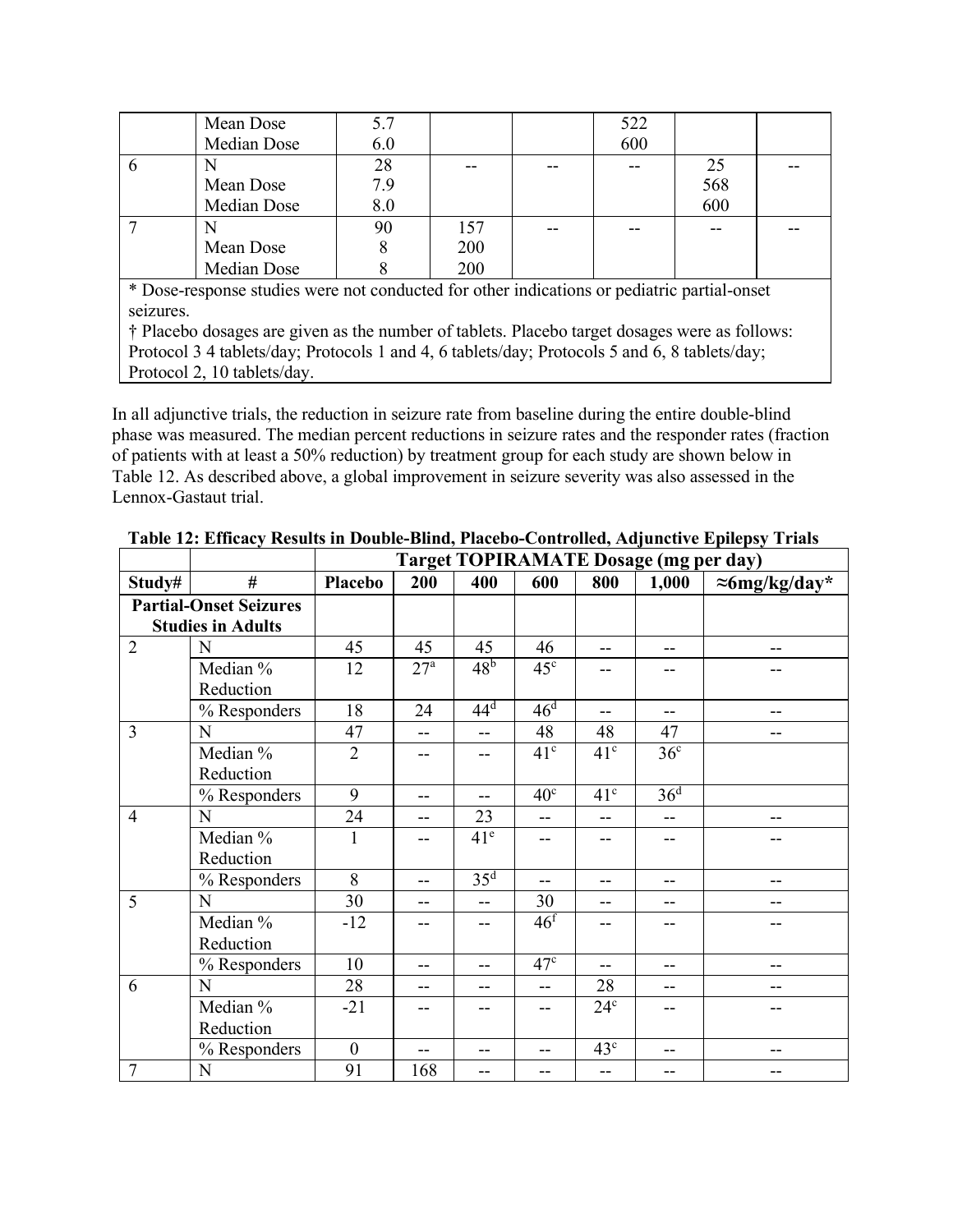|                        | Median %                                                                                                                                      | $20\,$ | 44 <sup>c</sup>          |    |       |                                       |                   |                 |
|------------------------|-----------------------------------------------------------------------------------------------------------------------------------------------|--------|--------------------------|----|-------|---------------------------------------|-------------------|-----------------|
|                        | Reduction                                                                                                                                     |        |                          |    |       |                                       |                   |                 |
|                        | % Responders                                                                                                                                  | 24     | 45 <sup>c</sup>          |    |       |                                       |                   |                 |
| <b>Partial-Onset</b>   |                                                                                                                                               |        |                          |    |       |                                       |                   |                 |
|                        | <b>Seizures Studies in</b>                                                                                                                    |        |                          |    |       |                                       |                   |                 |
|                        | <b>Pediatric Patients</b>                                                                                                                     |        |                          |    |       |                                       |                   |                 |
| 8                      | N                                                                                                                                             | 45     | $\overline{\phantom{m}}$ | -- | --    | $-\,-$                                | $\qquad \qquad -$ | 41              |
|                        | Median %                                                                                                                                      | 11     | --                       |    |       |                                       |                   | 33 <sup>d</sup> |
|                        | Reduction                                                                                                                                     |        |                          |    |       |                                       |                   |                 |
|                        | % Responders                                                                                                                                  | 20     | $-$                      | -- | $-$   | $-$                                   | $--$              | 39              |
|                        | <b>Primary Generalized</b>                                                                                                                    |        |                          |    |       |                                       |                   |                 |
| Tonic-Clonich,         |                                                                                                                                               |        |                          |    |       |                                       |                   |                 |
| 9                      | N                                                                                                                                             | 40     | $-$                      | -- | --    | $\hspace{0.05cm}$ – $\hspace{0.05cm}$ | $--$              | 39              |
|                        | Median %                                                                                                                                      | 9      | $-$                      | -- | $- -$ |                                       | --                | 57 <sup>d</sup> |
|                        | Reduction                                                                                                                                     |        |                          |    |       |                                       |                   |                 |
|                        | % Responders                                                                                                                                  | 20     | $-$                      | -- | --    | --                                    | --                | 56 <sup>c</sup> |
| Lennox-Gastaut         |                                                                                                                                               |        |                          |    |       |                                       |                   |                 |
| Syndrome <sup>i,</sup> |                                                                                                                                               |        |                          |    |       |                                       |                   |                 |
| 10                     | N                                                                                                                                             | 49     | --                       | -- | --    |                                       |                   | 46              |
|                        | Median %                                                                                                                                      | $-5$   | --                       | -- | --    |                                       | --                | 15 <sup>d</sup> |
|                        | Reduction                                                                                                                                     |        |                          |    |       |                                       |                   |                 |
|                        | % Responders                                                                                                                                  | 14     |                          |    |       |                                       |                   | 28 <sup>g</sup> |
|                        | Improvement                                                                                                                                   | 28     |                          |    |       |                                       |                   | 52 <sup>d</sup> |
|                        | in Seizure                                                                                                                                    |        |                          |    |       |                                       |                   |                 |
|                        | Severity                                                                                                                                      |        |                          |    |       |                                       |                   |                 |
|                        | Comparisons with placebo: $^{a}p=0.080$ ; $^{b}p \leq 0.010$ ; $^{c}p \leq 0.001$ ; $^{d}p \leq 0.050$ ; $^{e}p=0.065$ ; $^{f}p \leq 0.005$ ; |        |                          |    |       |                                       |                   |                 |
| $g_{p=0.071}$ ;        |                                                                                                                                               |        |                          |    |       |                                       |                   |                 |
|                        | <sup>h</sup> Median % reduction and % responders are reported for PGTC seizures;                                                              |        |                          |    |       |                                       |                   |                 |
|                        | 'Median % reduction and % responders for drop attacks, i.e., tonic or atonic seizures;                                                        |        |                          |    |       |                                       |                   |                 |
|                        | Percentage of subjects who were minimally, much, or very much improved from baseline.                                                         |        |                          |    |       |                                       |                   |                 |
|                        | * For Studies 8 and 9, specified target dosages (<9.3 mg/kg/day) were assigned based on                                                       |        |                          |    |       |                                       |                   |                 |
|                        | subject's weight to approximate a dosage of 6mg/kg per day; these dosages corresponded to                                                     |        |                          |    |       |                                       |                   |                 |
|                        | mg/day dosages of 125, 175, 225, and 400 mg/day.                                                                                              |        |                          |    |       |                                       |                   |                 |

Subset analyses of the antiepileptic efficacy of topiramate tablets in these studies showed no differences as a function of gender, race, age, baseline seizure rate, or concomitant AED.

In clinical trials for epilepsy, daily dosages were decreased in weekly intervals by 50 to 100 mg/day in adults and over a 2- to 8-week period in pediatric patients; transition was permitted to a new antiepileptic regimen when clinically indicated.

### <span id="page-41-0"></span>**14.3 Preventive Treatment of Migraine**

### Adult Patients

The results of 2 multicenter, randomized, double-blind, placebo-controlled, parallel-group clinical trials established the effectiveness of topiramate in the preventive treatment of migraine. The design of both trials (Study 11 was conducted in the U.S. and Study 12 was conducted in the U.S. and Canada)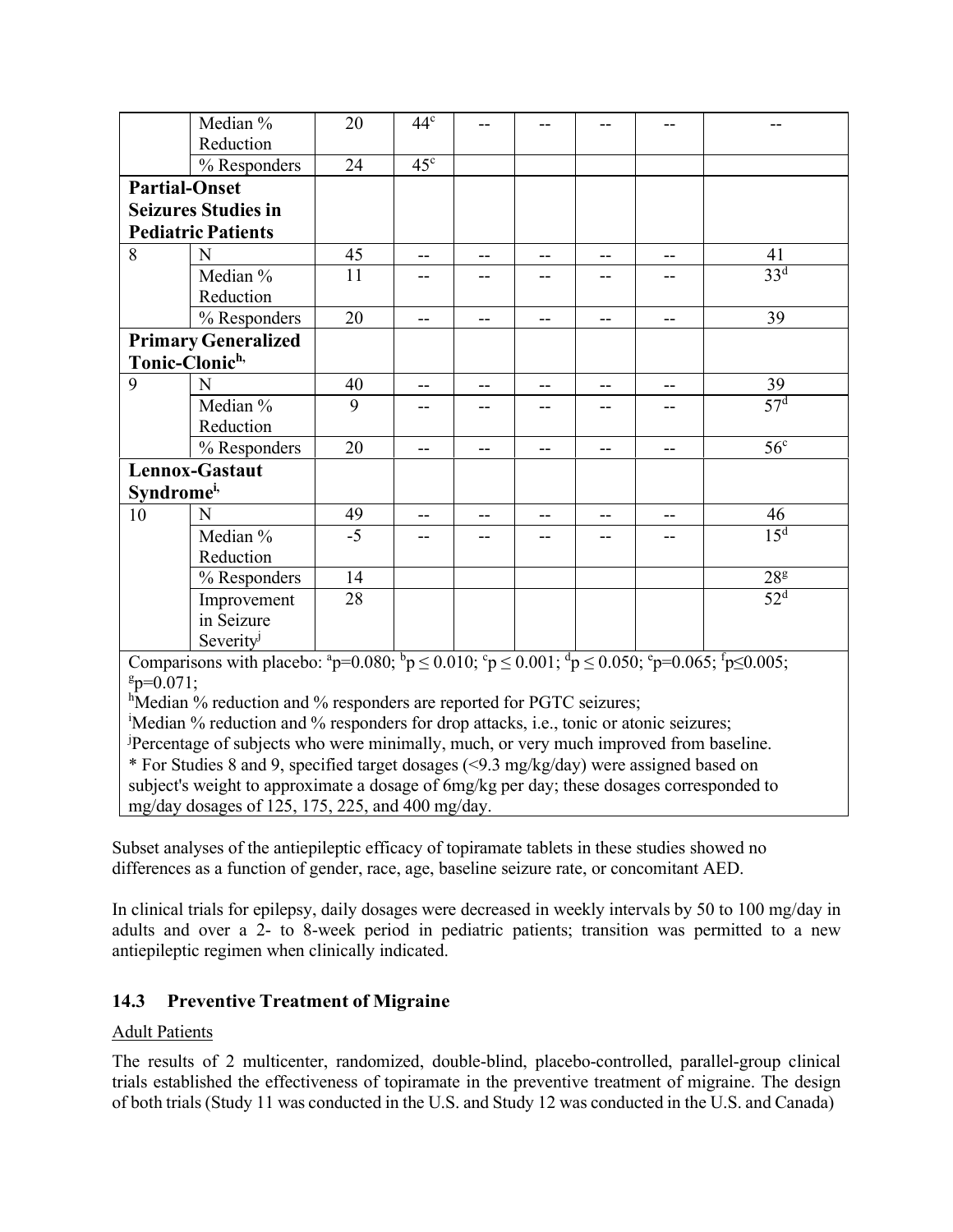was identical, enrolling patients with a history of migraine, with or without aura, for at least 6 months, according to the International Headache Society (IHS) diagnostic criteria. Patients with a history of cluster headaches or basilar, ophthalmoplegic, hemiplegic, or transformed migraine headaches were excluded from the trials. Patients were required to have completed up to a 2-week washout of any prior migraine preventive medications before starting the baseline phase.

Patients who experienced 3 to 12 migraine headaches over the 4 weeks in the baseline phase were randomized to either topiramate 50 mg/day, 100 mg/day, 200 mg/day, or placebo and treated for a total of 26 weeks (8-week titration period and 18-week maintenance period). Treatment was initiated at 25 mg/day for one week, and then the daily dosage was increased by 25 mg increments each week until reaching the assigned target dose or maximum tolerated dose (administered twice daily).

Effectiveness of treatment was assessed by the reduction in migraine headache frequency, as measured by the change in 4-week migraine rate (according to migraines classified by IHS criteria) from the baseline phase to double-blind treatment period in each topiramate treatment group compared to placebo in the Intent-To-Treat (ITT) population.

In Study 11, a total of 469 patients (416 females, 53 males), ranging in age from 13 to 70 years, were randomized and provided efficacy data. Two hundred sixty-five patients completed the entire 26-week double-blind phase. The median average daily dosages were 48 mg/day, 88 mg/day, and 132 mg/day in the target dose groups of topiramate 50, 100, and 200 mg/day, respectively.

The mean migraine headache frequency rate at baseline was approximately 5.5 migraine headaches/28 days and was similar across treatment groups. The change in the mean 4-week migraine headache frequency from baseline to the double-blind phase was -1.3, -2.1, and -2.2 in the topiramate 50, 100, and 200 mg/day groups, respectively, versus -0.8 in the placebo group (see Figure 2). The treatment differences between the topiramate 100 and 200 mg/day groups versus placebo were similar and statistically significant  $(p< 0.001$  for both comparisons).

In Study 12, a total of 468 patients (406 females, 62 males), ranging in age from 12 to 65 years, were randomized and provided efficacy data. Two hundred fifty-five patients completed the entire 26-week double-blind phase. The median average daily dosages were 47 mg/day, 86 mg/day, and 150 mg/day in the target dose groups of topiramate 50, 100, and 200 mg/day, respectively.

The mean migraine headache frequency rate at baseline was approximately 5.5 migraine headaches/28 days and was similar across treatment groups. The change in the mean 4-week migraine headache period frequency from baseline to the double-blind phase was -1.4, -2.1, and -2.4 in the topiramate 50, 100, and 200 mg/day groups, respectively, versus -1.1 in the placebo group (see Figure 2). The differences between the topiramate 100 and 200 mg/day groups versus placebo were similar and statistically significant ( $p=0.008$  and  $p \le 0.001$ , respectively).

In both studies, there were no apparent differences in treatment effect within age or gender subgroups. Because most patients were Caucasian, there were insufficient numbers of patients from different races to make a meaningful comparison of race.

For patients withdrawing from topiramate, daily dosages were decreased in weekly intervals by 25 to 50 mg/day.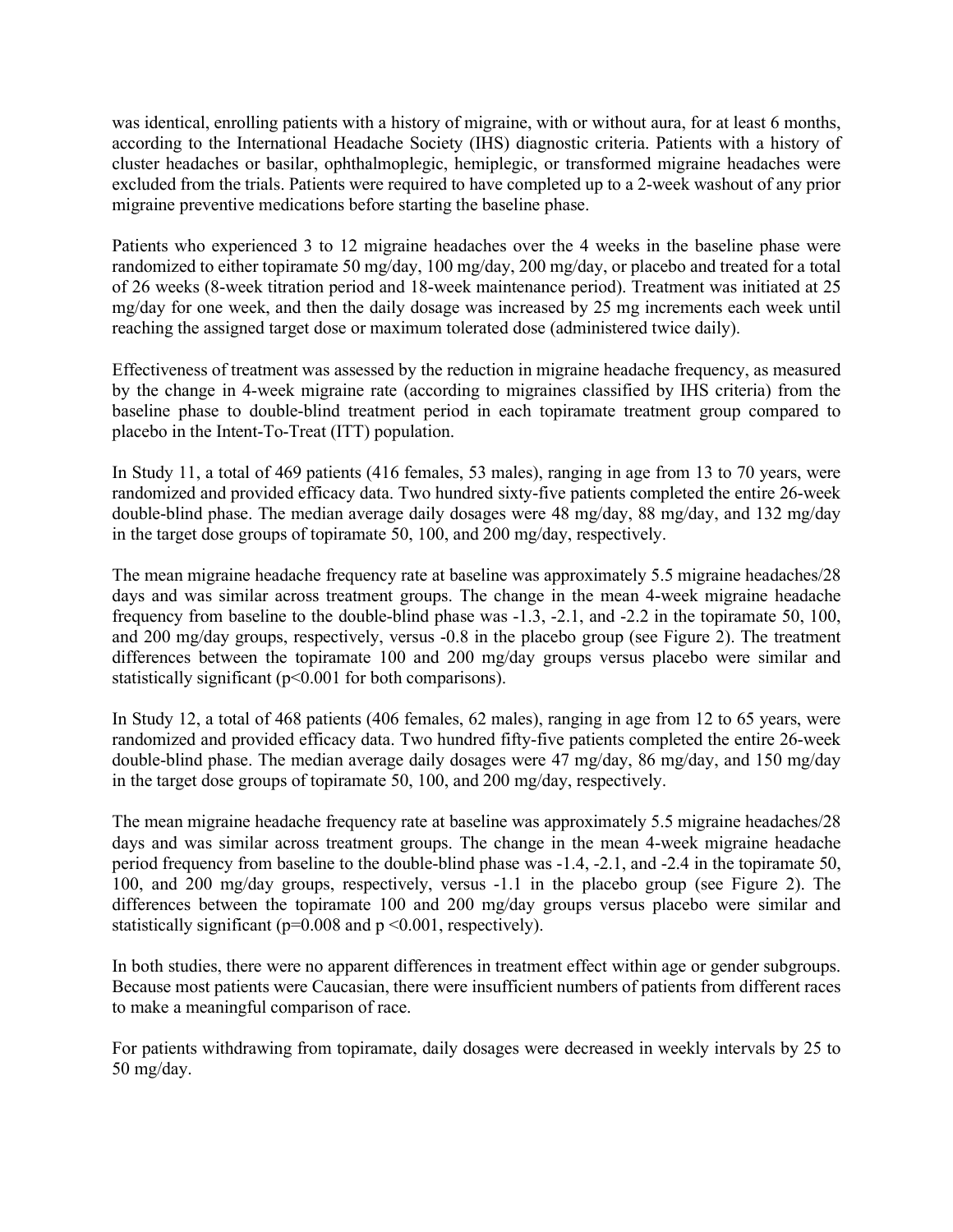

### **Figure 2: Reduction in 4-Week Migraine Headache Frequency**

(Studies 11 and 12 for Adults and Adolescents)

Pediatric Patients 12 to 17 Years of Age

The effectiveness of topiramate for the preventive treatment of migraine in pediatric patients 12 to 17 years of age was established in a multicenter, randomized, double-blind, parallel-group trial (Study 13). The study enrolled 103 patients (40 male, 63 female) 12 to 17 years of age with episodic migraine headaches with or without aura. Patient selection was based on IHS criteria for migraines (using proposed revisions to the 1988 IHS pediatric migraine criteria [IHS-R criteria]).

Patients who experienced 3 to 12 migraine attacks (according to migraines classified by patient reported diaries) and ≤14 headache days (migraine and non-migraine) during the 4-week prospective baseline period were randomized to either topiramate 50 mg/day, 100 mg/day, or placebo and treated for a total of 16 weeks (4-week titration period followed by a 12-week maintenance period). Treatment was initiated at 25 mg/day for one week, and then the daily dosage was increased by 25 mg increments each week until reaching the assigned target dose or maximum tolerated dose (administered twice daily). Approximately 80% or more patients in each treatment group completed the study. The median average daily dosages were 45 and 79 mg/day in the target dose groups of topiramate 50 and 100 mg/day, respectively.

Effectiveness of treatment was assessed by comparing each topiramate treatment group to placebo (ITT population) for the percent reduction from baseline to the last 12 weeks of the double-blind phase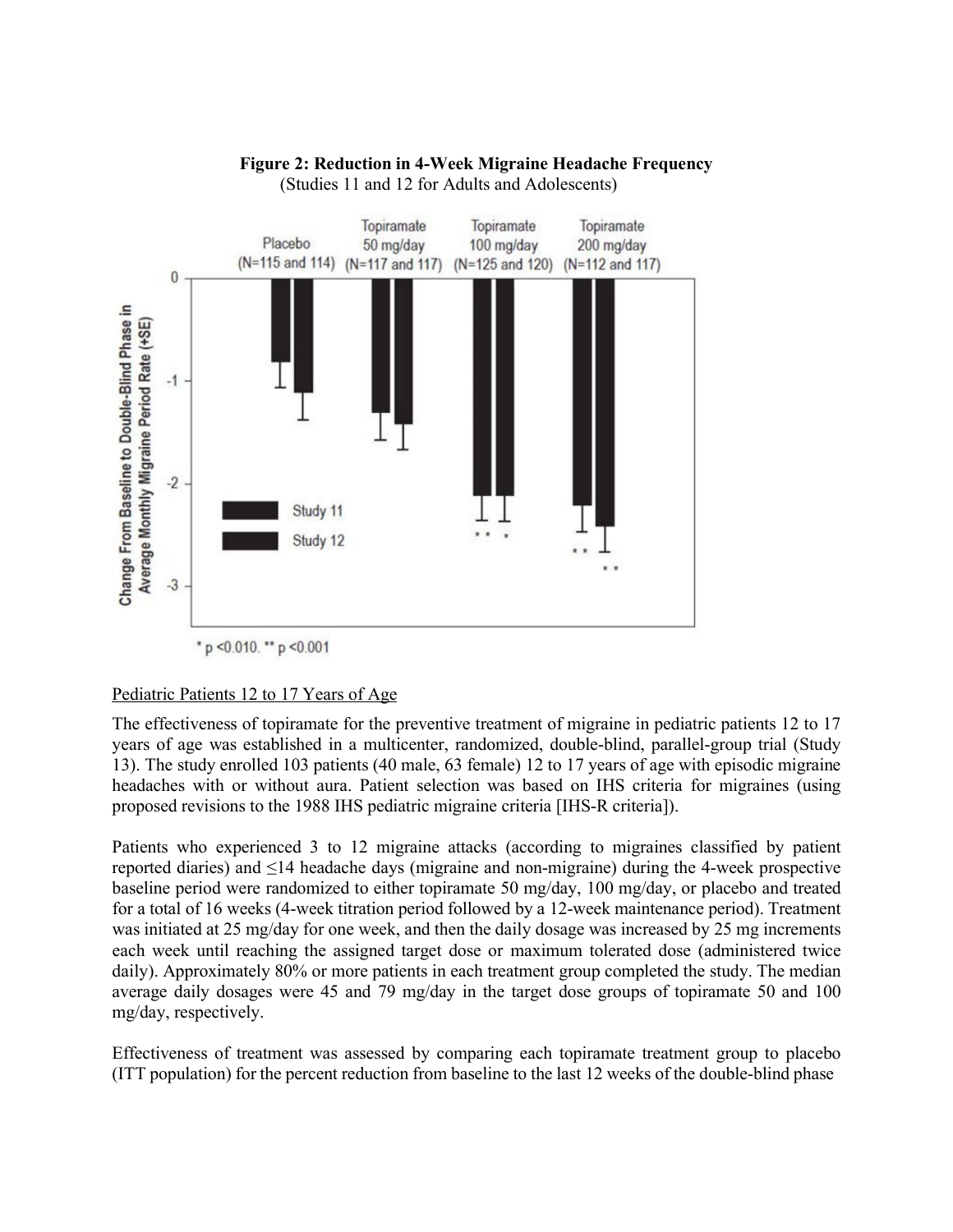in the monthly migraine attack rate (primary endpoint). The percent reduction from baseline to the last 12 weeks of the double-blind phase in average monthly migraine attack rate is shown in Table 13. The 100 mg topiramate dose produced a statistically significant treatment difference relative to placebo of 28% reduction from baseline in the monthly migraine attack rate.

The mean reduction from baseline to the last 12 weeks of the double-blind phase in average monthly attack rate, a key secondary efficacy endpoint in Study 13 (and the primary efficacy endpoint in Studies 11 and 12, of adults) was 3.0 for 100 mg topiramate dose and 1.7 for placebo. This 1.3 treatment difference in mean reduction from baseline of monthly migraine rate was statistically significant ( $p = 0.0087$ ).

| Table 13: Percent Reduction from Baseline to the Last 12 Weeks of Double-Blind Phase in |  |
|-----------------------------------------------------------------------------------------|--|
| <b>Average Monthly Attack Rate: Study 13 (Intent-to-Treat Analysis Set)</b>             |  |

| Category                                                                                                                                                                                                                                                                                                                                                                                                               | <b>Placebo</b><br>$(N=33)$ | <b>TOPIRAMATE</b><br>$50$ mg/day<br>$(N=35)$ | <b>TOPIRAMATE</b><br>$100$ mg/day<br>$(N=35)$ |
|------------------------------------------------------------------------------------------------------------------------------------------------------------------------------------------------------------------------------------------------------------------------------------------------------------------------------------------------------------------------------------------------------------------------|----------------------------|----------------------------------------------|-----------------------------------------------|
| <b>Baseline</b>                                                                                                                                                                                                                                                                                                                                                                                                        |                            |                                              |                                               |
| Median                                                                                                                                                                                                                                                                                                                                                                                                                 | 3.6                        | 4.0                                          | 4.0                                           |
| <b>Last 12 Weeks of Double-Blind Phase</b>                                                                                                                                                                                                                                                                                                                                                                             |                            |                                              |                                               |
| Median                                                                                                                                                                                                                                                                                                                                                                                                                 | 2.3                        | 2.3                                          | 1.0                                           |
| <b>Percent Reduction (%)</b>                                                                                                                                                                                                                                                                                                                                                                                           |                            |                                              |                                               |
| Median                                                                                                                                                                                                                                                                                                                                                                                                                 | 44.4                       | 44.6                                         | 72.2                                          |
| P-value vs.                                                                                                                                                                                                                                                                                                                                                                                                            |                            | 0.7975                                       | $0.0164*$                                     |
| Placebo <sup>*,+</sup>                                                                                                                                                                                                                                                                                                                                                                                                 |                            |                                              |                                               |
| * P-values (two-sided) for comparisons relative to placebo are generated by applying an ANCOVA model<br>on ranks that includes subject's stratified age at baseline, treatment group, and analysis center as factors<br>and monthly migraine attack rate during baseline period as a covariate.<br>† P-values for the dose groups are the adjusted p-value according to the Hochberg multiple comparison<br>procedure. |                            |                                              |                                               |

‡ Indicates p-value is <0.05 (two-sided).

# <span id="page-44-0"></span>**16 HOW SUPPLIED/STORAGE AND HANDLING**

## <span id="page-44-1"></span>**16.1 How Supplied**

EPRONTIA oral solution 25 mg/mL is supplied as a colorless to slightly yellow colored clear viscous liquid in 473 mL white HDPE bottles (NDC 52652-9001-1).

## <span id="page-44-2"></span>**16.2 Storage and Handling**

EPRONTIA is stored at 20°C to 25°C (68°F to 77°F); excursions permitted between 15°C to 30°C (59° to 86°F) [see USP Controlled Room Temperature]. Discard unused portion 60 days after first opening.

# <span id="page-44-3"></span>**17 PATIENT COUNSELING INFORMATION**

Advise the patient to read the FDA-approved patient labeling (Medication Guide).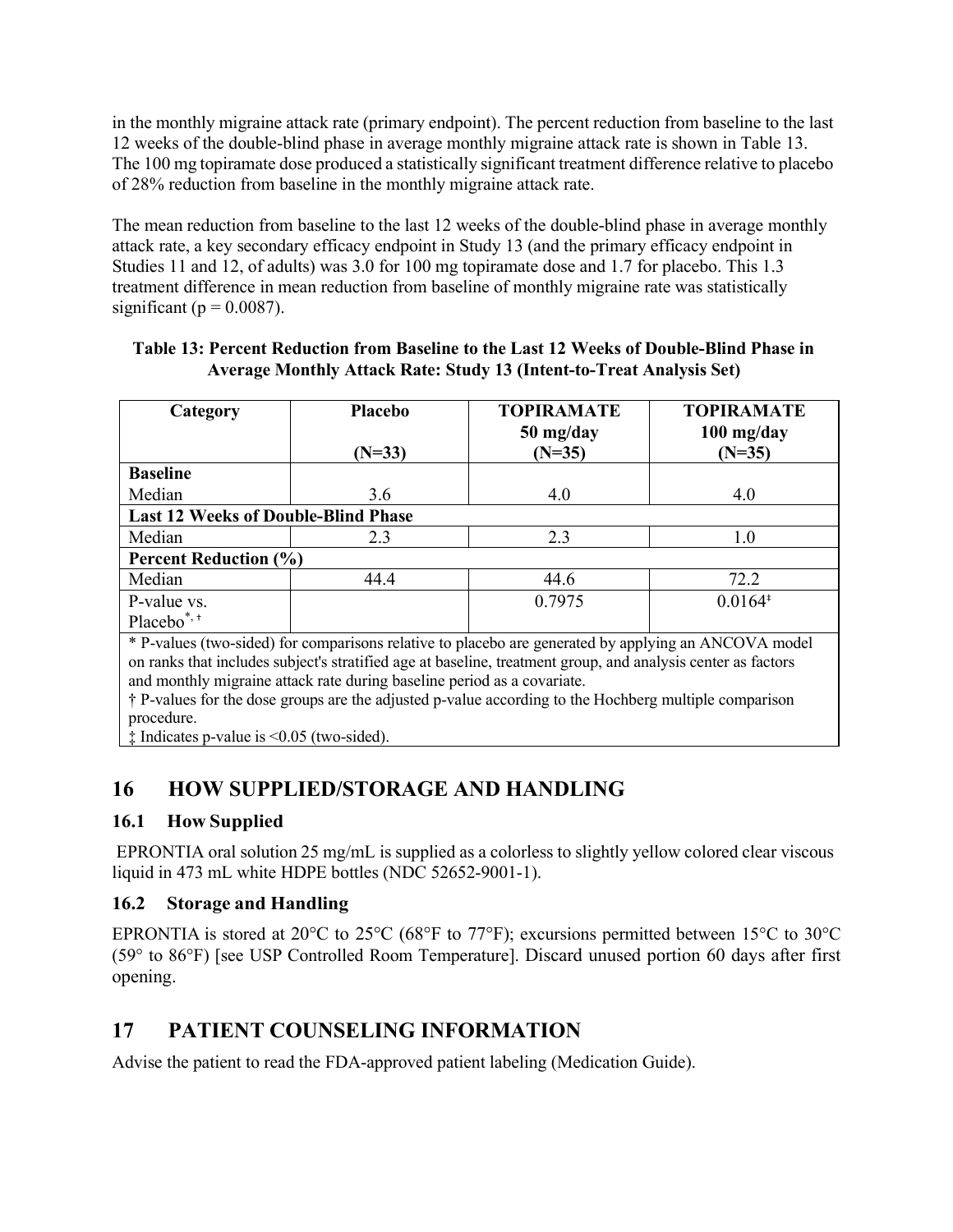#### Eye Disorders

Instruct patients taking EPRONTIA to seek immediate medical attention if they experience blurred vision, visual disturbances, or periorbital pain *[see Warnings and Precautions [\(5.1,](#page-4-5) [5.2\)](#page-5-0)]*.

#### Oligohidrosis and Hyperthermia

Closely monitor EPRONTIA treated patients, especially pediatric patients, for evidence of decreased sweating and increased body temperature, especially in hot weather. Counsel patients to contact their healthcare professionals immediately if they develop a high or persistent fever, or decreased sweating *[see Warnings and Precautions [\(5.3\)](#page-5-1)]*.

#### Metabolic Acidosis

Warn patients about the potential significant risk for metabolic acidosis that may be asymptomatic and may be associated with adverse effects on kidneys (e.g., kidney stones, nephrocalcinosis), bones (e.g., osteoporosis, osteomalacia, and/or rickets in children), and growth (e.g., growth delay/retardation) in pediatric patients, and on the fetus *[see Warnings and Precautions [\(5.4\)](#page-5-2), Use in Specific Populations [\(8.1\)](#page-23-2)]*.

#### Suicidal Behavior and Ideation

Counsel patients, their caregivers, and families that AEDs, including EPRONTIA, may increase the risk of suicidal thoughts and behavior, and advise of the need to be alert for the emergence or worsening of the signs and symptoms of depression, any unusual changes in mood or behavior or the emergence of suicidal thoughts, or behavior or thoughts about self-harm. Instruct patients to immediately report behaviors of concern to their healthcare providers *[see Warnings and Precautions [\(5.5\)](#page-6-0)]*.

#### Interference with Cognitive and Motor Performance

Warn patients about the potential for somnolence, dizziness, confusion, difficulty concentrating, or visual effects, and advise patients not to drive or operate machinery until they have gained sufficient experience on EPRONTIA to gauge whether it adversely affects their mental performance, motor performance, and/or vision *[see Warnings and Precautions [\(5.6\)](#page-7-0)]*.

Even when taking EPRONTIA or other anticonvulsants, some patients with epilepsy will continue to have unpredictable seizures. Therefore, advise all patients taking EPRONTIA for epilepsy to exercise appropriate caution when engaging in any activities where loss of consciousness could result in serious danger to themselves or those around them (including swimming, driving a car, climbing in high places, etc.). Some patients with refractory epilepsy will need to avoid such activities altogether. Discuss the appropriate level of caution with patients before patients with epilepsy engage in such activities.

### Fetal Toxicity

Inform pregnant women and women of childbearing potential that use of EPRONTIA during pregnancy can cause fetal harm, including an increased risk for cleft lip and/or cleft palate (oral clefts), which occur early in pregnancy before many women know they are pregnant. Also inform patients that infants exposed to topiramate monotherapy *in utero* may be SGA *[see Use in Specific Populations [\(8.1\)](#page-23-2)]*. There may also be risks to the fetus from chronic metabolic acidosis with use of EPRONTIA during pregnancy *[see Warnings and Precautions [\(5.7\)](#page-8-0), Use in Specific Populations [\(8.1\)](#page-23-2)]*. When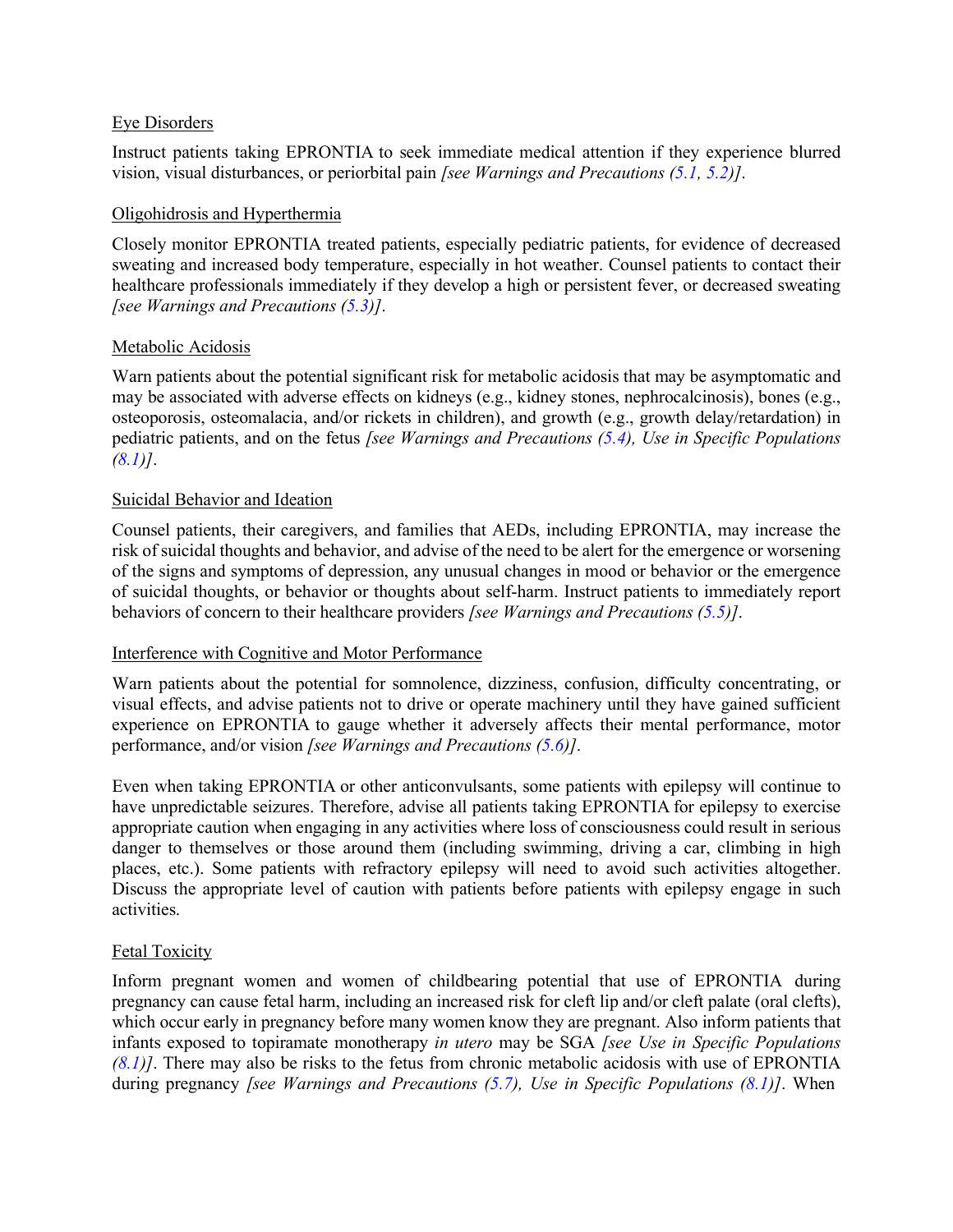appropriate, counsel pregnant women and women of childbearing potential about alternative therapeutic options.

Advise women of childbearing potential who are not planning a pregnancy to use effective contraception while using EPRONTIA, keeping in mind that there is a potential for decreased contraceptive efficacy when using estrogen-containing birth control with topiramate *[see Drug Interactions [\(7.4\)](#page-22-0)]*.

Encourage pregnant women using EPRONTIA, to enroll in the North American Antiepileptic Drug (NAAED) Pregnancy Registry. The registry is collecting information about the safety of antiepileptic drugs during pregnancy *[see Use in Specific Populations [\(8.1\)](#page-23-2)]*.

#### Serious Skin Reactions

Inform patients about the signs of serious skin reactions. Instruct patients to immediately inform their healthcare provider at the first appearance of skin rash *[see Warnings and Precautions [\(5.9\)](#page-9-2)]*

#### Hyperammonemia and Encephalopathy

Warn patients about the possible development of hyperammonemia with or without encephalopathy. Although hyperammonemia may be asymptomatic, clinical symptoms of hyperammonemia encephalopathy often include acute alterations in level of consciousness and/or cognitive function with lethargy and/or vomiting. This hyperammonemia and encephalopathy can develop with EPRONTIA treatment alone or with EPRONTIA treatment with concomitant valproic acid (VPA).

Instruct patients to contact their physician if they develop unexplained lethargy, vomiting, or changes in mental status *[see Warnings and Precautions [\(5.10\)](#page-9-1)].*

#### Kidney Stones

Instruct patients, particularly those with predisposing factors, to maintain an adequate fluid intake in order to minimize the risk of kidney stone formation *[see Warnings and Precautions [\(5.11\)](#page-10-0)].*

#### Administration Instructions

Counsel patients that EPRONTIA may be taken with or without food. Advise patients that the dosage of EPRONTIA should be measured using a calibrated measuring device and not a household teaspoon and they may ask their pharmacist for an oral dosing syringe if you do not have one. Instruct patients to discard any unused EPRONTIA after 60 days of first opening the bottle *[see Dosage and Administration [\(2.4\)](#page-4-0)]*.

#### Instructions for a Missing Dose

Instruct patients that if they miss a single dose of EPRONTIA, it should be taken as soon as possible. However, if a patient is within 6 hours of taking the next scheduled dose, tell the patient to wait until then to take the usual dose of EPRONTIA, and to skip the missed dose. Tell patients that they should not take a double dose in the event of a missed dose. Advise patients to contact their healthcare provider if they have missed a dose.

EPRONTIA is a trademark of Azurity Pharmaceuticals, Inc.